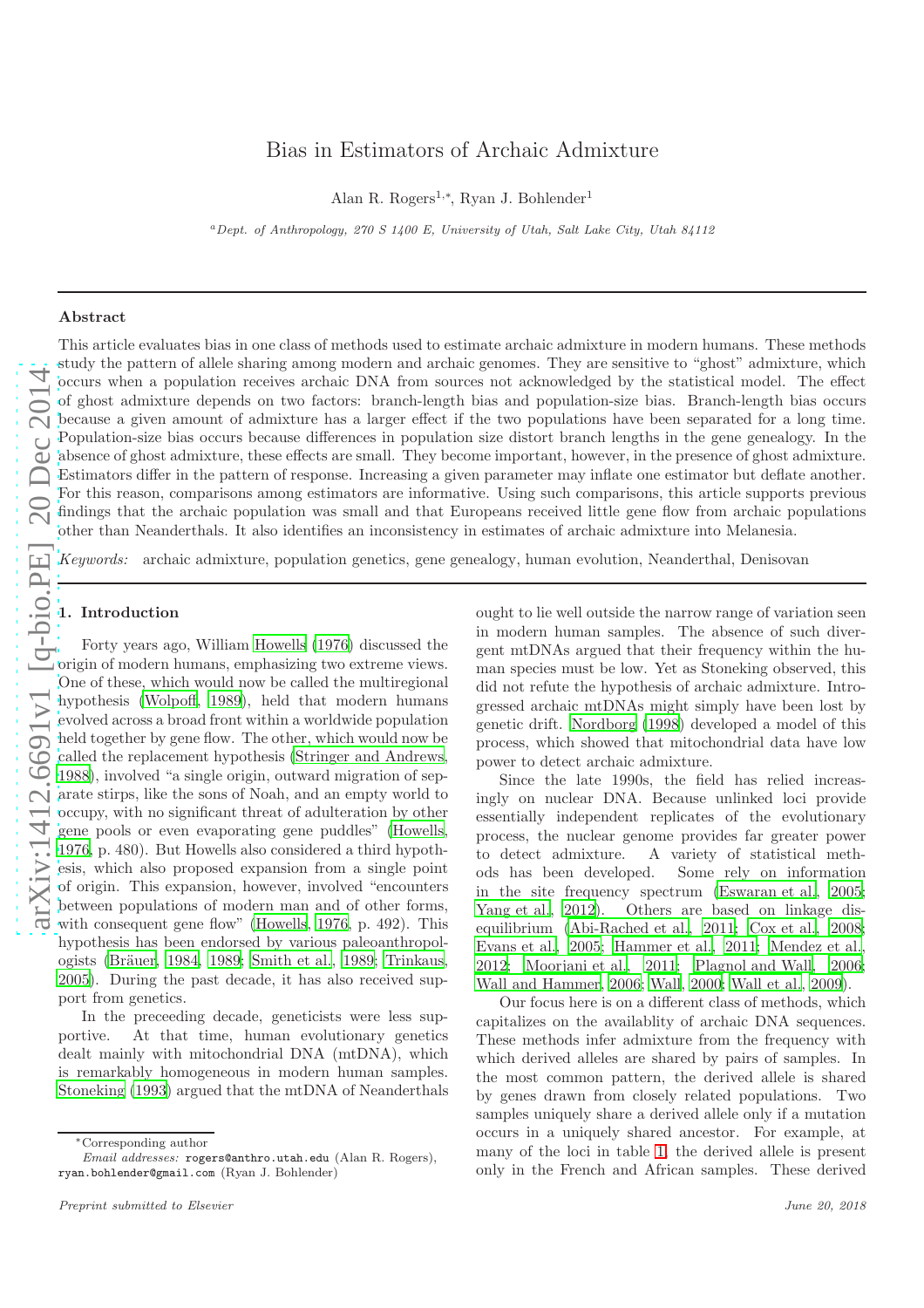<span id="page-1-0"></span>Table 1: The site patterns studied in this analysis (with 0 and 1 representing the ancestral and derived alleles); the gene tree implied by each pattern; and the counts  $(I_{uv})$  of such sites for a San sample,  $x$ , a French sample,  $y$ , a Neanderthal sample,  $n$ , and a chimpanzee sample, o [\(Patterson et al., 2010a](#page-19-11), p. S138).

| Site    |      |                  |                    |
|---------|------|------------------|--------------------|
| Pattern |      |                  |                    |
|         | xyno | Gene tree        | count              |
| ny      | 0110 | ((x,(y,n)),o)    | $I_{ny} = 103,612$ |
| nx      | 1010 | (((x, n), y), o) | $I_{nx} = 95,347$  |
| xy      | 1100 | (((x, y), n), o) | $I_{xy} = 303,340$ |

alleles arose in genes that were ancestral to the French and African samples but not to the Neanderthal or the Chimpanzee. Such sites are common in the data, because the French and African populations are conspecific and thus share a portion of their evolutionary history.

What then of the other two patterns, in which the derived allele is shared by a Neanderthal and one of the two modern human samples? In the absence of admixture, these site patterns can arise only through incomplete lineage sorting. If random mating prevailed within the population ancestral to humans and Neanderthals, these two patterns ought to occur in equal frequencies [\(Pamilo and Nei](#page-19-12), [1988\)](#page-19-12). Yet in table [1](#page-1-0) the ny pattern occurs more often than the nx pattern. This excess supports the hypothesis of admixture between Neanderthals and the ancestors of Europeans. Several published methods use this principle to estimate the fraction of archaic genes in modern populations [\(Durand et al., 2011;](#page-19-13) [Green et al.](#page-19-14), [2010;](#page-19-14) [Meyer et al., 2012](#page-19-15); [Patterson et al.,](#page-19-16) [2012b](#page-19-16); [Reich et al., 2010,](#page-19-17) [2011\)](#page-19-18).

These methods rely on the assumption of random mating in the ancestral population. If instead that population were geographically structured, with limited gene flow between geographic subdivisions, this could result in biased frequencies such as those seen in table [1](#page-1-0) [\(Slatkin and Pollack, 2008\)](#page-19-19). This hypothesis of "ancestral subdivision" has been seen as an alternative to that of archaic admixture [\(Blum and Jakobsson, 2011;](#page-18-3) [Durand et al.](#page-19-13), [2011;](#page-19-13) [Eriksson and Manica](#page-19-20), [2012](#page-19-20)). This issue is still contentious, with some authors arguing that it has been refuted [\(Sankararaman et al., 2012;](#page-19-21) [Wall et al.,](#page-20-7) [2013;](#page-20-7) [Yang et al.](#page-20-3), [2012\)](#page-20-3) and others that it has not been properly tested [\(Eriksson and Manica](#page-19-22), [2014\)](#page-19-22).

Whatever the outcome of this dispute, there are also other potential biases. Several published estimators allow for gene flow from only one archaic population. Estimates may be biased if the modern population also received genes from other archaic populations, a phenomenon known as "ghost admixture" [\(Beerli](#page-18-4), [2004;](#page-18-4) [Slatkin, 2005;](#page-19-23) [Durand et al.](#page-19-13), [2011,](#page-19-13) p. 2240; [Harris and Nielsen](#page-19-24), [2013\)](#page-19-24). Some estimators also assume that population size has been constant throughout the human gene tree. These estimators may be biased if populations have varied in size. In what follows, we explore the magnitudes of these biases.

### 2. Methods

Because this article is about bias, we focus on expected values and ignore statistical uncertainties. Following [Durand et al. \(2011](#page-19-13), p. 2241), we assume that admixture occurs at discrete points in time. Between these events, the isolation of populations is complete. Within populations, we assume mating is at random.

### <span id="page-1-1"></span>2.1. Population sizes and coalescent time scale

We use single upper-case letters, such as  $X$  and  $Y$ , to label individual populations. The notation  $XY$  refers to the population ancestral to  $X$  and  $Y$  but not ancestral to other sampled populations. The diploid sizes of X, Y, and XY are written as  $N_X$ ,  $N_Y$ , and  $N_{XY}$ . The symbol  $N_0$  represents the diploid size of the the ancestral human population—the ancestors of modern humans, Neanderthals, and Denisovans, but not of chimpanzees.

In this population, the hazard of a coalescent event between a single pair of lineages is  $1/2N_0$  per generation, and their mean coalescence time is  $2N_0$  generations [\(Hudson,](#page-19-25) [1990\)](#page-19-25). However, let us adopt a coalescent time scale, with time units of  $2N_0$  generations. On this scale, the mean and hazard are both unity, and the mutation rate is  $U \equiv 2N_0u$ , where  $u$  is the mutation rate per generation.

We allow for changes in population size at branch points in the population tree. Between branching points, we assume the population is constant. For example, Fig. [1](#page-22-0) implies that population  $XY$  existed within the time interval  $(\zeta, \lambda)$ . Within this interval, we assume that it had constant size  $N_{XY}$ . Let  $K_{XY} = N_{XY}/N_0$ . In words,  $K_{XY}$ is the size of population  $XY$  relative to that of the ancestral human population. For the duration of population XY, the coalescent hazard for a single pair of lineages is  $1/K_{XY}$  per unit of coalescent time. Other ratios, such as  $K_X$  and  $K_Y$ , are defined similarly.

The "survival function",  $S_{XY}^{(\zeta,\lambda)} \equiv e^{-(\lambda-\zeta)/K_{XY}}$ , is the probability that a pair of lineages within XY remain distinct throughout interval  $(\zeta, \lambda)$ . The "cumulative distribution function,"  $F_{XY}^{(\zeta,\lambda)} = 1 - S_{XY}^{(\zeta,\lambda)}$ , is the probability that the pair coalesces within this interval.

For a pair of lineages within population  $X$  at time  $t$ ,  $T_X^{(t)}$  is the expected coalescence time in units of  $2N_0$  generations. It depends not only on the size of population  $X$ , but also on the sizes of populations ancestral to  $X$ . [Appendix A.2](#page-11-0) explains how  $T_X^{(t)}$  is calculated. If population size is constant throughout the population tree,  $K_X = T_X^{(t)} = 1.$ 

For numerical results, we assume the population sizes shown in table [2.](#page-2-0) The last line there is based on [Gravel et al. \(2011,](#page-19-26) table 2), who estimate that 932 generations ago, the European was of diploid size 1032. It then expanded exponentially at a rate of 0.0038 per generation. Over this interval, the harmonic mean population size would have been 3608. A similar calculation, based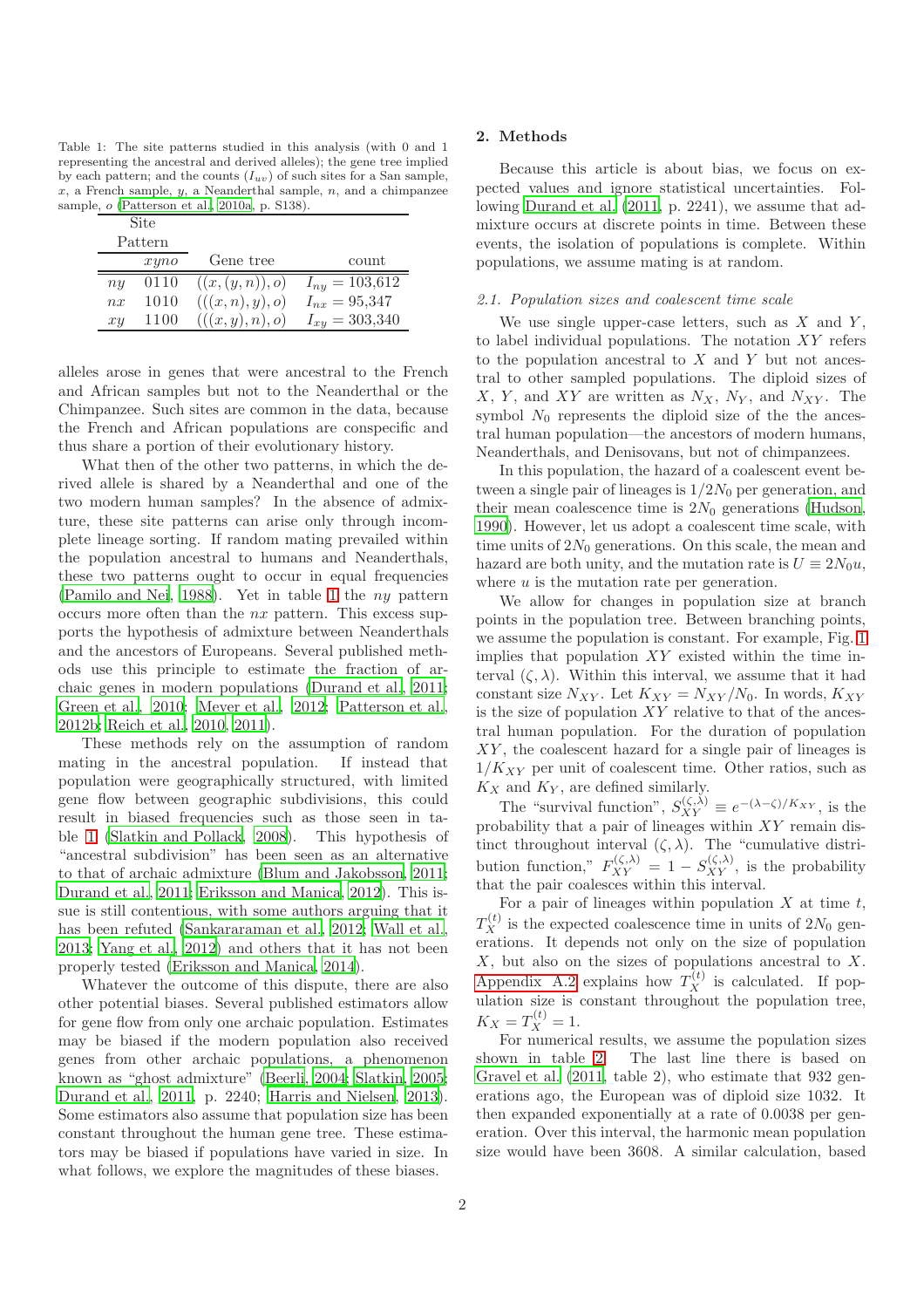

Figure 1: A population tree (solid lines) with two embedded gene trees (dashed lines). A fraction  $m_N$  of the sites in population Y descend via gene flow from population N. Greek letters  $\delta$ ,  $\zeta$ , and  $\lambda$  refer to the time of the episode of gene flow, the separation of populations X and Y, and the separation of  $A$  from the two modern populations. Left panel: nucleotide carried by  $y$  is derived by gene flow from  $N$  and coalesces during  $(\delta, \lambda)$  within population N. Right panel: nucleotide in y is native and coalesces prior to  $\lambda$  within ancestral human population, XYN. Bullets delineate the branches along which mutation would generate site pattern ny.

<span id="page-2-0"></span>Table 2: Assumptions about population sizes Diploid

|                                                     | <b>Diploid</b> |      |
|-----------------------------------------------------|----------------|------|
| Population                                          | size           |      |
| Chimpanzee-human ancestor <sup><math>a</math></sup> | 15,000         | 6.50 |
| Ancestor of moderns and archaics <sup>b</sup>       | 2,308          | 1.00 |
| Archaics <sup>b</sup>                               | 577            | 0.25 |
| Early modern humans <sup>b</sup>                    | 4,615          | 2.00 |
| Europe or $Asia^c$                                  | 3.000          | 1.30 |

<sup>a</sup>[Wall \(2003](#page-20-8)); <sup>b</sup>Prüfer et al. (2014, Fig. 4); <sup>c</sup>[Gravel et al.](#page-19-26) [\(2011,](#page-19-26) table 2).

on the estimates of Gravel et al. for East Asia, gives a harmonic mean of 2446. Our own value of 3000 is a round number midway between these results. This value of 3000 was then scaled up or down to obtain lines 1–4 of table [2,](#page-2-0) the scaling ratios for lines 2–4 being chosen for consistency with Prüfer et al.  $(2014, Fig. 4)$ , and that for line 1 for consistency with [Wall \(2003\)](#page-20-8).

### <span id="page-2-1"></span>2.2. Site patterns and their expected frequencies

This section outlines the logic underlying the estimators that we consider below. It was introduced by [Green et al. \(2010\)](#page-19-14) and has been used in many subsequent publications.

Consider a sample consisting of one haploid genome from each of four populations: two modern human populations,  $X$  and  $Y$ , one archaic population,  $N$ , and an outgroup,  $O$ . For example,  $X$  and  $Y$  might refer to the Yoruban and French populations,  $N$  to ancient Neanderthals, and O to chimpanzee. We use lower case

 $(x, y, a, o)$  to refer to the genomes sampled from these populations. We restrict attention to loci (nucleotide sites) at which two of the three human samples carry the derived allele, 1, and the other sample carries the ancestral allele, 0. By assumption, chimpanzee carries the ancestral allele.

Suppose that we sample one haploid genome from each population. The gene genealogy of this sample will vary from locus to locus, but many of these genealogies will have a topology similar to that of the population. We assume this topology is  $(((X, Y), N), O)$ . Many gene genealogies will however have different topologies, which may arise through incomplete lineage sorting. If the most recent coalescent event precedes the separation time,  $\lambda$ , of the archaic and modern populations, then there are three possible genealogies:  $(((x, y), n), o), ((x, n), y), o),$  and  $((x,(y,n)), o)$ . The right panel of Fig. [1](#page-22-0) illustrates the last of these alternatives. If the ancestral population mated at random, the three genealogies are equally probable. In the absence of archaic admixture, two of these genealogies the ones inconsistent with the population tree—can arise only by incomplete lineage sorting and should therefore be equally frequent. But if there were gene flow from  $N$  to  $Y$ , as seen in the left panel of Fig. [1,](#page-22-0) we'd have an excess of sites exhibiting genealogy  $((x,(y,n)), o)$ .

We can detect these gene genealogies only when a mutation occurs in the common ancestor either of  $(y, n)$ , of  $(x, n)$ , or of  $(x, y)$ . For example, the left panel of Fig. [2](#page-24-0) shows the case of a site at which the nucleotide carried by y arrived via gene flow from population  $N$ . Tracing this lineage backward in time, it coalesces with  $n$  and then with  $x$  at the points marked in the figure by bullets. If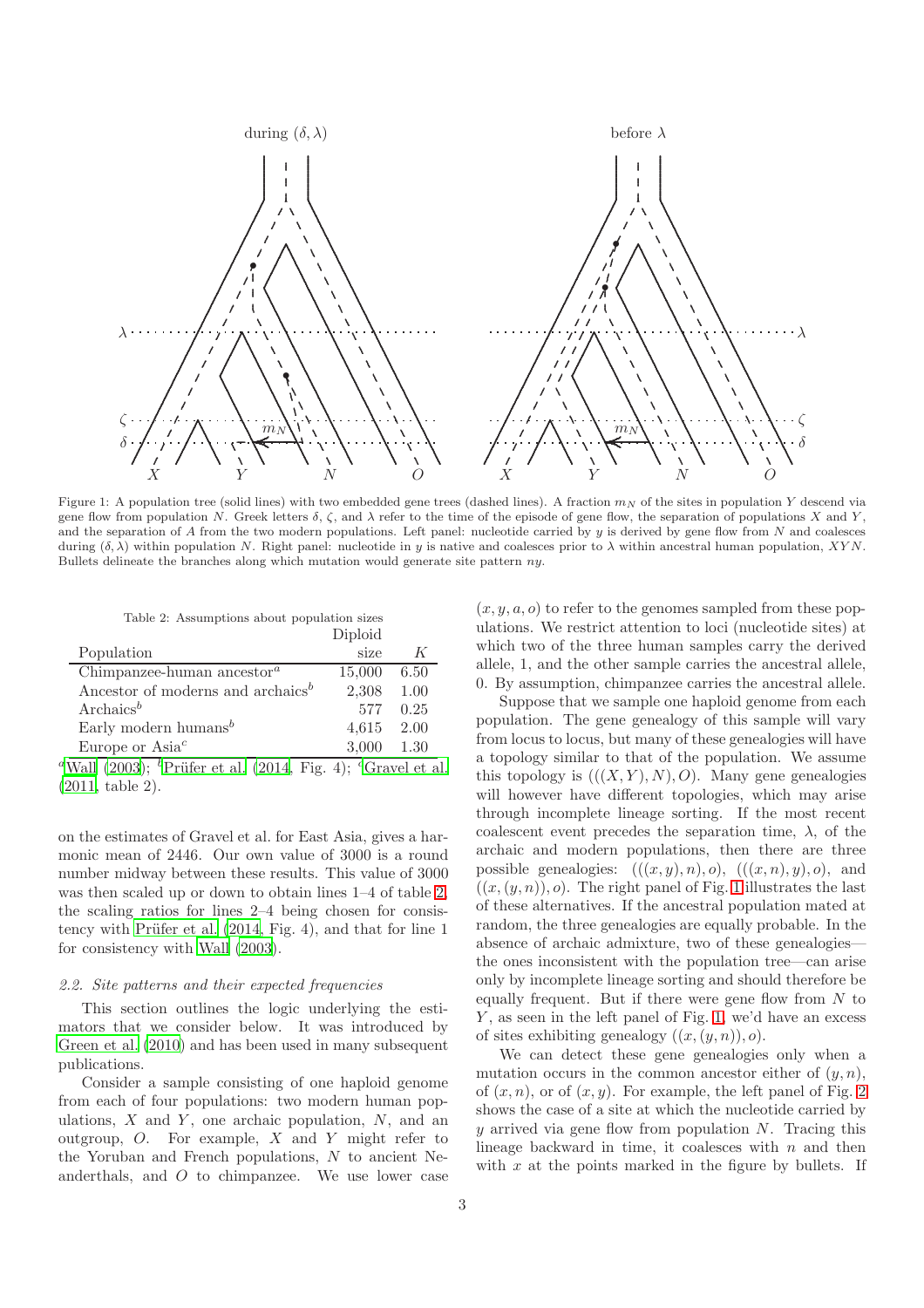a mutation occurred between these two coalescent events, it would be shared by  $y$  and  $n$ , but not by  $x$  or  $o$ . Thus, admixture from archaic population N inflates the count of sites that exhibit pattern  $ny$ . Our goal is to use this excess to estimate the rate,  $m_N$ , of gene flow from N into Y.

Such estimates may be biased for several reasons, one of which—ghost admixture—is illustrated in Fig. [2.](#page-24-0) There, population  $Y$  receives gene flow not only from  $N$ , but also from a second archaic population, D. (The outgroup is omitted from this figure for simplicity.) As the figure illustrates, both forms of archaic admixture can inflate the count of site pattern  $ny$ . For this reason, ghost admixture may bias our estimate of  $m_N$ .

To describe these effects, we introduce a new notation. Let  $I_{ny}$  represent the number of sites exhibiting pattern ny, i.e. the number at which the derived allele is carried only by samples  $n$  and  $y$ . We assume for the moment that we have no sample from the second archaic population, D. It contributes DNA to our sample only via gene flow into population Y. Thus, we have three I statistics:  $I_{nv}$ ,  $I_{nx}$ , and  $I_{xy}$ . These definitions are summarized in table [1.](#page-1-0) If either archaic population contributed genes to population Y, then  $I_{ny}$  should exceed  $I_{nx}$ . This is indeed the case for the data summarized in table [1.](#page-1-0) Our goal is to use such discrepancies to study the rates,  $m_N$  and  $m_D$ , of gene flow from archaics into population  $Y$ .

### 2.3. Expectations of ratios

All the estimators discussed here use a ratio of expectations to approximate the expectation of a ratio. In each case, numerator and denominator are sums across all polymorphic sites in the sample. If the number of such sites is large, the weak law of large numbers implies that numerator and denominator should each be close to their expectations, so that the ratio of expectations is a good approximation. This approximation is quite accurate when samples are entire genomes. It would be less accurate in smaller regions, such as individual genes.

### 2.4. Time parameters

Greek letters represent time parameters, as summarized in table [3.](#page-4-0) The values there are in kiloyears (ky). Where possible, these are estimates taken from the literature, but we have not included statistical uncertainties because of our focus in this article on expected values and bias. Where published values are ranges, we use the midpoints. The parameters  $\alpha$  and  $\alpha'$  are intended bracket the time of gene flow from Denisovans into Eurasian populations. Although there are no compelling estimates of these parameters, it seems unlikely that this gene flow could have occurred much before 50 ky ago or much after 25 ky ago.

In calculations, the values in table [3](#page-4-0) are re-expressed in units of  $2N_0$  generations, where the generation time is  $25$ years, and  $N_0 = 2308$  is the estimated size of the ancestral human population, as shown in table [2.](#page-2-0)

### <span id="page-3-2"></span>2.5. Simulations to validate theory

To check for errors in algebraic formulas, we developed software to simulate the components of each estimator. These simulations generate gene genealogies by running a coalescent process constrained by assumptions involving the population tree (branch lengths as well as topology), admixture events (timing as well as level of gene flow), and the size of each population. For details, see section ?? of Supplementary Materials.

### <span id="page-3-3"></span>3. Results

### 3.1. The estimator  $\hat{f}$  of [Patterson and Reich \(2010](#page-19-28))

The first estimator to use the idea outlined in section [2.2](#page-2-1) was that of [Patterson and Reich \(2010,](#page-19-28) Eqn. S18.5). Their estimator  $\hat{f}$  is designed to estimate Neanderthal gene flow. It can be written as

<span id="page-3-0"></span>
$$
\hat{f} = \frac{I_{ny} - I_{nx}}{J_{n'n} - J_{nx}}\tag{1}
$$

where  $n$  and  $n'$  are two genomes sampled from the Neanderthal population N. The numerator and denominator analyze different sets of genomes:  $\{n, x, y\}$  and  $\{n, n', x\}$ . Because these sets differ, the number of sites with pattern nx will not in general be identical in the numerator and denominator. For this reason, we use Js rather than Is to represent counts of sites in the denominator.

In practice, [Patterson and Reich \(2010,](#page-19-28) p. 159) use a weighted average of two such estimators, in which the roles of the two Neanderthal fossils are switched. This does not change expected values, so we use the simpler formulation in Eqn. [1.](#page-3-0)

[Appendix B](#page-12-0) derives the expected value of  $\hat{f}$  under a generalized model (Fig. [2\)](#page-24-0), which allows for ghost admixture from archaic population  $D$ . The expected value is

$$
E[\hat{f}] \approx \frac{m_N(1 - m_D)(\lambda - \delta + s_1) + m_D(\lambda - \kappa + s_2)}{(1 - m'_D)(\lambda - \varepsilon + s_3) + m'_D(\lambda - \kappa + s_2)}
$$
(2a)

<span id="page-3-4"></span><span id="page-3-1"></span>
$$
\approx m_N \left( \frac{\lambda - \delta + s_1}{\lambda - \varepsilon + s_3} \right) + m_D \left( \frac{\lambda - \kappa + s_2}{\lambda - \varepsilon + s_3} \right) \tag{2b}
$$

where  $m_D$  and  $m'_D$  are rates of gene flow from D into Y and into N, and [\(2b\)](#page-3-1) ignores 2nd-order terms in  $m_N$ ,  $m_D$ , and  $m'_D$ . The  $s_i$  terms are

$$
s_1 = (1 - K_N)F_N^{(\delta, \kappa)} + (1 - K_{ND})S_N^{(\delta, \kappa)}F_{ND}^{(\kappa, \lambda)}
$$
  
\n
$$
s_2 = (1 - K_{ND})F_{ND}^{(\kappa, \lambda)}
$$
  
\n
$$
s_3 = (1 - K_N)F_N^{(\delta, \kappa)} + (1 - K_{ND})S_N^{(\varepsilon, \kappa)}F_{ND}^{(\kappa, \lambda)}
$$

and measure population-size bias. If all populations are of equal size,  $s_i = 0$  for all i.

The expression  $(1 - K_N) F_N^{(\delta, \kappa)}$ , which appears in  $s_1$  and  $s<sub>3</sub>$ , accounts for any difference in size between the ancestral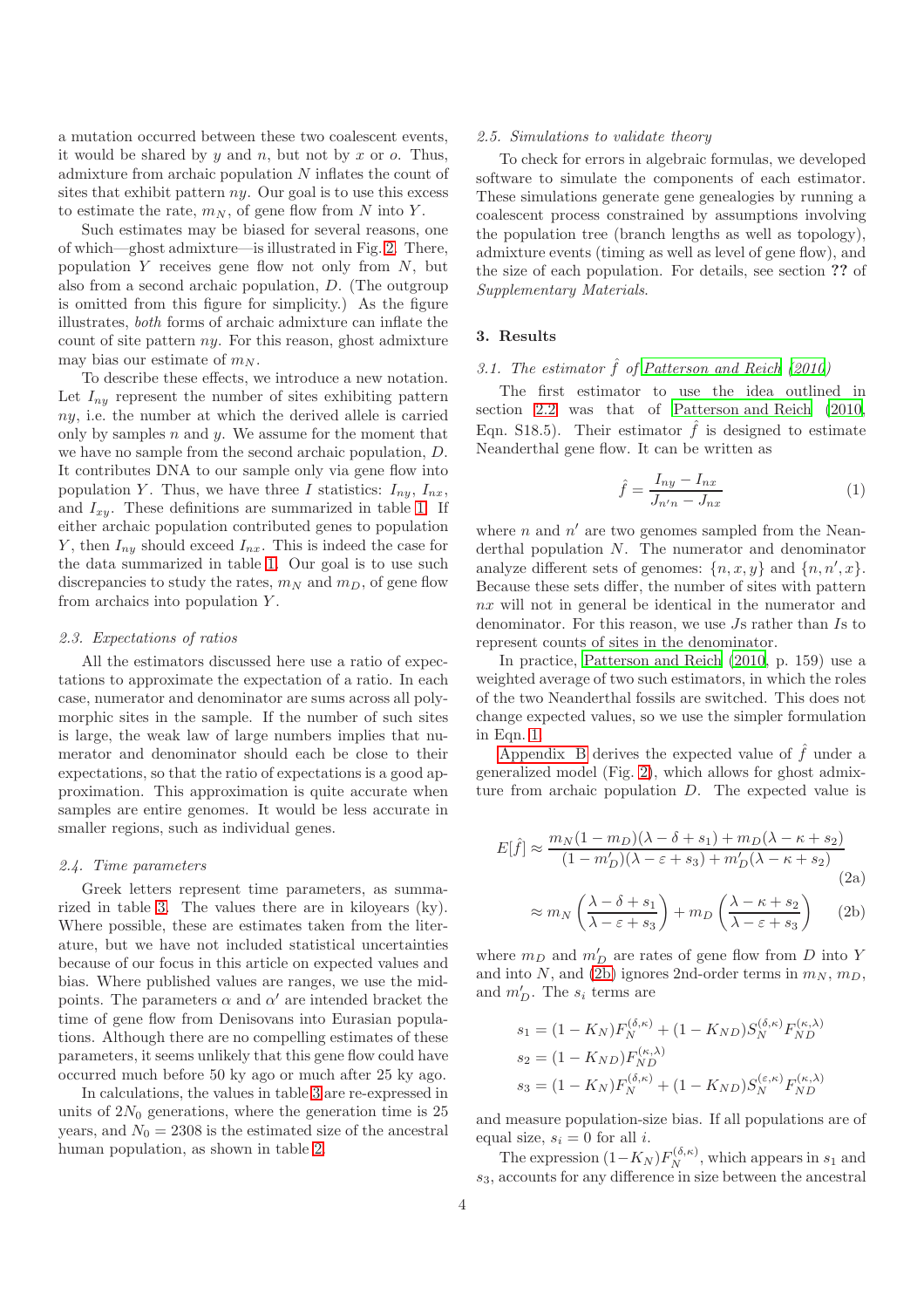

Figure 2: A population tree (solid lines) with embedded gene trees (dashed lines). In a sample from population Y, a fraction  $m<sub>D</sub>$  of nucleotide sites descend from archaic population D. Of the remaining fraction  $1 - m_D$ , a fraction  $m_N$  descend via gene flow from archaic population N. Greek letters indicate time variables, as explained in table [3.](#page-4-0) Bullets delineate branches along which mutation would generate site pattern ny. Red indicates portion of genealogy carrying derived allele. Left panel: nucleotide sampled from Y comes from N and coalesces during  $(\delta, \lambda)$  within population *ND*. Right panel: nucleotide sampled from Y comes from D and coalesces during  $(\kappa, \lambda)$ .

| Symbol        | Value      | Definition                                              | Reference                              |
|---------------|------------|---------------------------------------------------------|----------------------------------------|
|               | $\rm (ky)$ |                                                         |                                        |
| $\alpha$      | 25         | latest plausible Denisovan admixture                    | a guess                                |
| $\alpha'$     | 50         | earliest plausible Denisovan admixture                  | a guess                                |
| $\beta$       | 40         | separation time of Melanesians and other                |                                        |
|               |            | Eurasian populations                                    |                                        |
| $\iota$       | 39.7       | age of Mezmaiskaya fossil                               | (Pinhasi et al., 2011)                 |
| $\gamma$      | 40         | age of Denisovan fossil                                 | (Reich et al., 2010, p. 1053)          |
| $\delta$      | 55         | time of Neanderthal admixture                           | (Sankararaman et al., 2012, table 2)   |
| $\varepsilon$ | 65         | age of older Neanderthal fossil used in $\hat{f}$ or of | (Green et al., $2010$ ,<br>713;<br>pp. |
|               |            | Altai Neanderthal                                       | Prüfer et al., $2014$ , table 1)       |
| $\theta$      | 95         | separation time of populations of Mezmaskaya            | (Prüfer et al., 2014, p. 44)           |
|               |            | and Altai Neanderthals                                  |                                        |
| $\zeta$       | 110        | separation time of Africans and Eurasians               | (Veeramah and Hammer,<br>2014,         |
|               |            |                                                         | p. $153)$                              |
| $\eta$        | 200        | separation time of San and other modern human           |                                        |
|               |            | populations                                             |                                        |
| $\kappa$      | 427        | separation time of Neanderthal and Denisovan            | (Prüfer et al., 2014, p. 44)           |
|               |            | populations                                             |                                        |
| $\lambda$     | 658        | separation time of modern and archaic popula-           | (Prüfer et al., 2014, p. 44)           |
|               |            | tions                                                   |                                        |
| $\mu$         |            | separation time of chimpanzee and hominin pop-          |                                        |
|               |            | ulations                                                |                                        |

<span id="page-4-0"></span>Table 3: Symbols and reference values for time parameters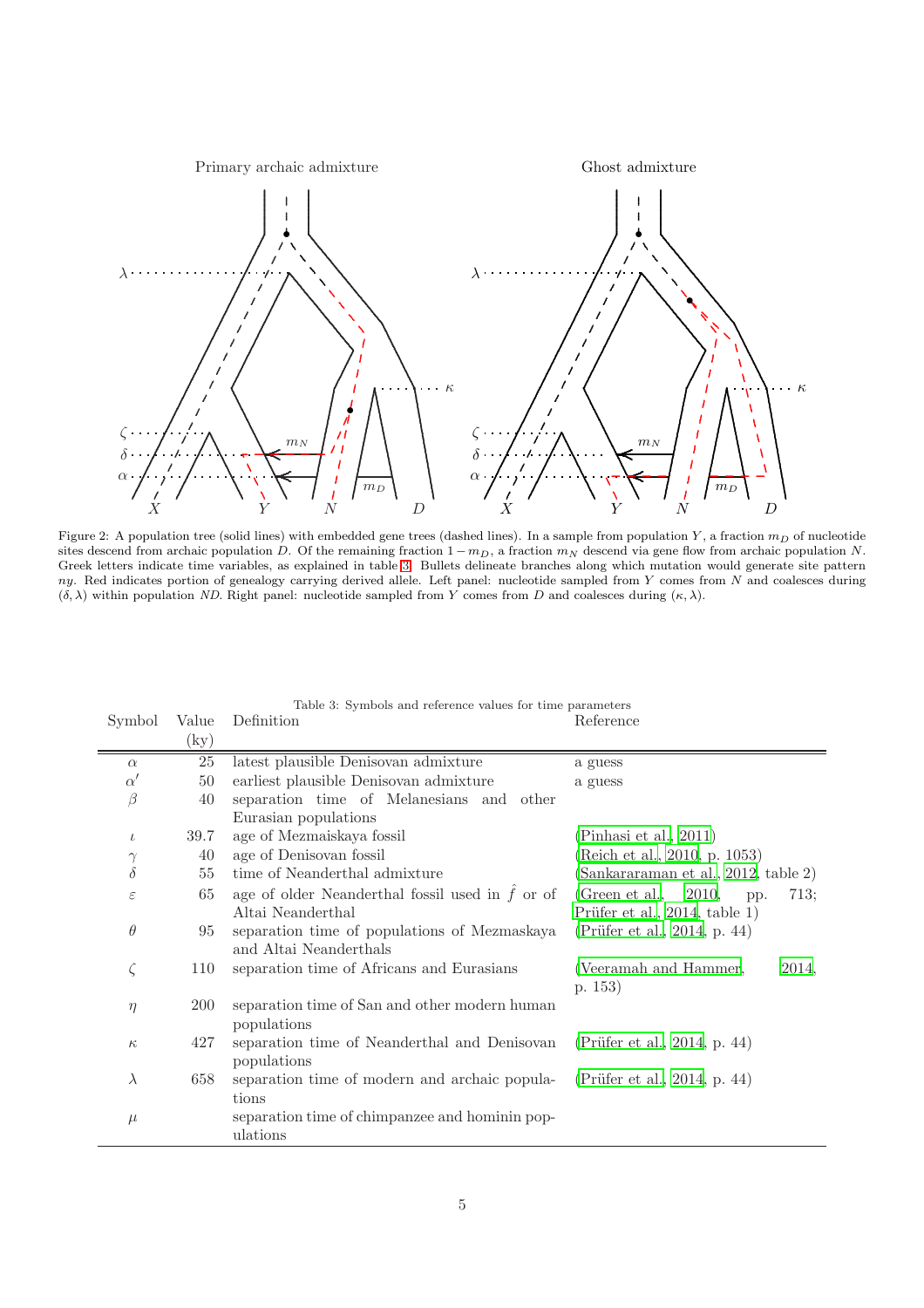human population and N, the Neanderthal population. If N were small, a pair lineages would tend to coalesce within it, so  $F_N^{(\delta,\kappa)}$  would be large. In addition, the early coalescence would lengthen the branch along which mutations can generate site pattern  $ny$ . The factor  $1-K_N$ accounts for this change in branch length, as explained in [Appendix A.3.](#page-11-1) Taken together, these effects make  $s_1$  and  $s_3$  decreasing functions of  $K_N$ .

Eqn. [2b](#page-3-1) shows that  $\hat{f}$  estimates  $m_N$ , but not without bias. The bias disappears only if ghost admixture is absent  $(m_D = 0)$ , population sizes are equal  $(s_i = 0)$ , and the older fossil lived at the time of the gene flow from  $N$  into Y  $(\delta = \varepsilon)$ . If the first two of these conditions hold, Eqn. [2b](#page-3-1) is equivalent to the result of [Patterson et al. \(2010b](#page-19-30), p. 55). We consider the magnitudes of these biases below.

### <span id="page-5-2"></span>3.2. The estimator  $R_N$  of [Patterson et al. \(2010b](#page-19-30))

Another method was needed for studying Denisovan admixture, because only one Denisovan genome is available. [Patterson et al. \(2010b\)](#page-19-30) introduce two new statistics. The first of these,  $R_{\text{Neanderthal}}$  (their Eqn. S8.3), estimates gene flow from Neanderthals. [Patterson et al.](#page-19-31) [\(2012a,](#page-19-31) p. 42) call this statistic "Nea." They also define an analogous statistic, "Den," in which the roles of Neanderthal and Denisovan samples are reversed, and the goal is to estimate Denisovan admixture. The analysis for these statistics is the same, assuming that the Neanderthal and Denisovan populations are sister taxa within the population tree.

We abbreviate  $R_{\text{Neanderthal}}$  as  $R_N$  and define it as

<span id="page-5-1"></span>
$$
R_N = \frac{I_{de} - I_{ad}}{J_{dn} - J_{ad}}\tag{3}
$$

In this statistic, the numerator compares an African genome, a, a Eurasian genome, e, and the Denisovan genome, d. A chimpanzee genome is used to infer the ancestral state. The denominator drops the Eurasian genome and adds a Neanderthal genome, n. These genomes are sampled from populations  $A, E, N, D$ , and  $C$ , using the model in Fig. [3.](#page-25-0)

We consider a model in which the Eurasian population received gene flow first from Neanderthals, at time  $\delta$ , and then from Denisovans, at time  $\alpha$ . The first of these episodes replaced a fraction  $m_N$  of the Eurasian gene pool; the second replaced a fraction  $m_D$ . The goal is to estimate Neanderthal gene flow, so  $m_D$  measures ghost admixture.

[Appendix C](#page-13-0) derives the expectation of  $R_N$ ,

<span id="page-5-0"></span>
$$
E[R_N] \approx m_N(1 - m_D) + m_D \left(\frac{\lambda - \alpha + s_4}{\lambda - \kappa + s_5}\right) \tag{4}
$$

The  $s_i$  terms are

$$
s_4 = (1 - K_D)F_D^{(\alpha, \kappa)} + (1 - K_{ND})S_D^{(\alpha, \kappa)}F_{ND}^{(\kappa, \lambda)}
$$
  

$$
s_5 = (1 - K_{ND})F_{ND}^{(\kappa, \lambda)}
$$

and measure population-size bias. If ghost admixture is absent  $(m_D = 0)$ , then  $R_N$  provides an unbiased estimate of  $m_N$  [\(Patterson et al.](#page-19-30), [2010b,](#page-19-30) Eqn. S8.4; [Durand and Slatkin](#page-19-32), [2010](#page-19-32), S11.9). Otherwise, it is affected by all three forms of bias. Fig. [4](#page-26-0) shows how it varies in response to  $\kappa$ , the Neanderthal-Denisovan separation time.

### <span id="page-5-5"></span>3.3. The estimator  $R_D$  of [Patterson et al. \(2010b](#page-19-30))

[Patterson et al. \(2010b,](#page-19-30) Eqn. S8.5) also define a second statistic,  $R_{\text{Denisova}}$ , which we abbreviate as  $R_D$ . It can be written as

<span id="page-5-3"></span>
$$
R_D = \frac{I_{es} - I_{sv}}{J_{sy} - J_{ds}}\tag{5}
$$

The numerator compares genomes sampled from three populations: San,  $S$ , Eurasian,  $E$ , and Melanesian,  $V$ . The chimpanzee, C, determines ancestral state. The denominator drops  $E$  and  $V$  but adds Yoruban,  $Y$ , and Denisovan, D. These populations are related as in Fig. [5.](#page-27-0) This model assumes that the ancestral Eurasian population exchanged a fraction  $m_N$  of its genes with Neanderthals. Later, the Melanesian population exchanged a fraction  $m_D$  with Denisovans. The goal is to estimate  $m_D$ , so  $m_N$  measures ghost admixture.

[Appendix D](#page-15-0) derives an approximation to the expected value of  $R_D$ ,

<span id="page-5-4"></span>
$$
E[R_D] \approx m_D(1 - m_N) \tag{6}
$$

in agreement with published results [\(Patterson et al.,](#page-19-30) [2010b](#page-19-30), Eqn. S8.6; [Durand and Slatkin, 2010](#page-19-32), S11.19). Of the estimators considered here, this is the only one unaffected by bias involving branch lengths and changes in population size. It is sensitive to ghost admixture  $(m_N)$ , but only slightly unless  $m_N$  is large. In an effort to remove this bias, [Patterson et al. \(2010b,](#page-19-30) p. 57) estimate  $m_D$  as  $R_D/(1 - R_N)$ . This involves using  $R_N$  with a population that received Denisovan gene flow. Because  $R_N$  is biased in such cases, this procedure imports bias into the estimate of  $m_D$ . This effect will be small, however, unless  $R_N$ is large.

### 3.4. The estimator  $p_D$  of [Reich et al. \(2011](#page-19-18))

[Patterson et al. \(2012b,](#page-19-16) p. 1072) define a family of related statistics, which they call " $F_4$ -ratio estimators." [Reich et al. \(2011,](#page-19-18) Eqn. 1) use one of these to study how Denisovan admixture varies from population to population:

<span id="page-5-6"></span>
$$
p_D = \frac{\sum_i (w_i - d_i)(x_i - y_i)}{\sum_i (w_i - d_i)(x_i - y'_i)}
$$
(7)

In this equation, lower-case letters do not represent individual genomes. Instead,  $w_i$ ,  $x_i$ ,  $y_i$ , and  $d_i$  are frequencies of a given allele at locus i within four populations,  $W, X$ ,  $Y$ , and  $D$ . In the denominator,  $y_i'$  is the frequency within a fifth population,  $Y'$ . The model assumes that  $Y'$  occupies a position within the population tree that is similar to that of Y. In other words, the tree of  $W, X, Y'$ , and D is identical to that in figure [6.](#page-28-0) The goal is to estimate the ratio  $m_D/m'_D$  of Denisovans admixture into Y and Y'. The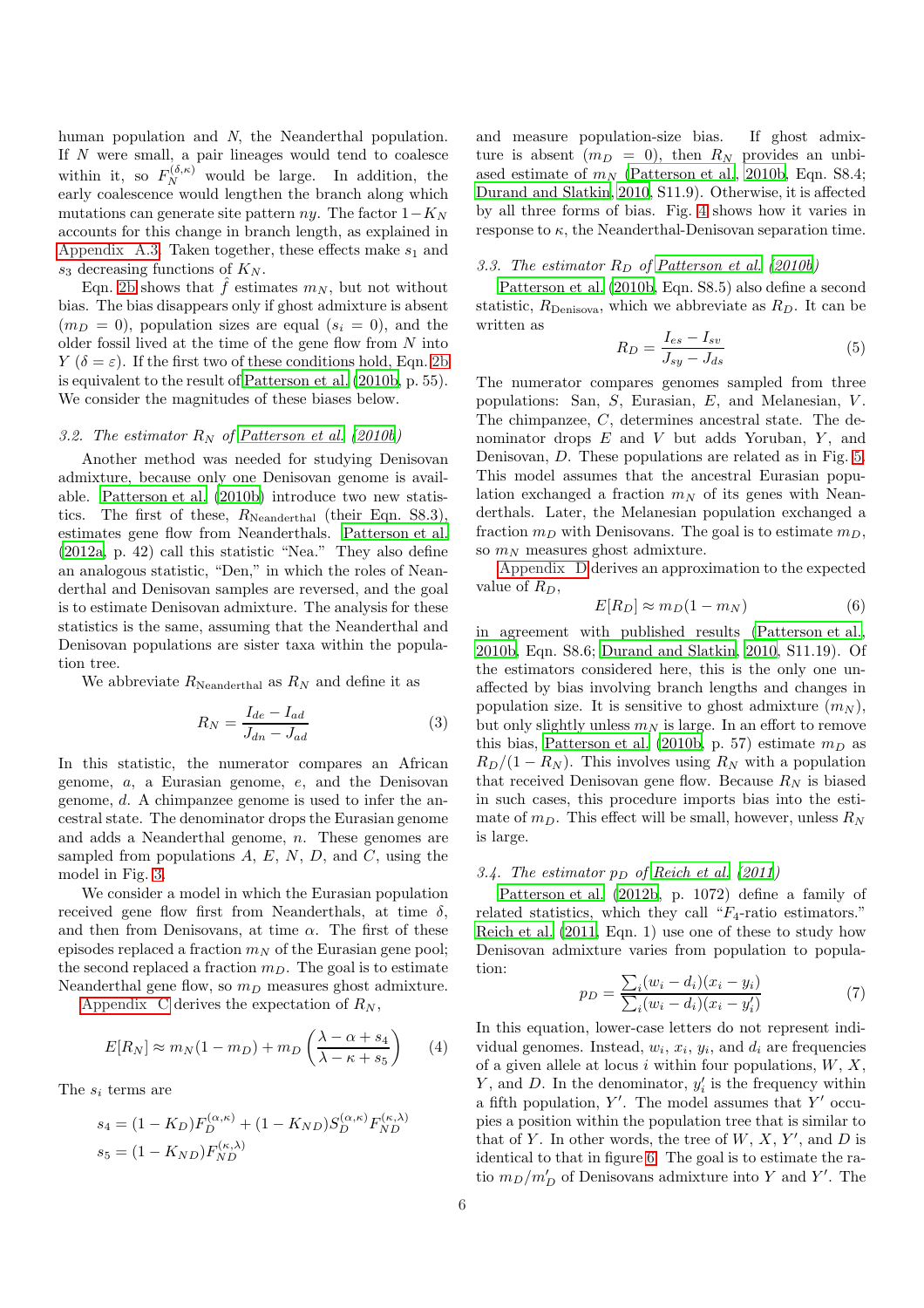

Figure 3: Population tree for  $R_N$  [\(Patterson et al., 2010b](#page-19-30), Eqn. S8.3). The populations involved are Africa (A), Eurasia (E), Neanderthal (N), Denisova (D), and chimpanzee (C). Arrows indicate gene flow from Neanderthals at rate  $m_N$  and, later, from Denisovans at rate  $m_D$ . Only four populations are compared in the numerator of  $R_N$ , and a different four are compared in the denominator. In each panel of the figure, dashed line indicates the sample being ignored. Greek letters represent the times of various events.



Figure 4: Response of  $R_N$  to the separation time,  $\kappa$ , of Neanderthals and Denisovans. Circles show simulated values and solid line shows theoretical formula (Eqn. [4\)](#page-5-0). Simulations generate branch lengths only (not mutations) and are described in section [2.5.](#page-3-2) They use 10<sup>6</sup> iterations, assume  $m_N = 0.05$ ,  $m_D = 0.025$ , and other parameters as in tables [2–](#page-2-0)[3.](#page-4-0)  $\kappa$  is in units of 2 $N_0$  generations.

corresponding Neanderthal rates,  $m_N$  and  $m'_N$ , measure ghost admixture.

[Appendix E](#page-17-0) derives the expected value of  $p_D$  under a mutational clock. This is a departure from [Reich et al.](#page-19-18) [\(2011\)](#page-19-18), who couch their theory in terms of genetic drift. Although Reich et al. define  $w_i$ ,  $x_i$ ,  $y_i$ , and  $d_i$  as frequencies of an arbitrary allele, these become derived allele frequencies in our analysis. We drop the assumption [\(Patterson et al., 2012b,](#page-19-16) p. 1069) that the locus is polymorphic at the root of the human tree. The expected value of  $p_D$  is approximately

<span id="page-6-0"></span>
$$
E[p_D] \approx \frac{m_D A + m_N (1 - m_D) B}{m'_D A' + m'_N (1 - m'_D) B}
$$
(8)

where

$$
A = 2\lambda - \zeta - \alpha + s_6
$$
  
 
$$
A' = 2\lambda - \zeta - \alpha' + s_7
$$
  
 
$$
B = 2\lambda - \zeta - \kappa + s_8
$$

and  $\alpha$  and  $\alpha'$  are the times of Denisovan gene flow into populations Y and Y'. The  $s_i$ ,

$$
\begin{split} s_6 &= 2T_0^{(\lambda)} - T_{WXY}^{(\zeta)} - T_D^{(\alpha)} \\ s_7 &= 2T_0^{(\lambda)} - T_{WXY}^{(\zeta)} - T_D^{(\alpha')} \\ s_8 &= 2T_0^{(\lambda)} - T_{WXY}^{(\zeta)} - T_{ND}^{(\kappa)} \end{split}
$$

measure population-size bias and disappear under constant size.

If population size is constant, Neanderthal admixture is absent, and the two Denisovan admixtures were simultaneous, then our results reduce to  $E[p_D] = m_D/m'_D$ , in agreement with [Reich et al. \(2011,](#page-19-18) p. 523).

### 3.5. The estimator  $p_N$

Patterson et al.  $(2014,$  Eqn. S14.13) use another  $F_4$ ratio statistic to estimate the level of Neanderthal admixture into Europeans. Although they refer to it as  $\hat{\alpha}$ , we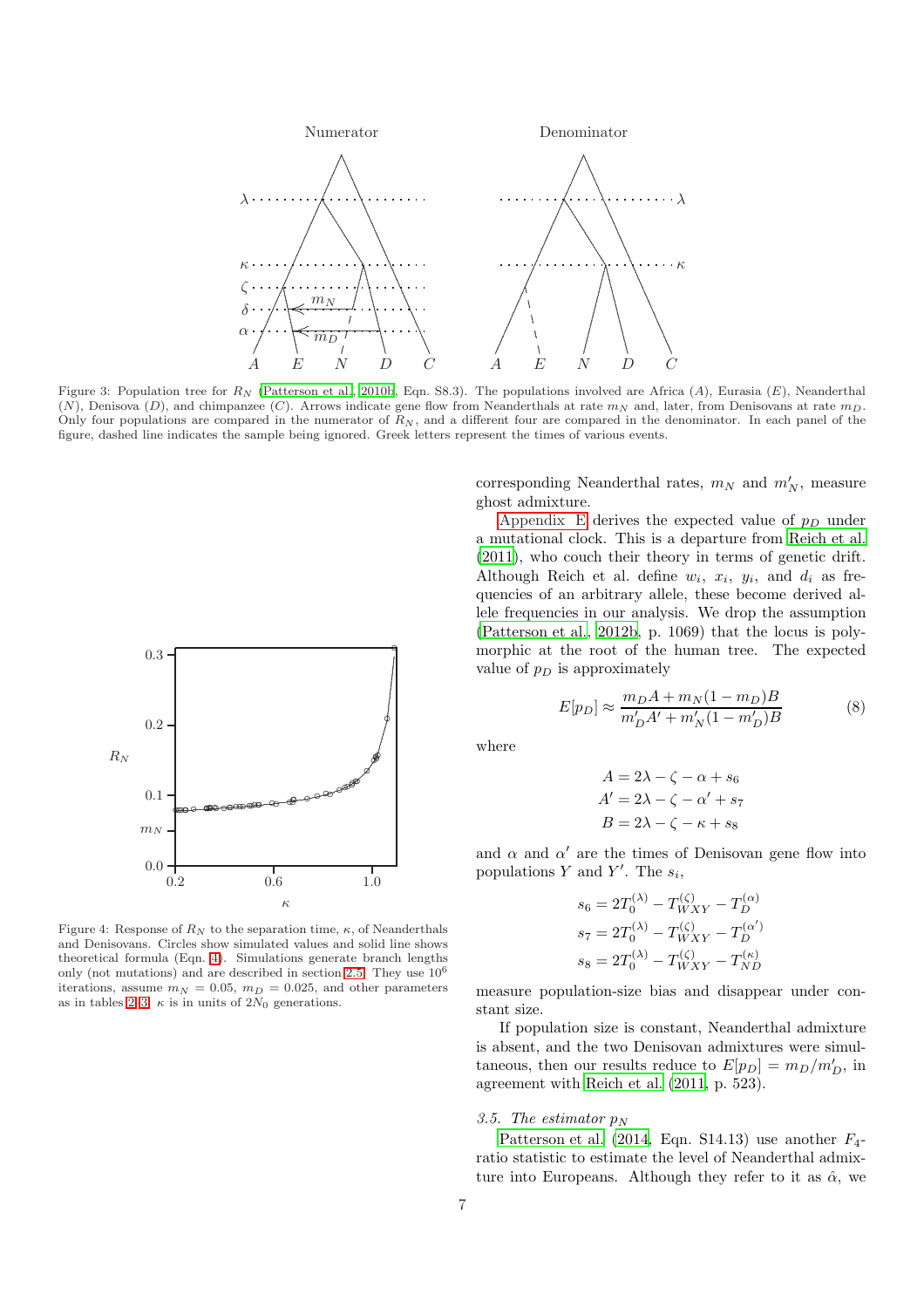

Figure 5: Population tree for  $R_D$  (Patterson et al., 2010b, Eqn. S8.5). The populations involved are San (S), Yoruba (Y), Eurasia (E), Melanesia (V), Neanderthal (N), Denisova (D), and chimpanzee (C). Arrows indicate gene flow from Neanderthals, at rate  $m_N$ , and Denisovans, at rate  $m_D$ . Although seven populations are involved, only four are compared in the numerator of  $R_D$ , and a different four are compared in the denominator. In each panel of the figure, dashed lines indicate the samples being ignored. Greek letters represent the times of various events.



Figure 6: Population tree for  $p_D$ . W, X, and Y are three modern human populations;  $N$  and  $D$  are two archaic populations, and  $C$  is the chimpanzee population. A fraction  $m_D$  of the gene pool of Y descends via gene flow from D. Of the remaining fraction  $1 - m_D$ , a fraction  $m_N$  descends via gene flow from N. Greek letters represent the times of various events.

refer to it as  $p_N$  to avoid confusion with the time parameter,  $\alpha$ , defined in our table 3. It is defined as

<span id="page-7-1"></span>
$$
p_N = \frac{\sum_i (d_i - n_i)(a_i - x_i)}{\sum_i (d_i - n_i)(a_i - m_i)}
$$
(9)

As with  $p_D$ , the lower-case letters represent not haploid genomes, but allele frequencies within four populations. which are related as shown in Fig. 7. We generalize the model of Patterson et al. to allow for ghost admixture (from Denisovans) as well as primary admixture (from Neanderthals).

We analyze this statistic under a molecular clock. The expectation of  $p_N$ , as derived in Appendix F, is

<span id="page-7-0"></span>
$$
E[p_N] \approx m_N (1 - m_D) - m_D \left(\frac{\kappa - \alpha + s_9}{\kappa - \theta + s_{10}}\right) \tag{10}
$$

where the terms

$$
s_9 = T_{IMND}^{(\kappa)} - T_D^{(\alpha)}, \text{ and}
$$
  

$$
s_{10} = T_{IMND}^{(\kappa)} - T_{IMN}^{(\theta)}
$$

measure population-size bias. In the absence of ghost admixture,  $m_D = 0$ , and  $E[p_N] \approx m_N$ , in agreement with Patterson et al. (2014, Eqn. S14.2). In this case,  $p<sub>N</sub>$  is unbiased.

When ghost admixture is present, however, substantial biases arise. The interval  $(\kappa - \alpha)$  in the numerator extends from the Neanderthal-Denisovan separation to the admixture of Denisovans into moderns. Although this interval is not well constrained, it must have been hundreds of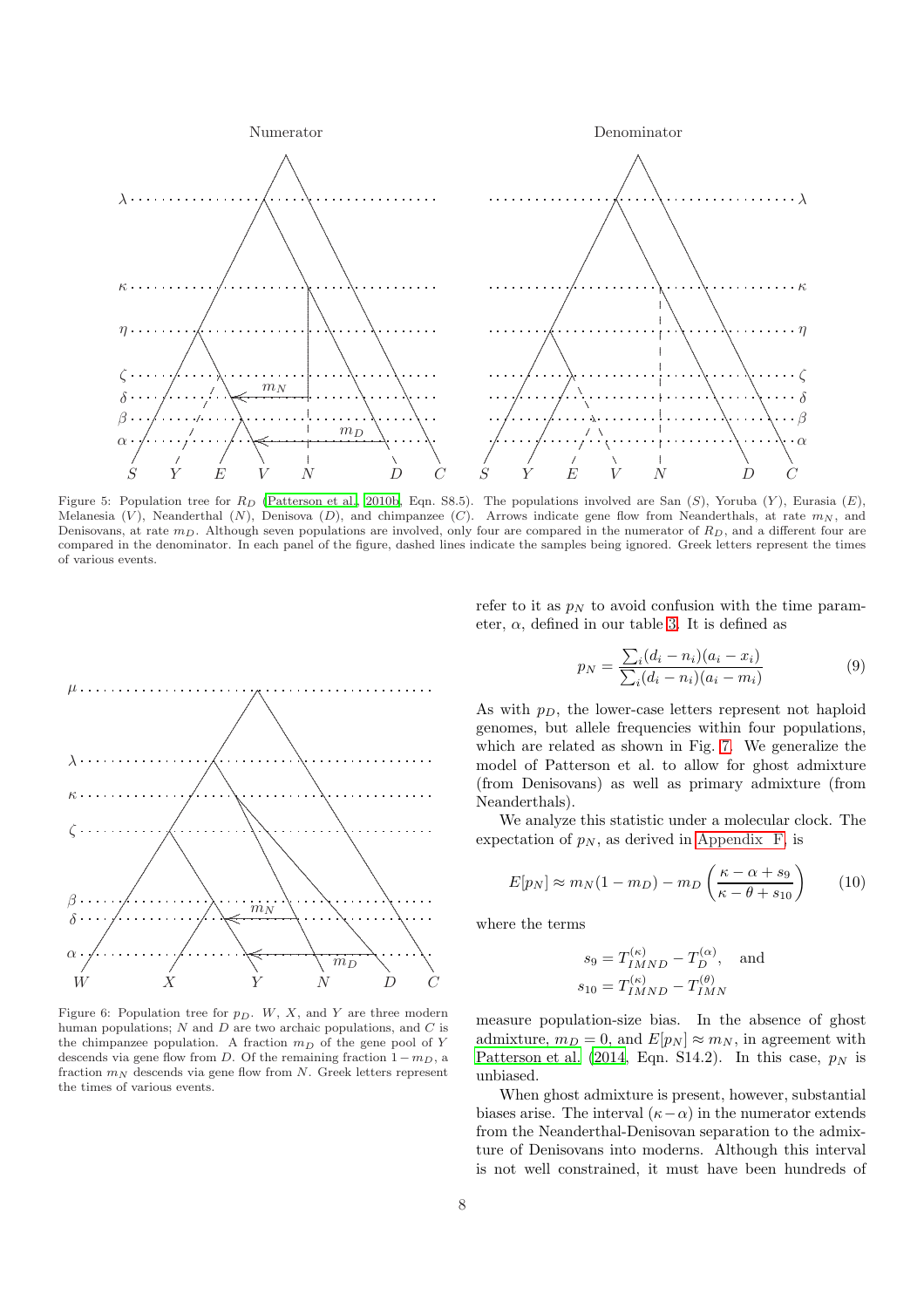

<span id="page-8-0"></span>Figure 7: Population tree for  $p_N$ . A is the modern African population,  $X$  is a modern admixed population,  $I$  is the introgressing Neanderthal population,  $M$  is the population of the Mezmaiskaya Neanderthal, N that of the Altai Neanderthal, D is Denisova, and  ${\cal C}$  is chimpanzee. A fraction  $m_D$  of the gene pool of  $X$  descends via gene flow from D. Of the remaining fraction  $1 - m_D$ , a fraction  $m_N$ descends via gene flow from I. Greek letters represent the times of various events.

thousands of years. The interval  $(\kappa - \theta)$  in the denominator extends from the Neanderthal-Denisovan separation to that of the populations of the Mezmaskya and Altai Neanderthals and is probably much shorter. This suggests that, in Eqn. [10,](#page-7-0) the coefficient of  $m<sub>D</sub>$  may exceed that of  $m_N$ . If so,  $p_N$  is more sensitive to ghost admixture than to primary admixture.

The coefficient of  $m_D$  also includes terms involving changes in population size. Although  $p_N$  is unbiased in the absence of ghost admixture, it is affected by all three forms of bias when ghost admixture is present.

### 3.6. A new estimator

Let us revisit the history illustrated in Fig. [2,](#page-24-0) whose properties are studied in [Appendix B.](#page-12-0) We propose to estimate  $m_N$  with the ratio

<span id="page-8-2"></span>
$$
Q = \frac{I_{ny} - I_{nx}}{I_{xy} - I_{nx}}\tag{11}
$$

Unlike most of those published previously, this statistic requires only one archaic genome. The expectation of Q is approximately the ratio of Eqns. [B.12a](#page-13-1) and [B.12b,](#page-13-2)

$$
E[Q] \approx \frac{m_N (1 - m_D)(\lambda - \delta + s_1) + m_D(\lambda - \kappa + s_2)}{(1 - m_N)(1 - m_D)(\lambda - \zeta + s_{11})}
$$
(12a)

$$
\approx m_N \left( \frac{\lambda - \delta + s_1}{\lambda - \zeta + s_{11}} \right) + m_D \left( \frac{\lambda - \kappa + s_2}{\lambda - \zeta + s_{11}} \right) (12b)
$$

where  $s_1$  and  $s_2$  are as defined in section [3.1,](#page-3-3) and

$$
s_{11} = (1 - K_{XY}) F_{XY}^{(\zeta, \lambda)}
$$

Q is sensitive to all three forms of bias but is especially sensitive to population-size differences. Recent estimates indicate that archaic populations were much smaller than

<span id="page-8-1"></span>Table 4: Elasticities of  $\hat{f}$ ,  $R_N$ ,  $p_D$ ,  $p_N$ , and Q with respect to times and population sizes. The table assumes a level, 0.05, of primary admixture and 0.025 of ghost admixture, and other parameters as in tables [2](#page-2-0)[–3.](#page-4-0) For  $p_D$ , we assume that  $m_D = 0.1$  and  $m'_D = 0.05$ . Elasticities with absolute values greater than 0.5 are in bold type.

|          | ပ        |       |          | ◡∸       |
|----------|----------|-------|----------|----------|
|          | $R_N$    | $p_D$ | $p_N$    | Q        |
| 0.187    | $-0.623$ | 0.081 |          | $-0.247$ |
| $-0.241$ | 0.724    | 0.063 | 0.364    | $-0.257$ |
| $-0.065$ |          |       |          | $-0.065$ |
|          |          |       | $-0.438$ |          |
| 0.095    |          |       |          |          |
|          |          | 0.006 |          | 0.237    |
|          | $-0.019$ |       | $-0.101$ |          |
|          |          | 0.033 |          |          |
| 0.008    |          |       |          | $-0.034$ |
|          | $-0.022$ | 0.004 | 0.093    |          |
| $-0.016$ | 0.049    | 0.004 |          | $-0.017$ |
|          |          |       | $-0.006$ |          |
|          |          |       | $-0.097$ |          |
|          |          |       |          | 0.415    |
|          |          | 0.054 |          |          |
|          |          |       |          |          |

early modern ones (Prüfer et al., 2014, Fig. 4). This makes  $s_1$  and  $s_2$  larger than  $s_{11}$  and biases Q upwards. Branch lengths provide an additional upward bias, because  $\lambda - \delta$ probably exceeds  $\lambda - \zeta$ .

### 3.7. Effects of branch lengths and population sizes

To get a sense of magnitudes, let us calculate the expected value of each statistic under standard assumptions. We use the parameter values in tables [2](#page-2-0)[–3,](#page-4-0) take the level of primary admixture as 0.05 and that of secondary admixture as 0.025. For  $p_D$ , we set  $m_D = 0.1$  in the numerator and  $m'_D = 0.05$  in the denominator. With these values,

$$
E[\hat{f}] \approx 1.24 \times m_N
$$
  
\n
$$
E[R_N] \approx 2.11 \times m_N
$$
  
\n
$$
E[R_D] \approx 0.98 \times m_D
$$
  
\n
$$
E[p_N] \approx 0.89 \times m_D/m'_D
$$
  
\n
$$
E[p_N] \approx 0.37 \times m_N
$$
  
\n
$$
E[Q] \approx 1.92 \times m_N/(1 - m_N)
$$
\n(13)

<span id="page-8-3"></span>These should not be viewed as precise numerical estimates of bias. Instead, they are representative values under one set of parameter values. Under these assumptions, the estimators differ greatly in bias. The multiplier for  $R_D$  is close to unity, indicating that it is nearly unbiased. The other estimators have substantial biases.

These biases could be corrected, given branch lengths, population sizes and the rate of ghost admixture, by equating observed to expected values and solving for primary admixture. The trouble is that these parameters cannot be estimated precisely, and any error would bleed into estimates of admixture. To measure sensitivity to these uncertainties, we calculate elasticities.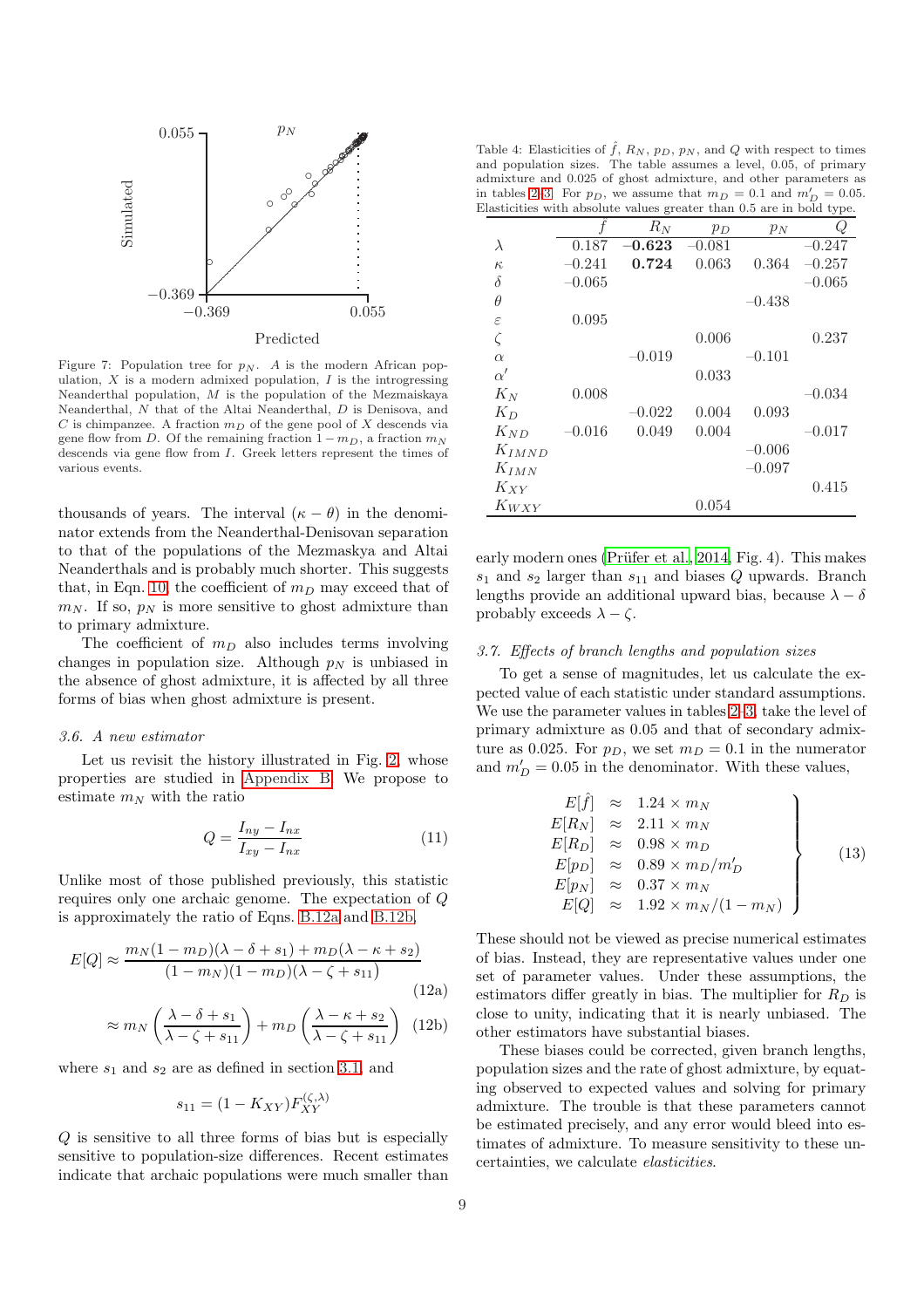

<span id="page-9-0"></span>Figure 8: Archaic admixture in France, as implied by estimates of  $\ddot{f}$  [\(Patterson and Reich](#page-19-28), [2010](#page-19-28), table S58),  $Q$  (this article),  $R_N$ [\(Patterson et al.](#page-19-33), [2010b](#page-19-30), p. 55), and  $p_N$  (Patterson et al., [2014](#page-19-33), p. 128). Curves assume values in tables [2](#page-2-0)[–3.](#page-4-0)

Elasticity is the proportional change in one quantity caused by a given proportional change in another. For example, the elasticity of  $\hat{f}$  with respect to  $\lambda$  is  $d \log E[\hat{f}]/d \log \lambda$ .  $R_D$  has elasticity zero with respect to branch lengths and population sizes. The elasticities of the other statistics are shown in table [4,](#page-8-1) evaluated at the values in tables [2–](#page-2-0)[3.](#page-4-0) Elasticities larger than 0.5 are shown in bold. The elasticity with largest absolute value, 0.724, is that of  $R_N$  with respect to  $\kappa$ . If the true value of  $\kappa$  were  $10\%$  larger than our estimate,  $R_N$  would be inflated by about 7%. Fig. [4](#page-26-0) shows this response in greater detail.

The relatively large elasticities of  $R_N$ ,  $p_N$ , and Q make them sensitive to error in parameter estimates. The outlook is brighter for  $\tilde{f}$ ,  $p_D$ , and  $R_D$ , which have smaller elasticities.

### 3.8. Effect of ghost admixture

Each statistic is designed to estimate admixture from a specific archaic population. We refer to this as "primary admixture." However, the expected values of these statistics also depend on "ghost" admixture from other archaic populations.

To see this effect, consider the statistic Q. Subsititing from table [1](#page-1-0) into Eqn. [11](#page-8-2) gives

$$
Q = \frac{103,612 - 95,347}{303,340 - 95,347} \approx 0.0397
$$

After setting  $Q = E[Q]$ , Eqn. [12](#page-8-3) defines  $m_N$  as an implicit function of  $m_D$ . This function is shown as a dark blue dashed line in Fig. [8.](#page-9-0) The slope of that line measures the sensitivity of Q to ghost admixture. If ghost admixture is absent, this estimate suggests that a fraction  $m_N = 0.025$ of French DNA derives from Neanderthals. This estimate does not equal Q, because it corrects for bias using the parameter values in tables [2](#page-2-0)[–3.](#page-4-0) If ghost admixture were 5%, on the other hand, we would conclude that  $m_N = 0$ . By itself, Q cannot choose between these alternatives.

This ambuguity evaporates when we consider other estimators. The other curves in Fig. [8](#page-9-0) refer to other statistics



<span id="page-9-1"></span>Figure 9: Archaic admixture in Melanesia, as implied by the observation that  $R_N = 0.027$  and  $R_D/(1 - R_N) = 0.04$  [\(Patterson et al.](#page-19-30), [2010b](#page-19-30), p. 58). Curves assume values in tables [2–](#page-2-0)[3.](#page-4-0)

that have been used to estimate Neanderthal admixture into the French population. The curves have very different slopes, because the estimators respond differently to ghost admixture. In the absence of sampling error and uncertainty about parameter values, they should all intersect at a point corresponding to the true values of  $m_N$  and  $m_D$ . Although the curves do not intersect at a point, the difference between them is smallest near the left edge of the graph, where  $m_D$  is small. This suggests that the French received archaic gene flow primarily from Neanderthals, in agreement with [Reich et al. \(2010,](#page-19-17) p. 1056).

The agreement between Q and the other statistics also tells us something about ancient population sizes. As table [4](#page-8-1) shows, Q is sensitive to population sizes. Indeed, if one builds a graph like Fig. [8](#page-9-0) without correcting for population size,  $Q$  is not consistent with the other estimators (data not shown). In correcting for population size, we have assumed that archaic populations were much smaller than early modern ones, as shown in table [2.](#page-2-0) Had this assumption been incorrect, the correction would not have helped. Thus, the consistency between Q and the other estimators supports current views about the sizes of an-cient populations [\(Meyer et al., 2012,](#page-19-15) Fig. 5; Prüfer et al., [2014,](#page-19-27) Fig. 4).

Fig. [9](#page-9-1) attempts a similar analysis with Melanesian data. For that population, [Patterson et al. \(2010b,](#page-19-30) p. 58) estimate that  $R_N = 0.027$  and  $R_D/(1 - R_N) = 0.04$ , which implies that  $R_D = 0.0389$ . At face value, these data suggest that the Melanesian gene pool includes a small contribution from Neanderthals and a larger one from Denisovans. The curves in Fig. [9,](#page-9-1) however, do not support this view. The two curves are far apart throughout the horizontal range. Even if Melanesians received no Neanderthal admixture at all,  $R_N$  should be much higher than the observed value.

There are several conceivable explanations for this discrepancy. First, it could result from sampling error in the estimates of  $R_N$  and  $R_D$ . This seems unlikely, in view of the large sample of sites, but cannot be excluded without statistical analysis. We do not attempt such an analysis here. Second, the discrepancy could result from error in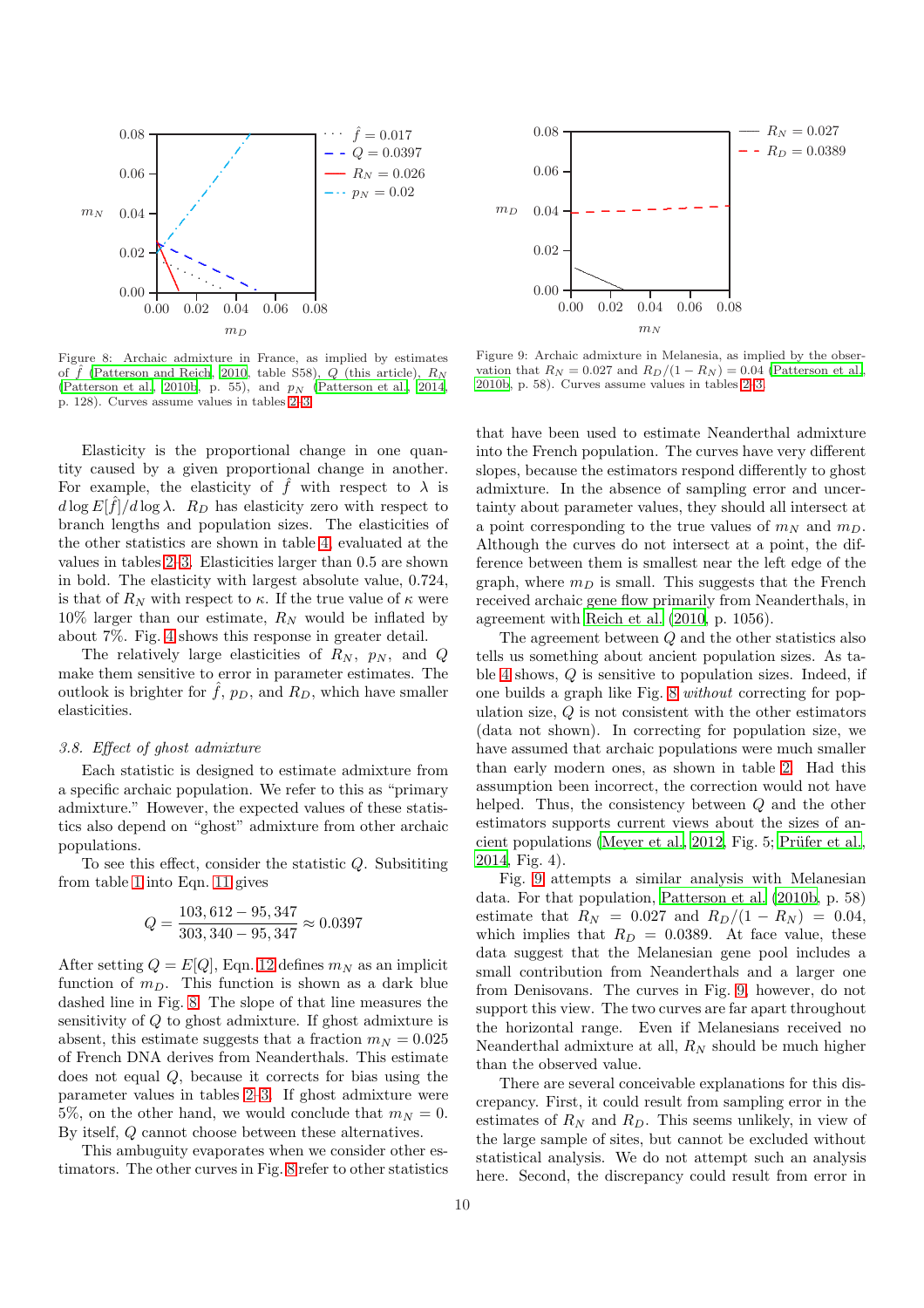the parameter values in tables [2–](#page-2-0)[3.](#page-4-0) It would be useful to fit these parameters rather than taking their values as given. Finally, the discrepancy could arise because the model is misspecified—because the history of the populations under study violates the assumptions in Figs. [3](#page-25-0) and [5.](#page-27-0) We discuss this last possiblity below.

### 4. Discussion and Conclusions

This article has explored biases that arise in one family of estimators—those based on the frequency with which derived alleles are shared by pairs of samples. We have focused on three forms of bias, involving branch lengths in the population tree, differences in population size, and ghost admixture.

All of these estimators are sensitive to "ghost admixture"—to admixture from archaic populations other than the one of primary interest. The most robust estimator,  $R_D$ , is hardly affected. The others are at least modestly sensitive. For  $R_N$  and  $p_N$ , this effect is profound.

Branch-length bias arises because the effect of admixture depends not only on the number of immigrants, but also on the genetic difference between immigrants and residents. The longer the two populations have been separated, the greater their genetic difference, and the greater the effect of any given level of gene flow. For this reason, the expected values of admixture statistics may depend on branch lengths.

Yet in the absence of ghost admixture, most published estimators are relatively free of branch-length bias. Each is constructed as a ratio. When branch length effects are identical in numerator and denominator, they cancel, and the resulting expression is free of branch-length bias. This cancellation often fails, however, in the presence of ghost admixture. In that case, there may be two branchlength effects, which cannot both cancel in a single ratio. For this reason, branch lengths bias  $R_N$  and  $p_N$  only in the presence of ghost admixture. With other estimators, branch lengths contribute bias even in the absence of ghost admixture. Only  $R_D$  escapes this effect.

Where branch-length effects exist, they are accompanied by terms involving differences in population size. These differences distort branch lengths within the gene genealogy and thus alter the probability that mutations will generate particular site patterns. These effects, however, are generally small, at least for the parameter values in tables [2–](#page-2-0)[3.](#page-4-0) Population-size bias is substantial only for the new estimator, Q.

The estimators respond to ghost admixture in different ways, as shown by their differing slopes in Figs. [8](#page-9-0) and [9.](#page-9-1) Because of these differences, comparisons among estimators provide information. Such comparisons indicate that archaic gene flow into Europe came primarily from Neanderthals and support the view that archaic populations were much smaller than those of early modern humans.

They also expose an inconsistency in estimates of archaic admixture into Melanesia. As shown in Fig. [9,](#page-9-1) no pair of  $(m_N, m_D)$  values is consistent both with the observed value of  $R_N$  and also with that of  $R_D$ .

Although this inconsistency may be a statistical artifact, it could also result from an incorrectly specified model. For example, Homo erectus may have contributed genes to populations of Denisovans (Prüfer et al., [2014,](#page-19-27) p. 48) or to modern humans in Melanesia [\(Mendez et al.,](#page-19-8) [2012\)](#page-19-8). Such gene flow would violate the assumptions underlying our analysis of  $R_N$  and  $R_D$  and might account for the discrepancy seen in Fig. [9.](#page-9-1)

Our empirical conclusions should be regarded with caution, because we have made no effort to account for statistical uncertainty. Nonetheless, the exercise illustrates that the biases in these estimators are not altogether bad. Because these estimators respond to population history in different ways, comparisons among them provide new information.

### Appendix A. Probabilities of site patterns

Within a tree of populations, many different gene trees are possible. For example, Fig. [A.10](#page-11-2) illustrates two ways in which the gene tree of lineages  $x_1, x_2$ , and z can coalesce within the same population tree. On the left,  $x_1$  and  $x_2$  coalesce during the interval  $(t_0, t_1)$  within population X. On the right, no coalescent event occurs during this interval. Instead, the first coalescent event occurs prior to time  $t_2$ , within the ancestral population,  $XYZ$ .

When the coalescent event occurs within  $(t_0, t_1)$ , only one site pattern can be produced:  $x_1x_2$ . But if it occurs earlier, before time  $t_2$ , all three site patterns are equally likely. For this reason, it is necessary to distinguish these cases when calculating the probabilities of site patterns. Our analysis uses the method of [Durand et al.](#page-19-34) [\(2010\)](#page-19-34), [Durand and Slatkin \(2010\)](#page-19-32), and [Durand et al.](#page-19-13) [\(2011\)](#page-19-13). This section explains the general principles.

### <span id="page-10-1"></span>Appendix A.1. Expectation of a truncated exponential random variable

Let  $t$  represent an exponential random variable with mean  $K$ . We are interested in the conditional expectation of t, given that t is less than an arbitrary value, z. The mean can be written as

$$
K = F^{(0,z)}E[t|t < z] + S^{(0,z)}E[t|t > z]
$$

Where  $S^{(0,z)} = e^{-z/K}$  is the probability that  $t > z$ , and  $F^{(0,z)} = 1 - S^{(0,z)}$  is the probability that  $t < z$ . The memoryless property of the exponential distribution implies that  $E[t|t > z] = z + K$ . Substituting and rearranging,

<span id="page-10-0"></span>
$$
E[t|t < z] = K - zS^{(0,z)}/F^{(0,z)},\tag{A.1}
$$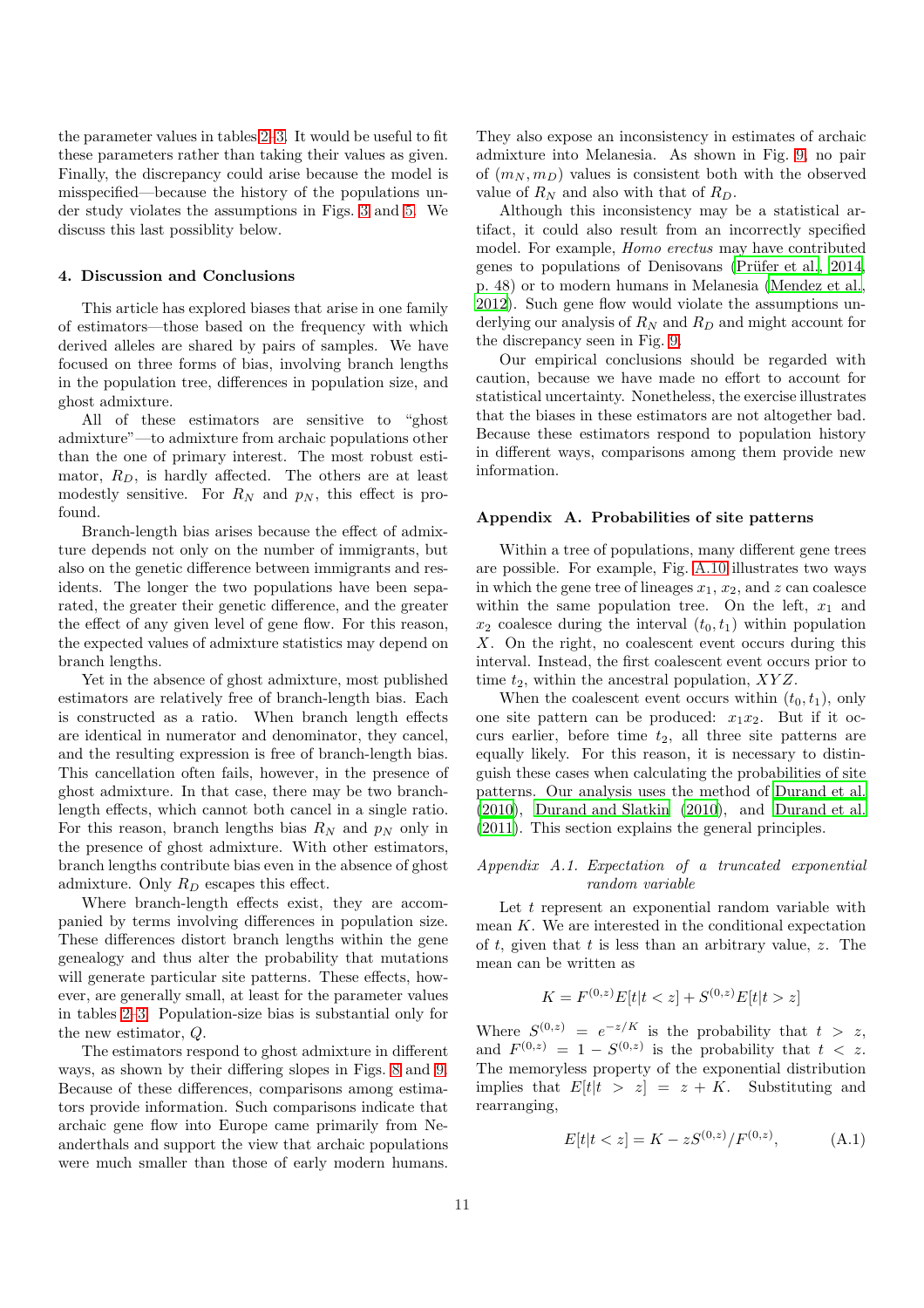

<span id="page-11-2"></span>Figure A.10: Coalescent events within an interval (left panel) and in the ancestral population (right panel). During interval  $(t_0, t_1)$ , a coalescent event can occur only between lineages  $x_1$  and  $x_1$ . The left panel illustrates this case. Prior to time  $t_2$ , coalescent events can occur between any pair of lineages. The right panel illustrates the case in which  $x_2$  and  $z$  coalesce first. Bullets delineate the branches along which mutation would generate site pattern  $x_1x_2$  (left panel) or  $x_2z$  (right panel).

### <span id="page-11-0"></span>Appendix A.2. Coalescent waiting time under piecewise constant hazard

Suppose that population history is a sequence of epochs, numbered backwards from the present. The ith epoch spans the interval  $(t_i, t_{i+1})$ , where time is measured backwards from the present. Within the ith epoch, the diploid population size (relative to  $N_0$ ) is a constant,  $K_i$ . For a single pair of lineages within interval  $i$ , the hazard of a coalescent event is  $1/K_i$  per coalescent time unit.

Consider a pair of lineages at time  $x$ , which lies within epoch *i*. In other words,  $t_i < x < t_{i+1}$ . We are interested in the expected time,  $T_i^{(x)}$  $i^{(x)}$ , until they coalesce. Either they coalesce within epoch *i* (with probability  $F_i^{(x,t_{i+1})}$ ), or they survive into epoch  $i+1$  (with probability  $S_i^{(x,t_{i+1})}$ ). In the former case, the expected coalescence time is given by Eqn. [A.1.](#page-10-0) In the latter, it is  $t_{i+1} - x + T_{i+1}^{(t_{i+1})}$ . This leads to

<span id="page-11-3"></span>
$$
T_i^{(x)} = K_i + S_i^{(x, t_{i+1})} (T_{i+1}^{(t_{i+1})} - K_i)
$$
 (A.2)

We assume the final epoch is infinite. This implies that  $T_j^{(x)} = K_j$ , if j is the final epoch. For other epochs, Eqn. [A.2](#page-11-3) can be applied recursively to calculate  $T_i^{(x)}$ . If population size is constant,  $K_i = T_i^{(x)} = 1$  for all *i*.

If epoch  $j$  represents the ancestral human population, then  $K_j = 1$ , as explained in section [2.1.](#page-1-1) We will often assume, in addition, that  $T_j^{(x)} = 1$  in this population. This amounts to assuming that no changes in population size occurred prior to the ancestral human population. In the analyses of  $p_D$  and  $p_N$ , however, we extend the model farther back in time to include the population ancestral to chimpanzees and humans.

### <span id="page-11-1"></span>Appendix A.3. Coalescent event within an interval

Consider the left panel of Fig. [A.10,](#page-11-2) in which lineages  $x_1$  and  $x_2$  coalesce during  $(t_0, t_1)$ , within population X. This occurs with probability  $P = F_X^{(t_0, t_1)}$ , as explained in section [2.1.](#page-1-1) In this case, the gene tree will be of form  $((x_1, x_2), z)$ , as required by site pattern  $x_1x_2$ . But even when this genealogy does arise, we cannot be sure that site pattern  $x_1x_2$  will appear in the data. That happens only when a mutation falls on the branch delineated by bullets in the left panel of Fig. [A.10.](#page-11-2)

The probability of such a mutation depends on branch lengths. Let w represent the time, within interval  $(t_0, t_1)$ , at which the coalescent event occurs. In other words, the event occurs at time  $t_0 + w$ , measuring time backwards from the present. The expectation of  $w$  is given by Eqn. [A.1.](#page-10-0)

Continuing into the past, we can trace the single lineage ancestral to  $x_1$  and  $x_2$ . At time  $t_2$ , it becomes part of population  $XYZ$ . After an additional v units of time, it coalesces with lineage  $z$ . Here,  $v$  is the coalescence time within population XYZ and has mean  $T_{XYZ}^{(t_2)}$ , as explained in [Appendix A.2.](#page-11-0)

Pattern  $x_1x_2$  is generated when a mutation occurs on the branch that separates two coalescent events: one that joins  $x_1$  and  $x_2$ , and another that joins their common ancestor to lineage z. This branch is delineated by bullets in the left panel of Fig. [A.10.](#page-11-2) Its length,  $t_2 + v - t_0 - w$ , has expectation

$$
B = (t_1 - t_0) / F_X^{(t_0, t_1)} + t_2 - t_1 + T_{XYZ}^{(t_2)} - K_X
$$

The probability that a mutation falls on this branch, producing site pattern  $x_1x_2$ , is approximately UB, where U is the mutation rate defined in section [2.1.](#page-1-1)

Combining all this, we can calculate the probability that a coalescent event falls within interval  $(t_0, t_1)$  and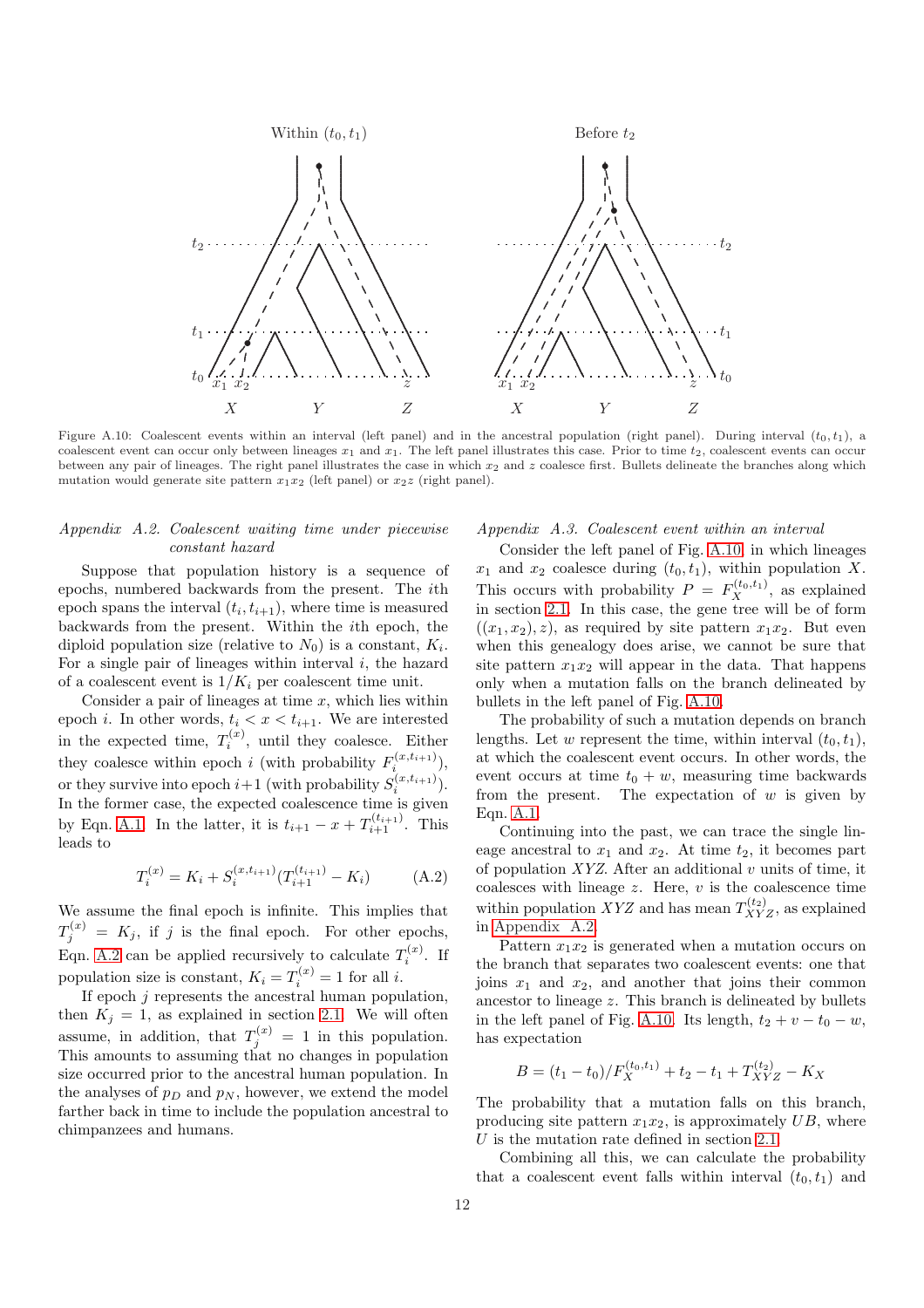gives rise to a site with pattern  $x_1x_2$ . The probability is the product of  $P$  (the probability of the appropriate genealogy) and  $UB$  (the probability of a mutation on the resulting branch). Altogether, this equals  $UPB$ , where

$$
PB = t_1 - t_0 + (t_2 - t_1 + T_{XYZ}^{(t_2)} - K_X)F_X^{(t_0, t_1)}
$$

In a population of constant size,  $K_X = T_{XYZ}^{(t_2)} = 1$ .

### <span id="page-12-1"></span>Appendix A.4. Coalescent event within the ancestral population

Consider now the case illustrated in the right panel of Fig. [A.10.](#page-11-2) No coalescent event occurs during  $(t_0, t_2)$ —an event of probability  $S_X^{(t_0,t_1)} S_{XY}^{(t_1,t_2)}$ . Consequently, all three lineages enter the ancestral population, XYZ. These can coalesce in any order, so we are equally likely to see genealogies  $((x_1, x_2), z), ((x_1, z), x_2),$  and  $(x_1, (x_2, z))$ . The probability of any given genealogy is  $P = S_X^{(t_0,t_1)} S_{XY}^{(t_1,t_2)}/3$ .

If the first pair of lineages coalesces at time  $x > t_2$ , the waiting time until the second coalescent event is  $B =$  $T_{XYZ}^{(x)}$ , as explained in [Appendix A.2.](#page-11-0) This case generates each of the three site patterns with probability  $UPB$ , where

$$
PB = S_X^{(t_0, t_1)} S_{XY}^{(t_1, t_2)} T_{XYZ}^{(x)}/3
$$

A similar result was derived by [Hudson \(1992,](#page-19-35) Eqn. 6).

If XYZ is the ancestral human population, we will usually assume that  $T_{XYZ}^{(x)} = 1$ , as discussed in [Appendix A.2.](#page-11-0)

### <span id="page-12-0"></span>Appendix B. Expected value of  $\hat{f}$

 $\hat{f}$  is defined in Eqn. [1](#page-3-0) and assumes the population his-tory in Fig. [2.](#page-24-0) The numerator of  $\hat{f}$  involves four genomes, x, y, n, and c, sampled from two populations,  $X$  and  $Y$ , of modern humans, one archaic population, N, and the chimpanzee population, C. The chimpanzee population is used only to determine which allele is derived and is not shown in Fig. [2.](#page-24-0) The Eurasian population received gene flow from Neanderthals at time  $\delta$  and from Denisovans at a later time,  $\alpha$ . The first of these episodes replaced a fraction  $m_N$  of the Eurasian gene pool; the second replaced a fraction  $m_D$ . The remaining fraction  $(1 - m_N)(1 - m_D)$  is "native"—it derives from the population,  $XY$ , of ancestral modern humans.

- 1 y arrived by gene flow from D
- 1.1 y and n coalesce within ND, during  $(\kappa, \lambda)$ . Sites in this category contribute to pattern  $ny$  only. The argument in [Appendix A.3](#page-11-1) gives  $P = m_D F_{ND}^{(\kappa,\lambda)}$ ;  $B = (\lambda - \kappa)/F_{ND}^{(\kappa,\lambda)} + 1 - K_{ND}$ ; and

<span id="page-12-5"></span>
$$
PB = m_D \{\lambda - \kappa + (1 - K_{ND}) F_{ND}^{(\kappa, \lambda)} \}
$$
 (B.1)

1.2 y and n coalesce in the ancestral human population. This case can give rise to any of the three genealogies. The argument in [Appendix A.4](#page-12-1) gives  $P = m_D S_{ND}^{(\kappa,\lambda)} / 3; B = 1;$  and

<span id="page-12-8"></span><span id="page-12-2"></span>
$$
PB = m_D S_{ND}^{(\kappa,\lambda)}/3
$$
 (B.2)

- 2 y arrived by gene flow from N.
- 2.1 y and n coalesce within N, during  $(\delta, \kappa)$ . Sites in this category contribute to pattern ny only. The argument in [Appendix A.3](#page-11-1) gives  $P = m_N(1 (m_D)F_N^{(\delta,\kappa)}$ ;  $B = \lambda - \kappa + 1 - K_N + (\kappa - \delta)/F_N^{(\delta,\kappa)}$ ; and

$$
PB = m_N(1 - m_D)\{\kappa - \delta
$$
  
+ (\lambda - \kappa + 1 - K\_N)F\_N^{(\delta, \kappa)}\} (B.3)

2.2 y and n coalesce within ND, during  $(\kappa, \lambda)$ . Contributes to pattern ny only. The argument in [Appendix A.3](#page-11-1) gives  $P = m_N(1 - m_D)S_N^{(\delta,\kappa)}F_{ND}^{(\kappa,\lambda)}$ ;  $B = 1 - K_{ND} + (\lambda - \kappa) / F_{ND}^{(\kappa, \lambda)}$ ; and

<span id="page-12-3"></span>
$$
PB = m_N(1 - m_D)S_N^{(\delta, \kappa)} \{\lambda - \kappa
$$
  
 
$$
+ (1 - K_{ND})F_{ND}^{(\kappa, \lambda)}\} \quad \text{(B.4)}
$$

The total contribution from these last two cases is obtained by summing Eqns. [B.3](#page-12-2) and [B.4:](#page-12-3)

<span id="page-12-4"></span>
$$
PB = m_N(1 - m_D) \{ \lambda - \delta + (1 - K_N) F_N^{(\delta, \kappa)}
$$

$$
+ (1 - K_{ND}) S_N^{(\delta, \kappa)} F_{ND}^{(\kappa, \lambda)} \}
$$
(B.5)

2.3 y and n coalesce in the ancestral human population. Contributes to all three site patterns. The argument in [Appendix A.4](#page-12-1) gives  $P = m_N(1 (m_D)S_N^{(\delta,\kappa)}S_{ND}^{(\kappa,\lambda)}/3; B=1;$  and

<span id="page-12-7"></span>
$$
PB = m_N(1 - m_D)S_N^{(\delta, \kappa)} S_{ND}^{(\kappa, \lambda)}/3
$$
 (B.6)

3 y is native.

3.1 x and y coalesce in XY, during  $(\zeta, \lambda)$ . Contributes to site pattern  $xy$  only. The argument in [Appendix A.3](#page-11-1) gives  $P = (1 - m_N)(1 - m_D)F_{XY}^{(\zeta,\lambda)}$ ;  $B = 1 - K_{XY} + (\lambda - \zeta)/F_{XY}^{(\zeta,\lambda)}$ ; and

$$
PB = (1 - m_N)(1 - m_D)\{\lambda - \zeta + (1 - K_{XY})F_{XY}^{(\zeta, \lambda)}\} \quad (B.7)
$$

3.2 x and y coalesce in the ancestral human population *prior to*  $\lambda$ . Contributes to all three site patterns. The argument in [Appendix A.4](#page-12-1) gives  $P = (1 (m_N)(1 - m_D)S_{XY}^{(\zeta,\lambda)}/3; B = 1;$ 

<span id="page-12-9"></span><span id="page-12-6"></span>
$$
PB = (1 - m_N)(1 - m_D)S_{XY}^{(\zeta, \lambda)}/3
$$
 (B.8)

These results are summarized in table [B.5.](#page-13-3)

In this table, the only rows that contribute to pattern nx are those that contribute to all three site patterns. The expected value of  $I_{nx}$  is the sum of these rows times the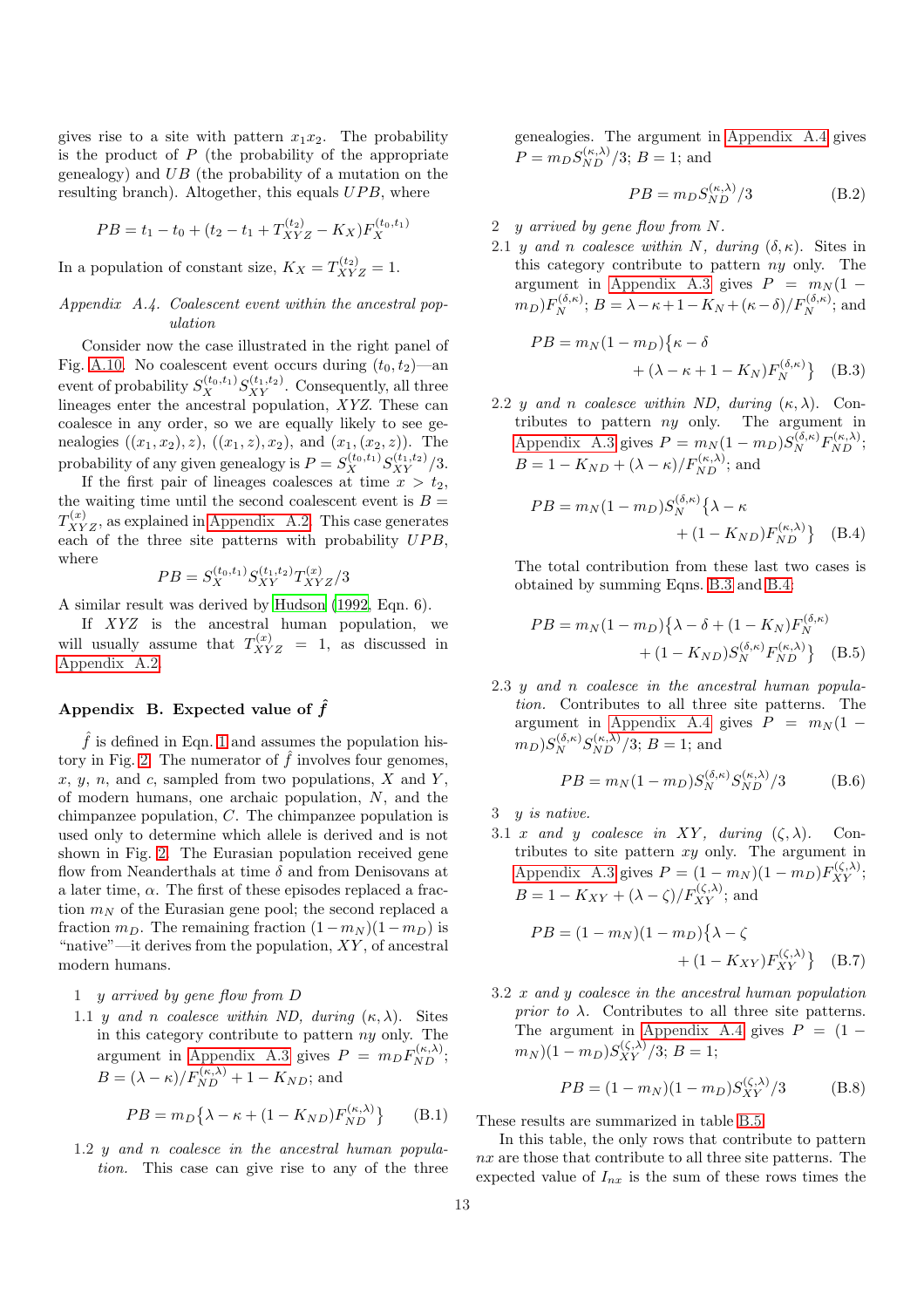<span id="page-13-3"></span>Table B.5: Contributions to each site pattern for estimators  $\hat{f}$  and Q. Each row represents a different case—a different way in which coalescent events can be distributed within the population tree.  $P_i$  is the probability of each such case, and  $B_i$  is the conditionally expected length of the branch along which mutation would give rise to each site pattern.  $P_i B_i$  is the contribution of the current case to the unconditionally expected branch length. "Source" is the population from which sample y derives. "Coal." indicates the time interval containing the most recent coalescent event. "Ref" refers to equation numbers in [Appendix B.](#page-12-0)

| Source                  | Coal. $P_i B_i$             |                                                                                                                                                         | Ref        |  |
|-------------------------|-----------------------------|---------------------------------------------------------------------------------------------------------------------------------------------------------|------------|--|
| Site Pattern ny only    |                             |                                                                                                                                                         |            |  |
| N                       |                             | $(\delta, \lambda)$ $m_N(1 - m_D)\{\lambda - \delta + (1 - K_N)F_N^{(\delta, \kappa)} + (1 - K_{ND})S_N^{(\delta, \kappa)}F_{ND}^{(\kappa, \lambda)}\}$ | B.5        |  |
|                         |                             | D $(\kappa, \lambda)$ $m_D\{\lambda - \kappa + (1 - K_{ND})F_{ND}^{(\kappa, \lambda)}\}$                                                                | B.1        |  |
|                         | <i>Site Pattern xy only</i> |                                                                                                                                                         |            |  |
|                         |                             | $XY = (\zeta, \lambda) = (1 - m_N)(1 - m_D)\{\lambda - \zeta + (1 - K_{XY})F_{XY}^{(\zeta, \lambda)}\}$                                                 | B.7        |  |
| All Three Site Patterns |                             |                                                                                                                                                         |            |  |
|                         |                             | $N \t> \lambda \t m_N(1 - m_D) S_N^{(\delta, \kappa)} S_{N_D}^{(\kappa, \lambda)}/3$                                                                    | <b>B.6</b> |  |
|                         |                             | $D \qquad > \lambda \qquad m_D S_{ND}^{(\kappa,\lambda)}/3$                                                                                             | B.2        |  |
|                         |                             | $XY \t > \lambda \t (1 - m_N)(1 - m_D)S_{XV}^{(\zeta,\lambda)}/3$                                                                                       | <b>B.8</b> |  |

product of U (the mutation rate per unit of coalescent time) and  $L$  (the number of nucleotide sites sampled):

$$
E[I_{nx}] = \frac{UL}{3} \Big[ m_N (1 - m_D) S_N^{(\delta, \kappa)} S_{ND}^{(\kappa, \lambda)} + m_D S_{ND}^{(\kappa, \lambda)} + (1 - m_N)(1 - m_D) S_{XY}^{(\zeta, \lambda)} \Big] \quad (B.9)
$$

These same rows also contribute to site pattern  $nv$ , along with several additional rows that contribute only to  $nu$ . Thus,

$$
E[I_{ny}] = E[I_{nx}] + UL\Big[m_N(1 - m_D)\{\lambda - \delta + (1 - K_N)F_N^{(\delta,\kappa)} + (1 - K_{ND})S_N^{(\delta,\kappa)}F_{ND}^{(\kappa,\lambda)}\}\Big]
$$
  
+  $m_D\{\lambda - \kappa + (1 - K_{ND})F_{ND}^{(\kappa,\lambda)}\}\Big]$  (B.10)

Similarly,

$$
E[I_{xy}] = E[I_{nx}] + UL(1 - m_N)(1 - m_D)\left[\lambda - \zeta + (1 - K_{XY})F_{XY}^{(\zeta,\lambda)}\right]
$$
(B.11)

Eqns. [B.9–](#page-13-4)[B.10](#page-13-5) extend results derived by [Durand et al.](#page-19-13) [\(2011,](#page-19-13) Eqns. 3–4).

The excesses of  $I_{ny}$  and  $I_{xy}$  over  $I_{nx}$  are

$$
E[I_{ny} - I_{nx}] \propto m_N (1 - m_D) \{ \lambda - \delta
$$
  
+ (1 - K\_N) F\_N^{(\delta,\kappa)} + (1 - K\_{ND}) S\_N^{(\delta,\kappa)} F\_{ND}^{(\kappa,\lambda)} \}  
+ m\_D \{ \lambda - \kappa + (1 - K\_{ND}) F\_{ND}^{(\kappa,\lambda)} \} \qquad (B.12a)  

$$
E[I_{xy} - I_{nx}] \propto (1 - m_N) (1 - m_D) \{ \lambda - \zeta
$$

$$
E[I_{xy} - I_{nx}] \propto (1 - m_N)(1 - m_D)\sqrt{\lambda - \zeta}
$$
  
 
$$
+ (1 - K_{XY})F_{XY}^{(\zeta, \lambda)} \}
$$
 (B.12b)

omitting the constant multiplier, UL.

The analysis of the denominator is identical to that of the numerator, except that  $m_N = 1$  (because samples n' and  $n$  are both from the same Neanderthal population),

and  $\delta$  (the time of gene flow) is replaced by  $\varepsilon$  (the age of the older of the two archaic fossils) [\(Durand et al.,](#page-19-34) [2010,](#page-19-34) p. 169). The symbol  $m'_D$  will represent the rate of Denisovan gene flow into Neanderthals. With these changes, Eqn. [B.12a](#page-13-1) becomes

<span id="page-13-6"></span><span id="page-13-4"></span>
$$
E[J_{n'n} - J_{nx}] \propto (1 - m'_D) \{ \lambda - \varepsilon
$$
  
+  $(1 - K_N) F_N^{(\delta, \kappa)} + (1 - K_{ND}) S_N^{(\varepsilon, \kappa)} F_{ND}^{(\kappa, \lambda)} \}$   
+  $m'_D \{ \lambda - \kappa + (1 - K_{ND}) F_{ND}^{(\kappa, \lambda)} \}$  (B.13)

The ratio of [\(B.12a\)](#page-13-1) to [\(B.13\)](#page-13-6) approximates  $E[\hat{f}]$  and is shown in Eqn. [2a.](#page-3-4)

### <span id="page-13-5"></span><span id="page-13-0"></span>Appendix C. Expected value of  $R_N$

 $\frac{X_1 \cdot (S_1, A)}{X_1 \cdot X_2}$  [B.8](#page-12-9)

This method estimates the fraction,  $m_N$ , of Neanderthal gene flow into Eurasians. It uses genomes sampled from five populations: African, A, Eurasian, E, Neanderthal, N, Denisovan, D, and chimpanzee, C. As usual, we use the corresponding lower-case letters to represent genomes sampled from these populations. The method assumes that these populations are related as shown in Fig. [3.](#page-25-0) Although five populations are involved, only four are compared in the numerator, and a different four are compared in the denominator. In each panel of the figure, dashed lines indicate the sample that is ignored.

<span id="page-13-2"></span><span id="page-13-1"></span> $R_N$  is defined in Eqn. [3,](#page-5-1) which is equivalent to the definition of [Patterson et al. \(2010b,](#page-19-30) Eqn. S8.3). As discussed in section [3.2,](#page-5-2) we will consider a model in which the Eurasian population received gene flow from Neanderthals at time  $\delta$  and from Denisovans at time  $\alpha$ . A fraction  $m_N$  of the Eurasian gene pool derives from Neanderthal admixture, and a fraction  $m_D$  derives from Denisovan admixture. The remaining fraction,  $(1 - m_N)(1 - m_D)$ , is "native" it decends from the ancestral population AE, of modern humans.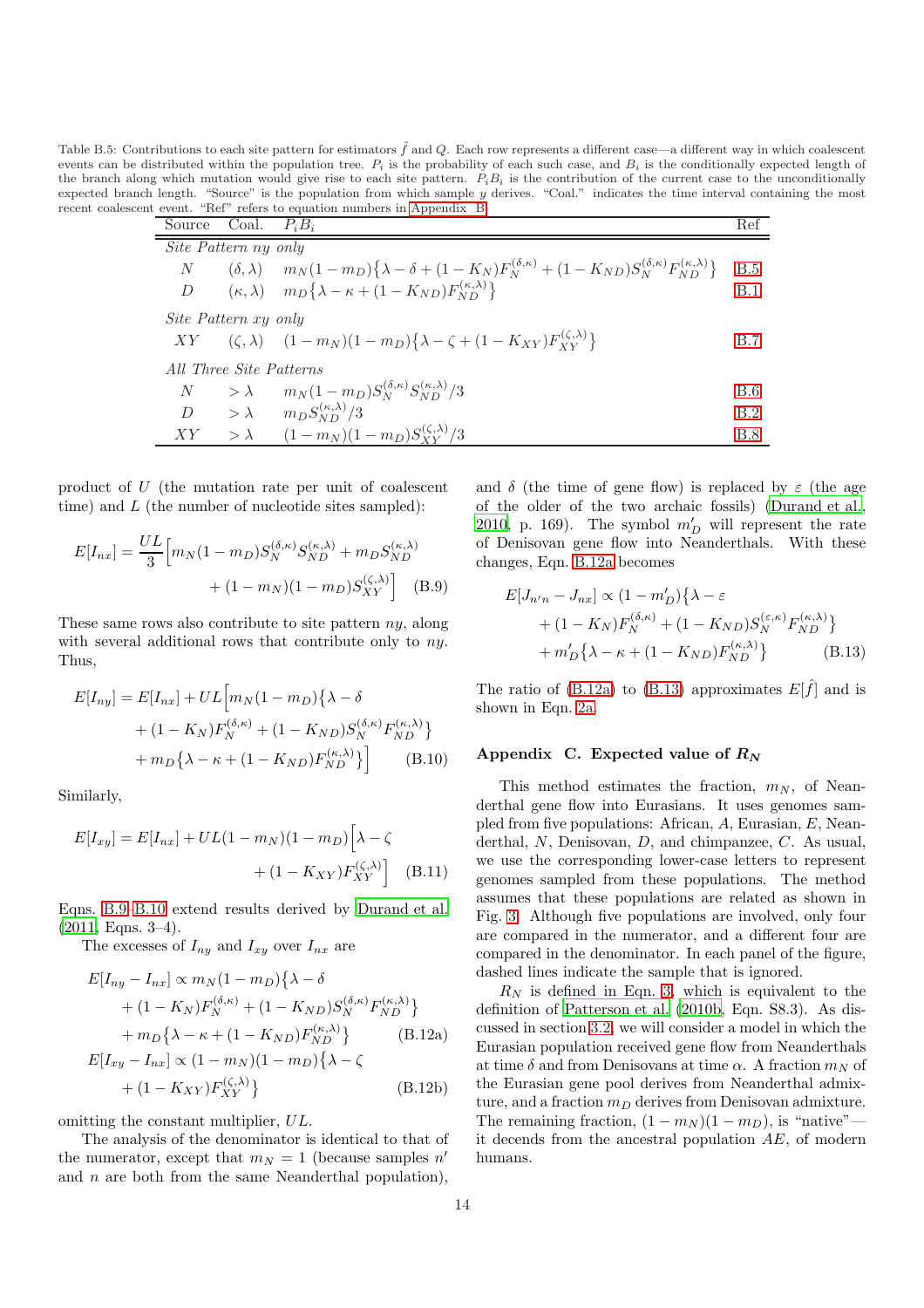<span id="page-14-8"></span>Table C.6: Contributions to each site pattern for the numerator of  $R_N$ . "Ref" refers to equations in [Appendix C.1.](#page-14-0)

| Coal. $P_i B_i$ |                                                                                                                   | Ref |
|-----------------|-------------------------------------------------------------------------------------------------------------------|-----|
|                 | Site Pattern ae only:                                                                                             |     |
|                 | $(\zeta, \lambda)$ $(1 - m_N)(1 - m_D)\{\lambda - \zeta\}$                                                        |     |
|                 | $+ (1 - K_{AE}) F_{AE}^{(\zeta, \lambda)}$                                                                        | C.6 |
|                 | Site Pattern de only:                                                                                             |     |
|                 | $(\alpha, \kappa)$ $m_D\{\kappa - \alpha + (\lambda - \kappa + 1 - K_D)F_D^{(\alpha, \kappa)}\}$                  | C.1 |
|                 | $(\kappa, \lambda)$ $m_D S_D^{(\alpha, \kappa)} \{ \lambda - \kappa + (1 - K_{ND}) F_{ND}^{(\kappa, \lambda)} \}$ | C.2 |
|                 | $(\kappa, \lambda)$ $m_N(1 - m_D)\{\lambda - \kappa + (1 - K_{ND})F_{ND}^{(\kappa, \lambda)}\}$                   | C.4 |
|                 | All Three Site Patterns:                                                                                          |     |
| $> \lambda$     | $m_D S_D^{(\alpha,\kappa)} S_{ND}^{(\kappa,\lambda)}/3$                                                           | C.3 |
| $>\lambda$      | $m_N(1-m_D)S_{ND}^{(\kappa,\lambda)}/3$                                                                           | C.5 |
| $>\lambda$      | $(1 - m_N)(1 - m_D)S_{AF}^{(\zeta, \lambda)}/3$                                                                   | C.7 |
|                 |                                                                                                                   |     |

### <span id="page-14-0"></span>Appendix C.1. Numerator of  $R_N$

The numerator of  $R_N$  does not involve an archaic genome. Nonetheless, we cannot ignore the Neanderthal and Denisovan populations, because a fraction of Eurasian ancestry flows through them. In the outline below, each item deals with one of the ways in which coalescent events can be distributed within the population tree shown in Fig. [3.](#page-25-0) Results are summarized in table [C.6.](#page-14-8)

### 1 e arrived by gene flow from Denisovans.

1.1 e and d coalesce during  $(\alpha, \kappa)$ , within D. Contributes to site pattern de only. The argument in [Appendix A.3](#page-11-1) gives  $P = m_D F_D^{(\alpha,\kappa)}$ ;  $B = \lambda - \kappa + \frac{\lambda}{2}$  $1 - K_D + (\kappa - \alpha)/F_D^{(\alpha,\kappa)}.$ 

<span id="page-14-2"></span>
$$
PB = m_D\{\kappa - \alpha + (\lambda - \kappa + 1 - K_D)F_D^{(\alpha,\kappa)}\} \quad (C.1)
$$

1.2 e and d coalesce during  $(\kappa, \lambda)$ , within ND. Contributes to site pattern de only.  $P =$  $m_D S_D^{(\alpha,\kappa)} F_{ND}^{(\kappa,\lambda)}; \; B \; = \; 1 - K_{ND} + (\lambda - \kappa) / F_{ND}^{(\kappa,\lambda)}.$ Argument as in [Appendix A.3.](#page-11-1)

<span id="page-14-3"></span>
$$
PB = m_D S_D^{(\alpha,\kappa)} \{ \lambda - \kappa + (1 - K_{ND}) F_{ND}^{(\kappa,\lambda)} \} \quad (C.2)
$$

1.3 First coalescent event is prior to time  $\lambda$ , in the ancestral human population. Contributes to all three site patterns.  $P = m_D S_D^{(\alpha,\kappa)} S_{ND}^{(\kappa,\lambda)} / 3; B = 1.$ Argument as in [Appendix A.4.](#page-12-1)

<span id="page-14-5"></span>
$$
PB = m_D S_D^{(\alpha,\kappa)} S_{ND}^{(\kappa,\lambda)}/3
$$
 (C.3)

- 2 e arrived by gene flow from Neanderthals.
- 2.1 e and d coalesce during  $(\kappa, \lambda)$  within ND. Contributes to site pattern de only.  $P = m_N (1 (m_D)F_{ND}^{(\kappa,\lambda)}$ ;  $B = 1 - K_{ND} + (\lambda - \kappa)/F_{ND}^{(\kappa,\lambda)}$ .

<span id="page-14-4"></span>
$$
PB = m_N(1 - m_D)\left\{\lambda - \kappa + (1 - K_{ND})F_{ND}^{(\kappa, \lambda)}\right\} \text{ (C.4)}
$$

Argument as in [Appendix A.3.](#page-11-1)

2.2 First coalescent event is prior to  $\lambda$ , in the ancestral population. Contributes to all three site patterns.  $P = m_N(1 - m_D)S_{ND}^{(\kappa, \lambda)}/3; B = 1.$ 

<span id="page-14-6"></span><span id="page-14-1"></span>
$$
PB = m_N(1 - m_D)S_{ND}^{(\kappa, \lambda)}/3
$$
 (C.5)

Argument as in [Appendix A.4.](#page-12-1)

3 e is native.

3.1 a and e coalesce during  $(\zeta, \lambda)$  within AE. Contributes to site pattern ae only.  $P = (1 - m_N)(1 (m_D)F_{AE}^{(\zeta,\lambda)}$ ;  $B = 1 - K_{AE} + (\lambda - \zeta)/F_{AE}^{(\zeta,\lambda)}$ .

$$
PB = (1 - m_N)(1 - m_D)\{\lambda - \zeta + (1 - K_{AE})F_{AE}^{(\zeta, \lambda)}\} \quad (C.6)
$$

Argument as in [Appendix A.3.](#page-11-1)

3.2 First coalescent event is prior to  $\lambda$ , in the ancestral population. Contributes to all three site patterns.  $P = (1 - m_N)(1 - m_D)S_{AE}^{(\zeta, \lambda)}/3; B = 1.$ 

<span id="page-14-7"></span>
$$
PB = (1 - m_N)(1 - m_D)S_{AE}^{(\zeta, \lambda)}/3
$$
 (C.7)

Argument as in [Appendix A.4.](#page-12-1)

The last three rows of table [C.6](#page-14-8) refer to cases in which the first coalescent event occurs in the population ancestral to all humans, including archaics. These contribute equally to all three site patterns. Consequently, they disappear from the expected value of the numerator of  $R_N$ :

<span id="page-14-9"></span>
$$
E[I_{de} - I_{ad}] \propto
$$
  
\n
$$
m_N(1 - m_D)\{\lambda - \kappa + (1 - K_{ND})F_{ND}^{(\kappa, \lambda)}\}\
$$
  
\n
$$
+ m_D\{\lambda - \alpha + (1 - K_D)F_D^{(\alpha, \kappa)}
$$
  
\n
$$
+ (1 - K_{ND})S_D^{(\alpha, \kappa)}F_{ND}^{(\kappa, \lambda)}\}
$$
 (C.8)

This expression omits the constant multiplier, UL.

### Appendix C.2. Denominator of  $R_N$

The denominator of  $R_N$  includes a Neanderthal genome but does not include a Eurasian. For this reason, one-directional gene flow from archaics to Eurasians does not affect the calculation. The analysis in this case is very simple, so we will not record results in a table.

1 n and d coalesce during  $(\kappa, \lambda)$  within ND. Contributes to dn only.  $P = F_{ND}$ ;  $B = 1 - K_{ND}$  +  $(\lambda - \kappa)/F_{ND}^{(\kappa,\lambda)};$ 

$$
PB = \lambda - \kappa + (1 - K_{ND})F_{ND}^{(\kappa, \lambda)}
$$
 (C.9)

Argument as in [Appendix A.3.](#page-11-1)

2 First coalescent event is prior to  $\lambda$  in the ancestral human population. Contributes to all three site patterns.  $P = S_{ND}^{(\kappa,\lambda)} / 3; B = 1;$ 

$$
PB = S_{ND}^{(\kappa,\lambda)}/3\tag{C.10}
$$

Argument as in [Appendix A.4.](#page-12-1)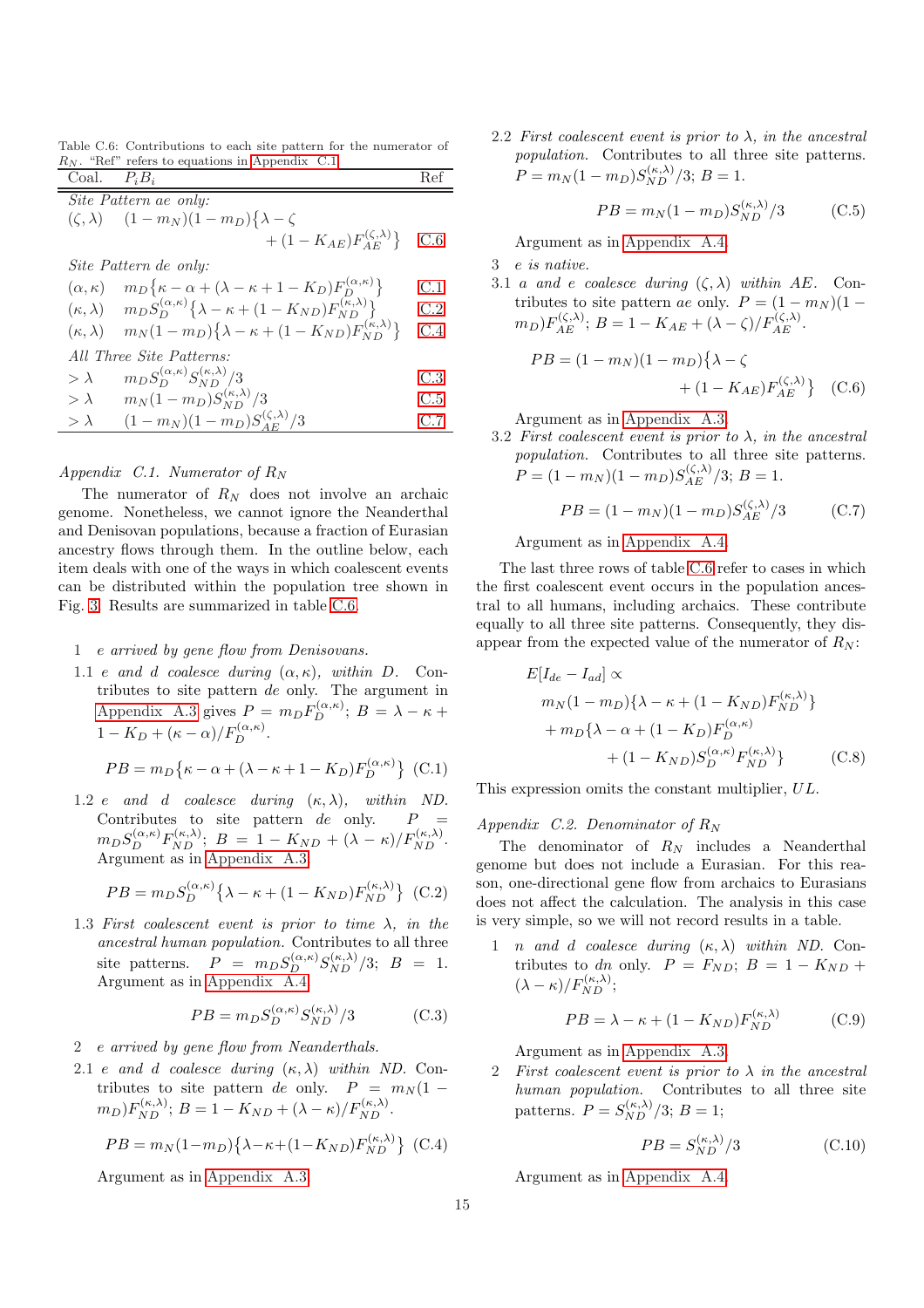These results imply that the denominator of  $R_N$  has expected value

<span id="page-15-1"></span>
$$
E[J_{dn} - J_{ad}] \propto \lambda - \kappa + (1 - K_{ND}) F_{ND}^{(\kappa, \lambda)} \tag{C.11}
$$

Using a ratio of expectations to approximate the expectation of a ratio,  $E[R_N]$  is equal to the ratio of Eqns. [C.8](#page-14-9) and [C.11.](#page-15-1)

### <span id="page-15-0"></span>Appendix D. Expected value of  $R_D$

[Patterson et al. \(2010b,](#page-19-30) Eqn. S8.5) also define a second statistic, their  $R_{\text{Denisova}}$ , which we refer to as  $R_D$ . It assumes the setup shown in Fig. [5](#page-27-0) and can be defined as in Eqn. [5.](#page-5-3) The numerator of  $R_D$  compares genomes sampled from populations  $S, E, V,$  and  $C$ . There are three site patterns—es, ev, and sv—that conform to the requirement that the chimpanzee carry the ancestral allele, and that the derived allele be present in two other populations. The numerator of  $R_D$  compares two of these. The denominator of  $R_D$  compares genomes from S, Y, D, and C, so the legal three site patterns are  $sy, ds,$  and  $dy$ . Of these, the denominator compares ds and sy.

This model assumes that archaic DNA entered modern populations via two episodes of gene flow. First, at time  $\delta$ , there was gene flow from Neanderthals into the ancestor of all Eurasian populations. Just after this event, the fraction of Neanderthal DNA in modern human populations was  $m_N$ . Later, at time  $\alpha$ , the Melanesian population experienced a second episode of gene flow, this time from Denisovans. A fraction  $m_D$  of Melanesian genes derive from Denisovans via this episode of gene flow. Of the remaining fraction,  $1 - m_D$ , a fraction  $m_N$  derives from Neanderthals, and another fraction,  $1 - m_N$ , is native. Thus, the DNA of modern Melanesians can be divided into three components: a fraction  $m_D$  is Denisovan, a fraction  $m_N(1-m_D)$  is Neanderthal, and a fraction  $(1 - m_N)(1 - m_D)$  is native. In other Eurasian populations, there are only two components: a fraction  $m<sub>N</sub>$  is Neanderthal, and the remaining fraction  $1 - m_N$  is native.

### <span id="page-15-2"></span>Appendix D.1. Numerator of  $R_D$

Each item below deals with one way in which coalescent events can be distributed in the population tree shown in the left panel of Fig. [5.](#page-27-0) Results are collected in table [D.7.](#page-16-0)

- 1 v derives from Denisovan gene flow.
- 1.1 e derives from Neanderthal gene flow.
- 1.1.1 v and e coalesce during  $(\kappa, \lambda)$ , within ND. This case contributes to site pattern  $ev$  only.  $P =$  $m_N m_D F_{ND}^{(\kappa,\lambda)}$ ;  $B = (\lambda - \kappa) / F_{ND}^{(\kappa,\lambda)} + 1 - K_{ND}$ .

<span id="page-15-4"></span>
$$
PB = m_N m_D \{ \lambda - \kappa + (1 - K_{ND}) F_{ND}^{(\kappa, \lambda)} \}
$$
 (D.1)

Argument as in [Appendix A.3.](#page-11-1)

1.1.2 First coalescent event is prior to  $\lambda$  in the ancestral population. Contributes to all three site patterns.  $P = m_N m_D S_{ND}^{(\kappa,\lambda)} / 3; B = 1.$ 

<span id="page-15-6"></span>
$$
PB = m_N m_D S_{ND}^{(\kappa,\lambda)}/3
$$
 (D.2)

Argument as in [Appendix A.4.](#page-12-1)

1.2 e is native.

1.2.1 e and s coalesce during  $(\eta, \lambda)$ , within SYEV. Contributes only to site pattern es.  $P = m_D(1 (m_N) F_{SYEV}^{(\eta,\lambda)}$ ;  $B = (\lambda - \eta)/F_{SYEV}^{(\eta,\lambda)} + 1 - K_{SYEV}$ .

$$
PB = m_D(1 - m_N)\{\lambda - \eta
$$
  
 
$$
+ (1 - K_{SYEV})F_{SYEV}^{(\eta, \lambda)}\}
$$
 (D.3)

Argument as in [Appendix A.3.](#page-11-1)

1.2.2 e and s coalesce prior to  $\lambda$ , within ancestral population. Contributes to all three site patterns.  $P =$  $m_D(1 - m_N)S_{SYEV}^{(\eta, \lambda)}$ /3;  $B = 1$ .

<span id="page-15-7"></span><span id="page-15-3"></span>
$$
PB = m_D(1 - m_N)S_{SYEV}^{(\eta, \lambda)}/3
$$
 (D.4)

Argument as in [Appendix A.4.](#page-12-1)

2 v not from Denisova, and coalesces with e during  $(\beta, \delta)$  within EV. Contributes to ev only. The frequency of such sites is  $P = (1 - m_D)F_{EV}^{(\beta,\delta)}$ . The branch length is

$$
m_N(\lambda + v) + (1 - m_N)(\eta + x) - \beta - w
$$

where  $v$  is the coalescence time in the ancestral human population and therefore has expectation 1. Variable  $x$  is the coalescence time in  $SYEV$  and has expectation  $T_{SYEV}^{(\eta)}$ , as explained in [Appendix A.2.](#page-11-0) Variable  $w$  is the conditional coalescence time, given that coalescence occurs within  $(\beta, \delta)$ . Its expection is

$$
E[w|w < \delta - \beta] = K_{EV} - (\delta - \beta)S_{EV}^{(\beta,\delta)}/F_{EV}^{(\beta,\delta)}
$$

as explained in [Appendix A.1.](#page-10-1) Assembling these pieces,

$$
B = \eta - \delta + (\delta - \beta)/F_{SYEV}^{(\eta, \lambda)} + m_N \{\lambda - \eta + 1 - T_{SYEV}^{(\eta)}\} + T_{SYEV}^{(\eta)} - K_{EV}
$$

and

<span id="page-15-5"></span>
$$
PB = (1 - m_D) [\delta - \beta + F_{EV}^{(\beta, \delta)} \{ \eta - \delta + m_N(\lambda - \eta) + m_N(1 - T_{SYEV}^{(\eta)}) + T_{SYEV}^{(\eta)} + T_{SVEV}^{(\eta)} - K_{EV} \} ] \tag{D.5}
$$

3 v derives from N.

3.1 e derives from N.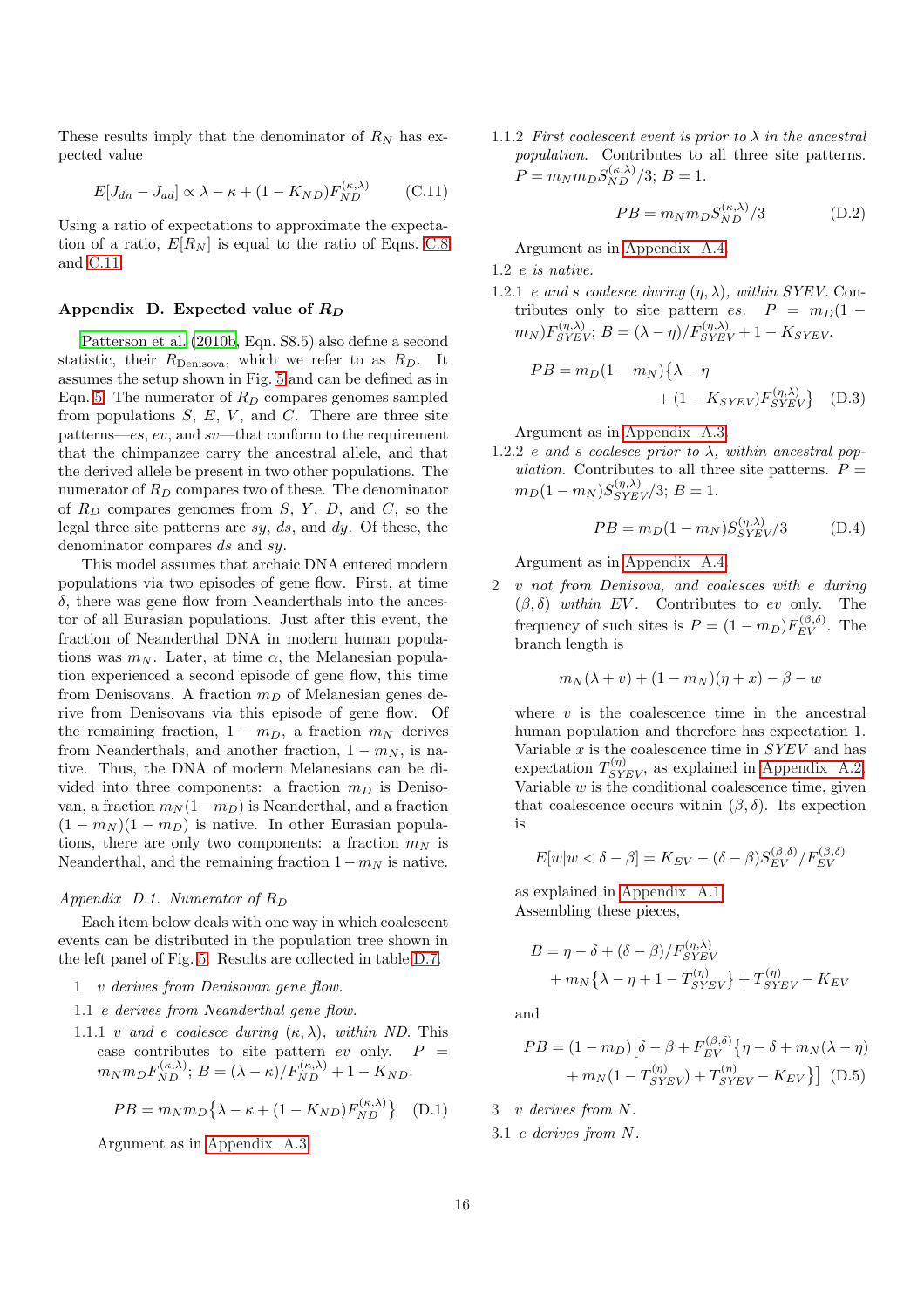Table D.7: Contributions to each site pattern for the numerator of  $R_D$ . "Ref" refers to explanations in numbered paragraphs of [Appendix D.1.](#page-15-2)

<span id="page-16-0"></span>

| Coalescence              | $P_i B_i$                                                                                                                                                                     | Ref  |  |  |
|--------------------------|-------------------------------------------------------------------------------------------------------------------------------------------------------------------------------|------|--|--|
| Site Pattern es only:    |                                                                                                                                                                               |      |  |  |
| $(\eta, \lambda)$        | $m_D(1-m_N)\{\lambda-\eta+(1-K_{SYEV})F_{SYEV}^{(\eta,\lambda)}\}$                                                                                                            | D.3  |  |  |
| $(\eta, \lambda)$        | $m_N(1 - m_N)(1 - m_D)S_{EV}^{(\beta, \delta)}\{\lambda - \eta + (1 - K_{SVEV})F_{SVEV}^{(\eta, \lambda)}\}$                                                                  | D.9  |  |  |
| Site Pattern ev only:    |                                                                                                                                                                               |      |  |  |
| $(\kappa, \lambda)$      | $m_N m_D \{\lambda - \kappa + (1 - K_{ND}) F_{ND}^{(\kappa, \lambda)}\}$                                                                                                      | D.1  |  |  |
| $(\beta,\delta)$         | $(1 - m_D)[\delta - \beta + F_{EV}^{(\beta,\delta)} \{\eta - \delta + m_N(\lambda - \eta + 1 - T_{SVEV}^{(\eta)}) + T_{SVEV}^{(\eta)} - K_{EV}\}]$                            | D.5  |  |  |
| $(\delta, \kappa)$       | $m_N^2(1-m_D)S_{FV}^{(\beta,\delta)}\{\kappa-\delta+(\lambda-\kappa+1-K_N)F_N^{(\delta,\kappa)}\}$                                                                            | D.6  |  |  |
| $(\kappa, \lambda)$      | $m_N^2(1 - m_D)S_{EV}^{(\beta, \delta)}S_N^{(\delta, \kappa)}\left\{\lambda - \kappa + (1 - K_{ND})F_{ND}^{(\kappa, \lambda)}\right\}$                                        | D.7  |  |  |
| $(\delta, \eta)$         | $(1 - m_N)^2 (1 - m_D) S_{FV}^{(\beta, \delta)} \{ \eta - \delta + (T_{SVFV}^{(\eta)} - K_{EV}) F_{FV}^{(\delta, \eta)} \}$                                                   | D.13 |  |  |
| Site Pattern sv only:    |                                                                                                                                                                               |      |  |  |
| $(\eta, \lambda)$        | $m_N(1 - m_N)(1 - m_D)S_{EV}^{(\beta, \delta)}\{\lambda - \eta + (1 - K_{SVEV})F_{SVEV}^{(\eta, \lambda)}\}$                                                                  | D.11 |  |  |
| All Three Site Patterns: |                                                                                                                                                                               |      |  |  |
| $>$ $\lambda$            | $m_N m_D S_{ND}^{(\kappa,\lambda)}/3$                                                                                                                                         | D.2  |  |  |
| $>$ $\lambda$            | $m_D(1-m_N)S_{SVEV}^{(\eta,\lambda)}/3$                                                                                                                                       | D.4  |  |  |
| $>\lambda$               | $m_N^2(1-m_D)S_{EV}^{(\beta,5)}S_N^{(\delta,\kappa)}S_{ND}^{(\kappa,\lambda)}/3$                                                                                              | D.8  |  |  |
| $>\lambda$               | $m_N(1-m_N)(1-m_D)S_{EV}^{(\beta,\delta)}S_{SVEV}^{(\eta,\lambda)}/3$                                                                                                         | D.10 |  |  |
| $>\lambda$               | $m_N(1-m_N)(1-m_D)S_{EV}^{(\beta,\delta)}S_{SVEV}^{(\eta,\lambda)}/3$                                                                                                         | D.12 |  |  |
| $>\eta$                  | $\frac{1}{3}(1-m_N)^2(1-m_D)S_{EV}^{(\beta,\eta)}\left[K_{SYEV}+\frac{3}{2}(1-K_{SYEV})S_{SYEV}^{(\eta,\lambda)}-\frac{1}{2}(1-K_{SYEV})e^{-3(\lambda-\eta)/K_{SYEV}}\right]$ | D.14 |  |  |

3.1.1 e and v coalesce during  $(\delta, \kappa)$  within N. Contributes to ev only.  $P = m_N^2 (1 - m_D) S_{EV}^{(\beta, \delta)} F_N^{(\delta, \kappa)};$  $B = \lambda - \kappa + 1 - K_N + (\kappa - \delta)/F_N^{(\delta,\kappa)}.$ 

$$
PB = m_N^2 (1 - m_D) S_{EV}^{(\beta, \delta)} \{ \kappa - \delta
$$
  
+ (\lambda - \kappa + 1 - K\_N) F\_N^{(\delta, \kappa)} \} (D.6)

Argument as in [Appendix A.3.](#page-11-1)

3.1.2 e and v coalesce during  $(\kappa, \lambda)$  within DN. Contributes to ev only.  $P = m_N^2(1 (m_D) S_{EV}^{(\beta,\delta)} S_N^{(\delta,\kappa)} F_{ND}^{(\kappa,\lambda)}$ ;  $B = 1 - K_{ND} + (\lambda - \kappa) / F_{ND}^{(\kappa,\lambda)}$ .

$$
PB = m_N^2 (1 - m_D) S_{EV}^{(\beta, \delta)} S_N^{(\delta, \kappa)} \{ \lambda - \kappa + (1 - K_{ND}) F_{ND}^{(\kappa, \lambda)} \} \quad (D.7)
$$

Argument as in [Appendix A.3.](#page-11-1)

3.1.3 First coalescent event is prior to  $\lambda$  in the ancestral population. Contributes to all three site patterns.  $P = m_N^2 (1 - m_D) S_{EV}^{(\beta, \delta)} S_N^{(\delta, \kappa)} S_{ND}^{(\kappa, \lambda)} / 3; B = 1.$ 

<span id="page-16-6"></span>
$$
PB = m_N^2 (1 - m_D) S_{EV}^{(\beta, \delta)} S_N^{(\delta, \kappa)} S_{ND}^{(\kappa, \lambda)} / 3
$$
 (D.8)

Argument as in [Appendix A.4.](#page-12-1)

3.2 e is native.

3.2.1 e and s coalesce during  $(\eta, \lambda)$  within EVS. Contributes to es only.  $P = m_N (1 - m_N) (1 (m_D) S_{EV}^{(\beta,\delta)} F_{SYEV}^{(\eta,\lambda)}$ ;  $B = 1 - K_{SYEV} + (\lambda - \eta) / F_{SYEV}^{(\eta,\lambda)}$ .

$$
PB = m_N(1 - m_N)(1 - m_D)S_{EV}^{(\beta, \delta)} \{ \lambda - \eta + (1 - K_{SYEV})F_{SYEV}^{(\eta, \lambda)} \}
$$
 (D.9)

Argument as in [Appendix A.3.](#page-11-1)

3.2.2 First coalescent event is prior to  $\lambda$  within ancestral population. Contributes to all three site patterns.  $P = m_N (1 - m_N)(1 - m_D) S_{EV}^{(\beta, \delta)} S_{SYEV}^{(\eta, \lambda)} / 3; B = 1.$ 

<span id="page-16-7"></span>
$$
PB = m_N(1 - m_N)(1 - m_D)S_{EV}^{(\beta, \delta)}S_{SYEV}^{(\eta, \lambda)}/3
$$
 (D.10)

Argument as in [Appendix A.4.](#page-12-1)

- <span id="page-16-2"></span>4 v is native.
- 4.1 e is from Neanderthal.
- 4.1.1 v and s coalesce during  $(\eta, \lambda)$  within EVS. Contributes to sv only.  $P = m_N (1 - m_N) (1 (m_D) S_{EV}^{(\beta,\delta)} F_{SYEV}^{(\eta,\lambda)}$ ;  $B = 1 - K_{SYEV} + (\lambda - \eta) / F_{SYEV}^{(\eta,\lambda)}$ .

<span id="page-16-5"></span>
$$
PB = m_N(1 - m_N)(1 - m_D)S_{EV}^{(\beta, \delta)} \{ \lambda - \eta + (1 - K_{SYEV})F_{SYEV}^{(\eta, \lambda)} \}
$$
 (D.11)

Argument as in [Appendix A.3.](#page-11-1)

<span id="page-16-3"></span>4.1.2 First coalescent event is prior to  $\lambda$  within ancestral population. Contributes to all three site patterns.  $P = m_N (1 - m_N)(1 - m_D) S_{EV}^{(\beta, \delta)} S_{SYEV}^{(\eta, \lambda)} / 3; B = 1.$ 

<span id="page-16-8"></span>
$$
PB = m_N(1 - m_N)(1 - m_D)S_{EV}^{(\beta, \delta)}S_{SYEV}^{(\eta, \lambda)}/3
$$
 (D.12)

Argument as in [Appendix A.4.](#page-12-1)

4.2 e is native.

4.2.1 e and v coalesce during  $(\delta, \eta)$  within EV. Contributes to ev only.  $P = (1 - m_N)^2 (1 (m_D) S_{EV}^{(\beta,\delta)} F_{EV}^{(\delta,\eta)}$ ;  $B = (\eta - \delta) / F_{EV}^{(\delta,\eta)} + T_{SYEV}^{(\eta)} - K_{EV}$ .

<span id="page-16-4"></span><span id="page-16-1"></span>
$$
PB = (1 - m_N)^2 (1 - m_D) S_{EV}^{(\beta, \delta)} \{ \n\eta - \delta + (T_{SYEV}^{(\eta)} - K_{EV}) F_{EV}^{(\delta, \eta)} \}.
$$
 (D.13)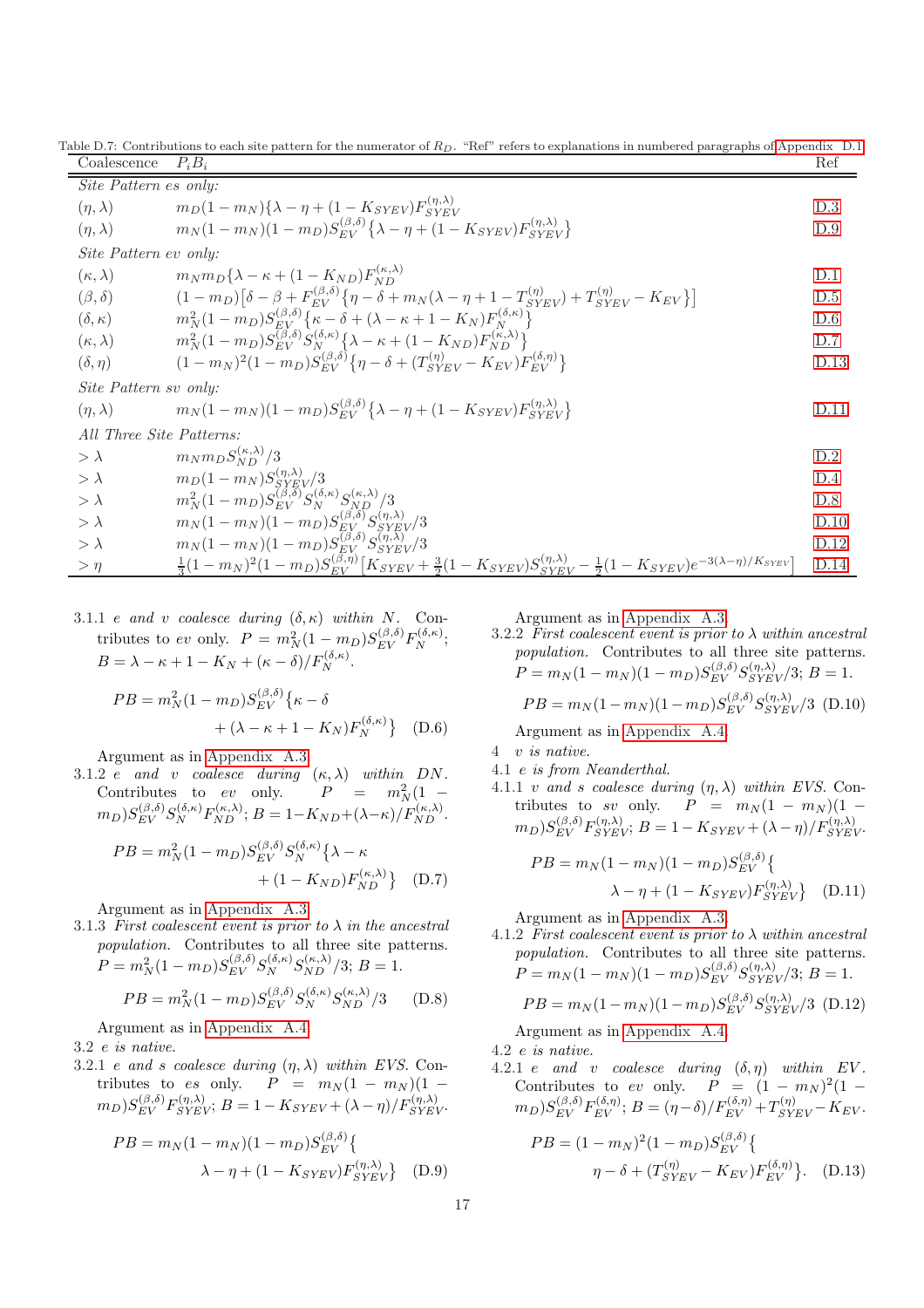Table D.8: Contributions to each site pattern for the denominator of RD. "Ref" refers to explanations in numbered paragraphs of [Appendix D.2.](#page-17-2)

<span id="page-17-5"></span>

| Coalescence $P_i B_i$    |                                                              | Ref  |
|--------------------------|--------------------------------------------------------------|------|
| Site Pattern sy only:    |                                                              |      |
| $(\eta, \lambda)$        | $\lambda - \eta + (1 - K_{SYEV}) F_{SYEV}^{(\eta, \lambda)}$ | D.16 |
| All Three Site Patterns: |                                                              |      |
| $> \lambda$              | $S_{SVEV}^{(\eta,\lambda)}/3$                                | D.17 |

Argument as in [Appendix A.3.](#page-11-1)

4.2.2 First coalescent event is during  $(\eta, \lambda)$  within SYEV or during  $(\lambda, \infty)$  within the ancestral popu*lation*. Contributes to all three site patterns.  $P =$  $(1 - m_N)^2 (1 - m_D) S_{EV}^{(\beta, \eta)}/3$ . This case is unusual, in that, when we enter  $SYEV$  at time  $\eta$ , there are 3 lineages, and the hazard of a coalescent event is  $3/K_{SYEV}$ .

$$
B = K_{SYEV} + \frac{3}{2}(1 - K_{SYEV})e^{-(\lambda - \eta)/K_{SYEV}}
$$

$$
- \frac{1}{2}(1 - K_{SYEV})e^{-3(\lambda - \eta)/K_{SYEV}}
$$

Under constant population size, this collapses to  $B=1$ .

$$
PB = \frac{1}{3}(1 - m_N)^2 (1 - m_D) S_{EV}^{(\beta, \eta)} [K_{SYEV} + \frac{3}{2}(1 - K_{SYEV}) S_{SYEV}^{(\eta, \lambda)} - \frac{1}{2}(1 - K_{SYEV}) S_{SYEV}^{(\eta, \lambda)}]
$$
(D.14)

The expected value of  $I_{es}$  is  $UL$  times the sum of terms in table [D.7](#page-16-0) that belong to site pattern es. A similar statement holds for  $I_{sv}$ . Terms that are common to both site patterns disappear from the expected difference, which therefore equals

$$
E[I_{es} - I_{sv}] \propto m_D (1 - m_N) \{\lambda - \eta
$$
  
 
$$
+ (1 - K_{SYEV}) F_{SYEV}^{(\eta, \lambda)} \}
$$
 (D.15)

ignoring the proportional multiplier, UL. This is the expected value of the numerator of  $R_D$ .

### <span id="page-17-2"></span>Appendix  $D.2.$  Denominator of  $R_D$

The denominator of  $R_D$  is based on the right panel of Fig. [5.](#page-27-0)

1 s and y coalesce during  $(\eta, \lambda)$  within SYEV. Contributes to sy only.  $P = F_{SYEV}^{(\eta,\lambda)}$ ;  $B = 1 - K_{SYEV} +$  $(\lambda - \eta)/F_{SYEV}^{(\eta,\lambda)}$ .

<span id="page-17-3"></span>
$$
PB = \lambda - \eta + (1 - K_{SYEV}) F_{SYEV}^{(\eta, \lambda)} \tag{D.16}
$$

Argument as in [Appendix A.3.](#page-11-1)

2 First coalescent event occurs prior to  $\lambda$  in the ancestral population, SYEVND. Contributes to all three site patterns.  $P = S_{SYEV}^{(\eta,\lambda)} / 3; B = 1.$ 

<span id="page-17-4"></span>
$$
PB = S_{SYEV}^{(\eta,\lambda)}/3\tag{D.17}
$$

Argument as in [Appendix A.4.](#page-12-1)

These results are summarized in table [D.8.](#page-17-5) The expected value of the denominator of  $R_D$  is

<span id="page-17-7"></span>
$$
E[J_{sy} - J_{ds}] \propto \lambda - \eta + (1 - K_{SYEV}) F_{SYEV}^{(\eta, \lambda)} \qquad (D.18)
$$

where we have ignored the proportional multiplier, UL. The expectation of  $R_D$  is approximately the ratio of [\(D.15\)](#page-17-6) to [\(D.18\)](#page-17-7), as shown in Eqn. [6](#page-5-4) of section [3.3.](#page-5-5)

### <span id="page-17-0"></span>Appendix E. Expected value of  $p_D$

In deriving the expected value of  $p_D$ , [Reich et al.](#page-19-18) [\(2011\)](#page-19-18) assume that changes in allele frequencies reflect genetic drift. They do not assume that drift has clock-like behavior. We will need clock-like behavior, however, in order to deal with admixture from Neanderthals and with non-simultaneous Denisovan admixture events. This section derives the expected value of  $p_D$  using a mutational clock.

Consider the population tree shown in figure [6.](#page-28-0) In that figure,  $W$ ,  $X$ , and  $Y$  represent modern human populations, N and D represent archaic populations, and C is chimpanzee. Population  $W$  is an outgroup within modern humans, and X and Y represent two other modern human populations. The method assumes that Y received archaic gene flow, but W and X did not. At locus i, let  $w_i, x_i$ ,  $y_i$ , and  $d_i$  represent the frequency of the derived allele in populations  $W, X, Y$ , and  $D$ .

<span id="page-17-1"></span>[Reich et al. \(2011,](#page-19-18) Eqn. 1) define  $p_D$  as in our Eqn. [7.](#page-5-6) In the denominator of that expression,  $y_i'$  is the frequency within a fifth population, Y'. The method assumes that Y ′ occupies a position within the population tree that is similar to that of Y. In other words, the tree of  $W, X, Y'$ , and D has a topology identical to that shown in figure [6.](#page-28-0) To model ghost admixture, we allow for gene flow at time  $\delta$  from the Neanderthal population into population Y and at time  $\delta'$  into population Y'.

<span id="page-17-6"></span>Dropping subscripts, each term in the numerator of  $p_D$ is  $wx - wy - xd + ud$ . Conditional on allele frequencies,  $wx$  is the probability that two random nucleotides, one drawn from  $W$  and the other from  $X$ , are both copies of the derived allele. The unconditional version of this probability,  $E[wx]$ , is the probability that a mutation occurred in a common ancestor of these two nucleotides. Because we exclude sites at which the chimpanzee carries the derived allele, this common ancestor must have lived after the separation with chimpanzees.

The probability of such a mutation depends on the length of the branch separating two coalescent events: one between the two hominin lineages and the other between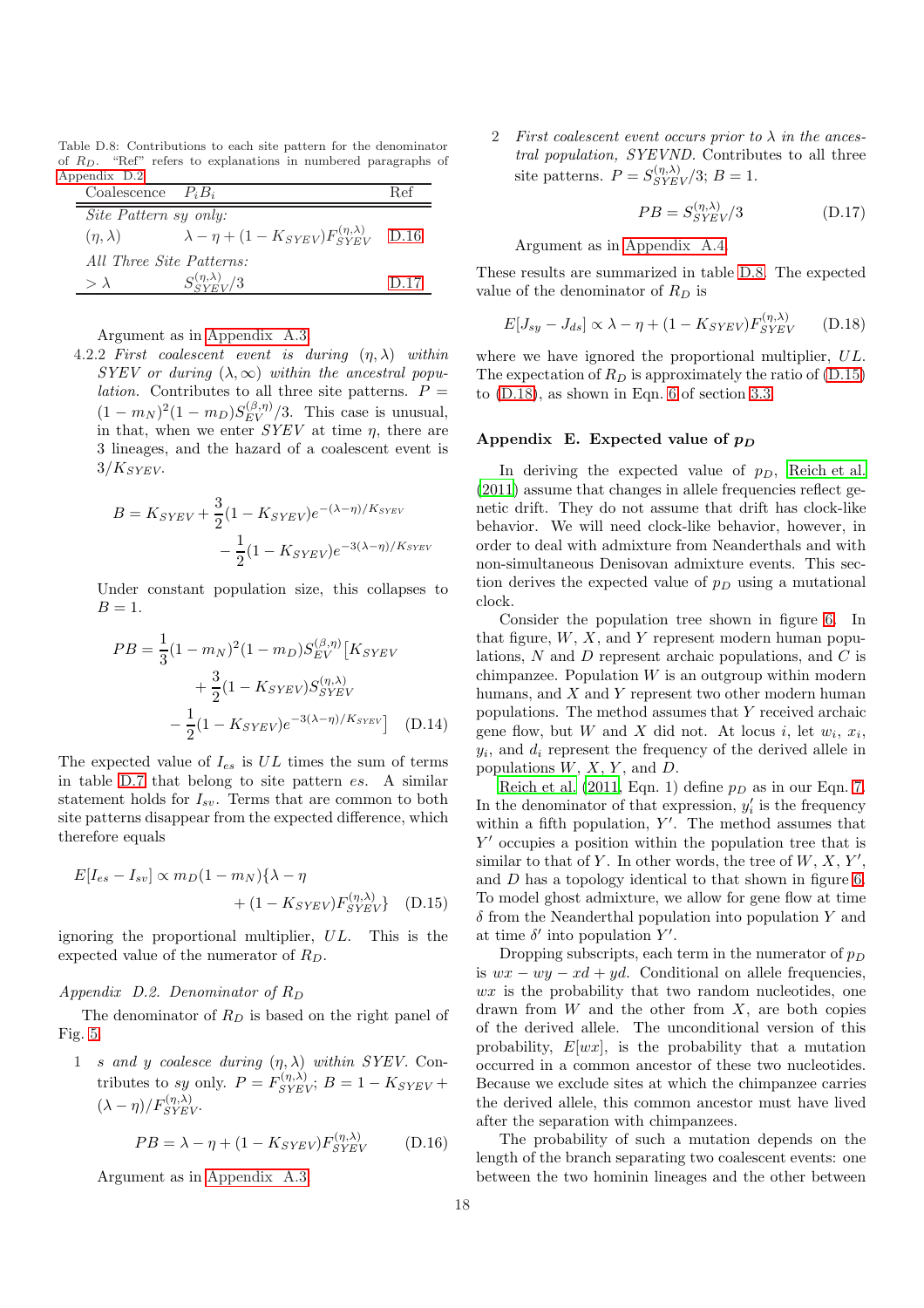the hominin and chimpanzee lineages. If  $\mu$  is the separation time of the hominin and chimpanzee populations, then the mean coalescence time of the hominin and chimpanzee gene lineages is  $\mu + K_{CH}$ , where the  $K_{CH}$  represents the coalescence time within the ancestral chimpanzee-hominin population.

The coalescence time of the two hominin lineages is  $\zeta + z$ , where  $E[z] = T_{WXY}^{(\zeta)}$ , as explained in [Appendix A.2.](#page-11-0) In this notation,

$$
E[wx] \propto \mu + K_{CH} - \zeta - T_{WXY}^{(\zeta)}
$$
  
\n
$$
E[wy] \propto \mu + K_{CH}
$$
  
\n
$$
-(m_D + m_N(1 - m_D))(\lambda + T_0^{(\lambda)})
$$
  
\n
$$
-(1 - m_N)(1 - m_D)(\zeta + T_{WXY}^{(\zeta)})
$$
  
\n
$$
E[xd] \propto \mu + K_{CH} - \lambda - T_0^{(\lambda)}
$$
  
\n
$$
E[yd] \propto \mu + K_{CH}
$$
  
\n
$$
- m_D(\alpha + T_D^{(\alpha)})
$$
  
\n
$$
- m_N(1 - m_D)(\kappa + T_{ND}^{(\kappa)})
$$
  
\n
$$
-(1 - m_N)(1 - m_D)(\lambda + T_0^{(\lambda)})
$$

where  $T_0^{(\lambda)}$  is the mean coalescence time for a pair of lineages that enters the ancestral human population at time  $\lambda$ , and we have omitted the constant multiplier  $UL$ . The numerator of  $p_D$  has expectation

$$
E[wx - wy - xd + yd] \propto
$$
  
\n
$$
m_D(2\lambda - \zeta - \alpha) + m_N(1 - m_D)(2\lambda - \zeta - \kappa)
$$
  
\n
$$
+ m_D(2T_0^{(\lambda)} - T_{WXY}^{(\zeta)} - T_D^{(\alpha)})
$$
  
\n
$$
+ m_N(1 - m_D)(2T_0^{(\lambda)} - T_{WXY}^{(\zeta)} - T_{ND}^{(\kappa)})
$$
 (E.1)

When population size is constant, all the  $T_i$  equal unity, and the last two lines of this expression disappear. That of the denominator is similar, except that we have  $\alpha'$ ,  $m'_N$ , and  $m'_D$  in place of  $\alpha$ ,  $m_N$ , and  $m_D$ . The ratio of these approximates  $E[p_D]$  and is given in Eqn. [8.](#page-6-0)

### <span id="page-18-5"></span>Appendix F. Expected value of  $p_N$

Dropping subscripts, each term in the numerator of Eqn. [9](#page-7-1) is  $ad - dx - an + nx$ , and each term in the denominator is  $ad - dm - an + mn$ . The expected value of each product can be calculated as explained in [Appendix E,](#page-17-0) using the assumptions in Fig. [7.](#page-8-0) Omitting the constant multiplier UL, the expectations of the various products

are

$$
E[ad] \propto \mu + K_{CH} - \lambda - T_0^{(\lambda)}
$$
  
\n
$$
E[dx] \propto \mu + K_{CH} - m_D(\alpha + T_D^{(\alpha)})
$$
  
\n
$$
- m_N(1 - m_D)(\kappa + T_{IMND}^{(\kappa)})
$$
  
\n
$$
- (1 - m_N)(1 - m_D)(\lambda + T_0^{(\lambda)})
$$
  
\n
$$
E[an] \propto \mu + K_{CH} - \lambda - T_0^{(\lambda)}
$$
  
\n
$$
E[nx] \propto \mu + K_{CH} - m_D(\kappa + T_{IMND}^{(\kappa)})
$$
  
\n
$$
- m_N(1 - m_D)(\theta + T_{IMND}^{(\theta)})
$$
  
\n
$$
E[dm] \propto \mu + K_{CH} - \kappa - T_{IMND}^{(\kappa)}
$$
  
\n
$$
E[mn] \propto \mu + K_{CH} - \theta - T_{IMN}^{(\theta)}
$$

(λ)

The expected numerator of  $p_N$  is

$$
m_N(1 - m_D)(\kappa - \theta + T_{IMND}^{(\kappa)} - T_{IMN}^{(\theta)}) - m_D(\kappa - \alpha + T_{IMND}^{(\kappa)} - T_D^{(\alpha)})
$$
 (F.1)

The expected denominator is

$$
\kappa-\theta+T_{IMND}^{(\kappa)}-T_{IMN}^{(\theta)}
$$

The ratio of these, given in Eqn. [10,](#page-7-0) approximates the expectation of  $p_N$ .

### Acknowledgements

We are grateful for comments from Elizabeth Cashdan, Henry Harpending, Flora Jay, and Montgomery Slatkin.

### References

### References

- <span id="page-18-2"></span>Abi-Rached, L., Jobin, M. J., Kulkarni, S., McWhinnie, A., Dalva, K., Gragert, L., Babrzadeh, F., Gharizadeh, B., Luo, M., Plummer, F. A., et al., 2011. The shaping of modern human immune systems by multiregional admixture with archaic humans. Science 334 (6052), 89–94.
- <span id="page-18-4"></span>Beerli, P., 2004. Effect of unsampled populations on the estimation of population sizes and migration rates between sampled populations. Molecular Ecology 13 (4), 827–836.
- <span id="page-18-3"></span>Blum, M. G., Jakobsson, M., 2011. Deep divergences of human gene trees and models of human origins. Molecular Biology and Evolution 28 (2), 889–898.
- <span id="page-18-0"></span>Bräuer, G., 1984. A craniological approach to the origin of anatomically modern Homo sapiens in Africa and implications for the appearance of modern Europeans. In: Smith, F., Spencer, F. (Eds.), The Origins of Modern Humans: A World Survey of the Fossil Evidence. Alan R. Liss, New York, pp. 327–410.
- <span id="page-18-1"></span>Bräuer, G., 1989. The evolution of modern humans: A comparison of the African and non-African evidence. In: Mellars, P., Stringer, C. (Eds.), The Human Revolution: Behavioural and Biological Perspectives on the Origins of Modern Humans. Princeton University Press, Princeton, New Jersey, pp. 123–154.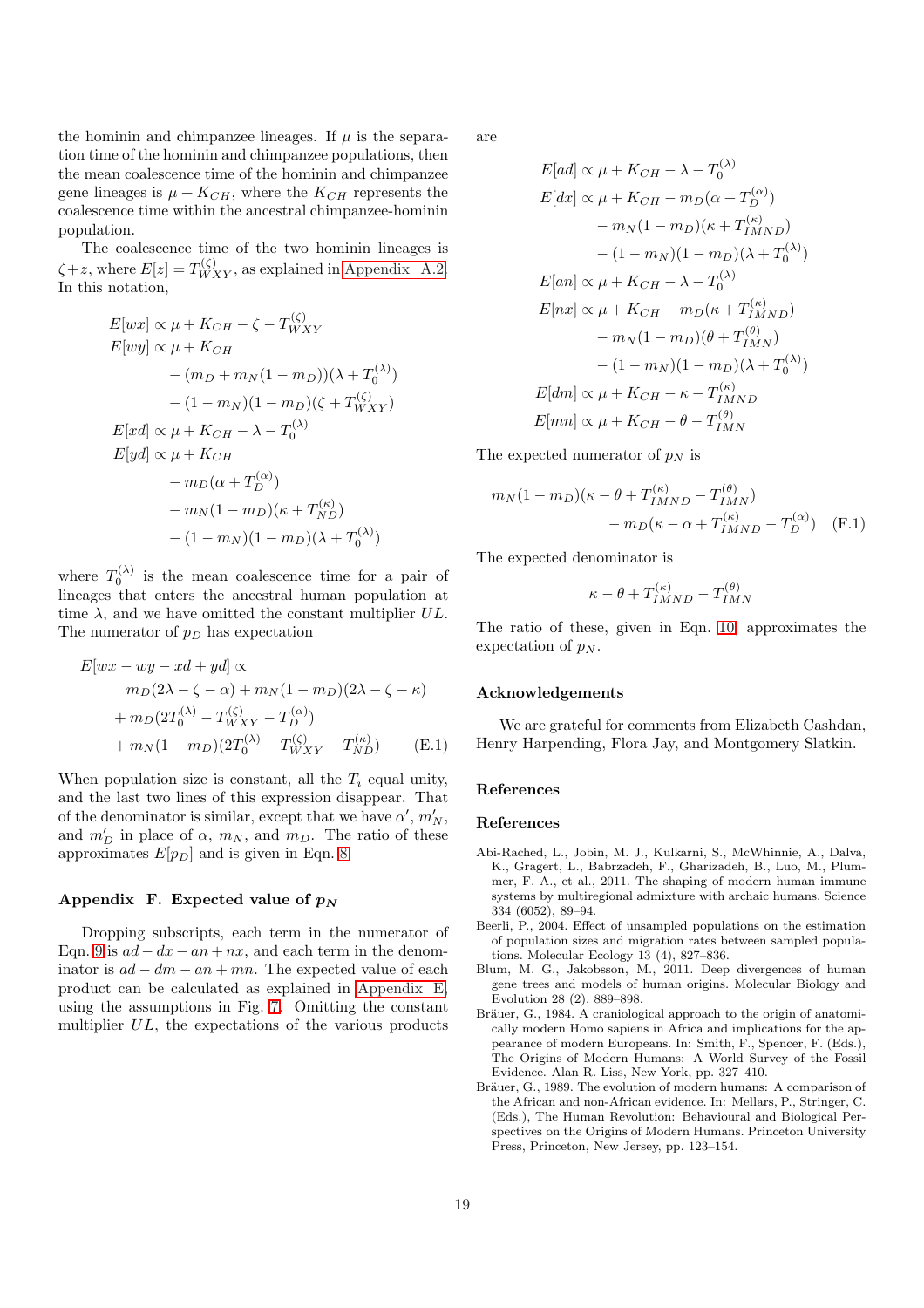- <span id="page-19-5"></span>Cox, M. P., Mendez, F. L., Karafet, T. M., Pilkington, M. M., Kingan, S. B., Destro-Bisol, G., Strassmann, B. I., Hammer, M. F., 2008. Testing for archaic hominin admixture on the X chromosome: Model likelihoods for the modern human RRM2P4 region from summaries of genealogical topology under the structured coalescent. Genetics 178 (1), 427–437.
- <span id="page-19-34"></span>Durand, E. Y., Johnson, P. L. F., Malaspinas, A.-S., Slatkin, M., 2010. Fraction of non-African genomes likely to be of Neandertal ancestry. Supplementary Note 19 of [Green et al. \(2010](#page-19-14)).
- <span id="page-19-13"></span>Durand, E. Y., Patterson, N., Reich, D., Slatkin, M., 2011. Testing for ancient admixture between closely related populations. Molecular Biology and Evolution 28 (8), 2239–2252.
- <span id="page-19-32"></span>Durand, E. Y., Slatkin, M., 2010. A population genetic model fit to the data. Supplementary Material 11 of [Reich et al. \(2010](#page-19-17)).
- <span id="page-19-20"></span>Eriksson, A., Manica, A., 2012. Effect of ancient population structure on the degree of polymorphism shared between modern human populations and ancient hominins. Proceedings of the National Academy of Sciences, USA 109 (35), 13956–13960.
- <span id="page-19-22"></span>Eriksson, A., Manica, A., 2014. The doubly-conditioned frequency spectrum does not distinguish between ancient population structure and hybridisation. Molecular Biology and Evolution 31 (6), 1618–1621.
- <span id="page-19-4"></span>Eswaran, V., Harpending, H., Rogers, A. R., 2005. Genomics refutes an exclusively African origin of humans. Journal of Human Evolution 49, 1–18.
- <span id="page-19-6"></span>Evans, P. D., Gilbert, S. L., Mekel-Bobrov, N., Vallender, E. J., Anderson, J. R., Vaez-Azizi, L. M., Tishkoff, S. A., Hudson, R. R., Lahn, B. T., 2005. Microcephalin, a gene regulating brain size, continues to evolve adaptively in humans. Science 309, 1717–1720.
- <span id="page-19-26"></span>Gravel, S., Henn, B. M., Gutenkunst, R. N., Indap, A. R., Marth, G. T., Clark, A. G., Yu, F., Gibbs, R. A., Project, T. . G., Bustamante, C. D., 2011. Demographic history and rare allele sharing among human populations. Proceedings of the National Academy of Sciences 108 (29), 11983–11988.
- <span id="page-19-14"></span>Green, R. E., Krause, J., Briggs, A. W., Maricic, T., Stenzel, U., Kircher, M., Patterson, N., Li, H., Zhai, W., Fritz, M. H.-Y., Hansen, N. F., Durand, E. Y., Malaspinas, A.-S., Jensen, J. D., Marques-Bonet, T., Alkan, C., Prüfer, K., Meyer, M., Burbano, H. A., Good, J. M., Schultz, R., Aximu-Petri, A., Butthof, A., Höber, B., Höffner, B., Siegemund, M., Weihmann, A., Nusbaum, C., Lander, E. S., Russ, C., Novod, N., Affourtit, J., Egholm, M., Verna, C., Rudan, P., Brajkovic, D., Kucan, v., Gušic, I., Doronichev, V. B., Golovanova, L. V., Lalueza-Fox, C., de la Rasilla, M., Fortea, J., Rosas, A., Schmitz, R. W., Johnson, P. L. F., Eichler, E. E., Falush, D., Birney, E., Mullikin, J. C., Slatkin, M., Nielsen, R., Kelso, J., Lachmann, M., Reich, D., Pääbo, S., 2010. A draft sequence of the Neandertal genome. Science 328 (5979), 710–722.
- <span id="page-19-7"></span>Hammer, M. F., Woerner, A. E., Mendez, F. L., Watkins, J. C., Wall, J. D., 2011. Genetic evidence for archaic admixture in Africa. Proceedings of the National Academy of Sciences, USA 108 (37), 15123–15128.
- <span id="page-19-24"></span>Harris, K., Nielsen, R., 2013. Inferring demographic history from a spectrum of shared haplotype lengths. PLoS Genetics 9 (6), e1003521.
- <span id="page-19-0"></span>Howells, W. W., 1976. Explaining modern man: Evolutionists versus migrationists. Journal of Human Evolution 5, 477–495.
- <span id="page-19-25"></span>Hudson, R. R., 1990. Gene genealogies and the coalescent process. In: Futuyma, D., Antonovics, J. (Eds.), Oxford Surveys in Evolutionary Biology. Vol. 7. Oxford University Press, Oxford, pp. 1–44.
- <span id="page-19-35"></span>Hudson, R. R., 1992. Gene trees, species trees, and the segregation of ancestral alleles. Genetics 131, 509–512.
- <span id="page-19-8"></span>Mendez, F. L., Watkins, J. C., Hammer, M. F., 2012. Global genetic variation at OAS1 provides evidence of archaic admixture in Melanesian populations. Molecular Biology and Evolution 29 (6), 1513–1520.
- <span id="page-19-15"></span>Meyer, M., Kircher, M., Gansauge, M.-T., Li, H., Racimo, F., Mallick, S., Schraiber, J. G., Jay, F., Prüfer, K., de Filippo, C., Sudmant, P. H., Alkan, C., Fu, Q., Do, R., Rohland, N., Tandon, A., Siebauer, M., Green, R. E., Bryc, K., Briggs, A. W.,

Stenzel, U., Dabney, J., Shendure, J., Kitzman, J., Hammer, M. F., Shunkov, M. V., Derevianko, A. P., Patterson, N., Andrs, A. M., Eichler, E. E., Slatkin, M., Reich, D., Kelso, J., Pääbo, S., 2012. A high-coverage genome sequence from an archaic Denisovan individual. Science 338 (6104), 222–226.

- <span id="page-19-9"></span>Moorjani, P., Patterson, N., Hirschhorn, J. N., Keinan, A., Hao, L., Atzmon, G., Burns, E., Ostrer, H., Price, A. L., Reich, D., 2011. The history of African gene flow into Southern Europeans, Levantines, and Jews. PLoS Genetics 7 (4), e1001373.
- <span id="page-19-3"></span>Nordborg, M., 1998. On the probability of Neanderthal ancestry. American Journal of Human Genetics 63 (4), 1237–1240.
- <span id="page-19-12"></span>Pamilo, P., Nei, M., 1988. Relationships between gene trees and species trees. Molecular Biology and Evolution 5 (5), 568–583.
- <span id="page-19-11"></span>Patterson, N., Hansen, N., Mullikin, J., Reich, D., 2010a. Neandertals are more closely related to non-Africans than to Africans. Supplementary Note 15 of [Green et al. \(2010](#page-19-14)).
- <span id="page-19-30"></span>Patterson, N., Li, H., Mallick, S., Reich, D., 2010b. Denisovans share more derived alleles with Melanasians than with other groups. Supplementary Note 8 of [Reich et al. \(2010](#page-19-17)).
- <span id="page-19-31"></span>Patterson, N., Mallick, S., Reich, D., 2012a. D-statistics and interbreeding between archaic and modern humans. Supplementary Material 11 of [Meyer et al. \(2012](#page-19-15)).
- <span id="page-19-33"></span>Patterson, N., Mallick, S., Reich, D., 2014. Neandertal population relationships and mixture proportions. Supplementary Information 14 of Prüfer et al.  $(2014)$ .
- <span id="page-19-16"></span>Patterson, N., Moorjani, P., Luo, Y., Mallick, S., Rohland, N., Zhan, Y., Genschoreck, T., Webster, T., Reich, D., 2012b. Ancient admixture in human history. Genetics 192 (3), 1065–1093.
- <span id="page-19-28"></span>Patterson, N., Reich, D., 2010. Model-free estimate of the proportion of Neandertal ancestry in present-day non-Africans. Supplementary Note 18 of [Green et al. \(2010\)](#page-19-14).
- <span id="page-19-29"></span>Pinhasi, R., Higham, T. F., Golovanova, L. V., Doronichev, V. B., 2011. Revised age of late Neanderthal occupation and the end of the Middle Paleolithic in the northern Caucasus. Proceedings of the National Academy of Sciences, USA 108 (21), 8611–8616.
- <span id="page-19-10"></span>Plagnol, V., Wall, J. D., 2006. Possible ancestral structure in human populations. PLoS Genetics 2 (7), e105.
- <span id="page-19-27"></span>Prüfer, K., Racimo, F., Patterson, N., Jay, F., Sankararaman, S., Sawyer, S., Heinze, A., Renaud, G., Sudmant, P. H., de Filippo, C., Li, H., Mallick, S., Dannemann, M., Fu, Q., Kircher, M., Kuhlwilm, M., Lachmann, M., Meyer, M., Ongyerth, M., Siebauer, M., Theunert, C., Tandon, A., Moorjani, P., Pickrell, J., Mullikin, J. C., Vohr, S. H., Green, R. E., Hellmann, I., Johnson, P. L. F., Blanche, H., Cann, H., Kitzman, J. O., Shendure, J., Eichler, E. E., Lein, E. S., Bakken, T. E., Golovanova, L. V., Doronichev, V. B., Shunkov, M. V., Derevianko, A. P., Viola, B., Slatkin, M., Reich, D., Kelso, J., Pääbo, S., 2014. The complete genome sequence of a Neanderthal from the Altai Mountains. Nature 505 (7481), 43–49.
- <span id="page-19-17"></span>Reich, D., Green, R., Kircher, M., Krause, J., Patterson, N., Durand, E., Viola, B., Briggs, A., Stenzel, U., Johnson, P., et al., 2010. Genetic history of an archaic hominin group from Denisova Cave in Siberia. Nature 468 (7327), 1053–1060.
- <span id="page-19-18"></span>Reich, D., Patterson, N., Kircher, M., Delfin, F., Nandineni, M. R., Pugach, I., Ko, A. M.-S., Ko, Y.-C., Jinam, T. A., Phipps, M. E., Saitou, N., Wollstein, A., Kayser, M., Pääbo, S., Stoneking, M., 2011. Denisova admixture and the first modern human dispersals into Southeast Asia and Oceania. American Journal of Human Genetics 89 (4), 516–528.
- <span id="page-19-21"></span>Sankararaman, S., Patterson, N., Li, H., Pääbo, S., Reich, D., 2012. The date of interbreeding between Neandertals and modern humans. PLoS Genetics 8 (10), e1002947.
- <span id="page-19-23"></span>Slatkin, M., 2005. Seeing ghosts: The effect of unsampled populations on migration rates estimated for sampled populations. Molecular Ecology 14 (1), 67–73.
- <span id="page-19-19"></span>Slatkin, M., Pollack, J. L., 2008. Subdivision in an ancestral species creates asymmetry in gene trees. Molecular Biology and Evolution 25 (10), 2241–2246.
- <span id="page-19-1"></span>Smith, F. H., Falsetti, A. B., Donnelly, S. M., 1989. Modern human origins. Yearbook of Physical Anthropology 32, 35–68.
- <span id="page-19-2"></span>Stoneking, M., 1993. DNA and recent human evolution. Evolutionary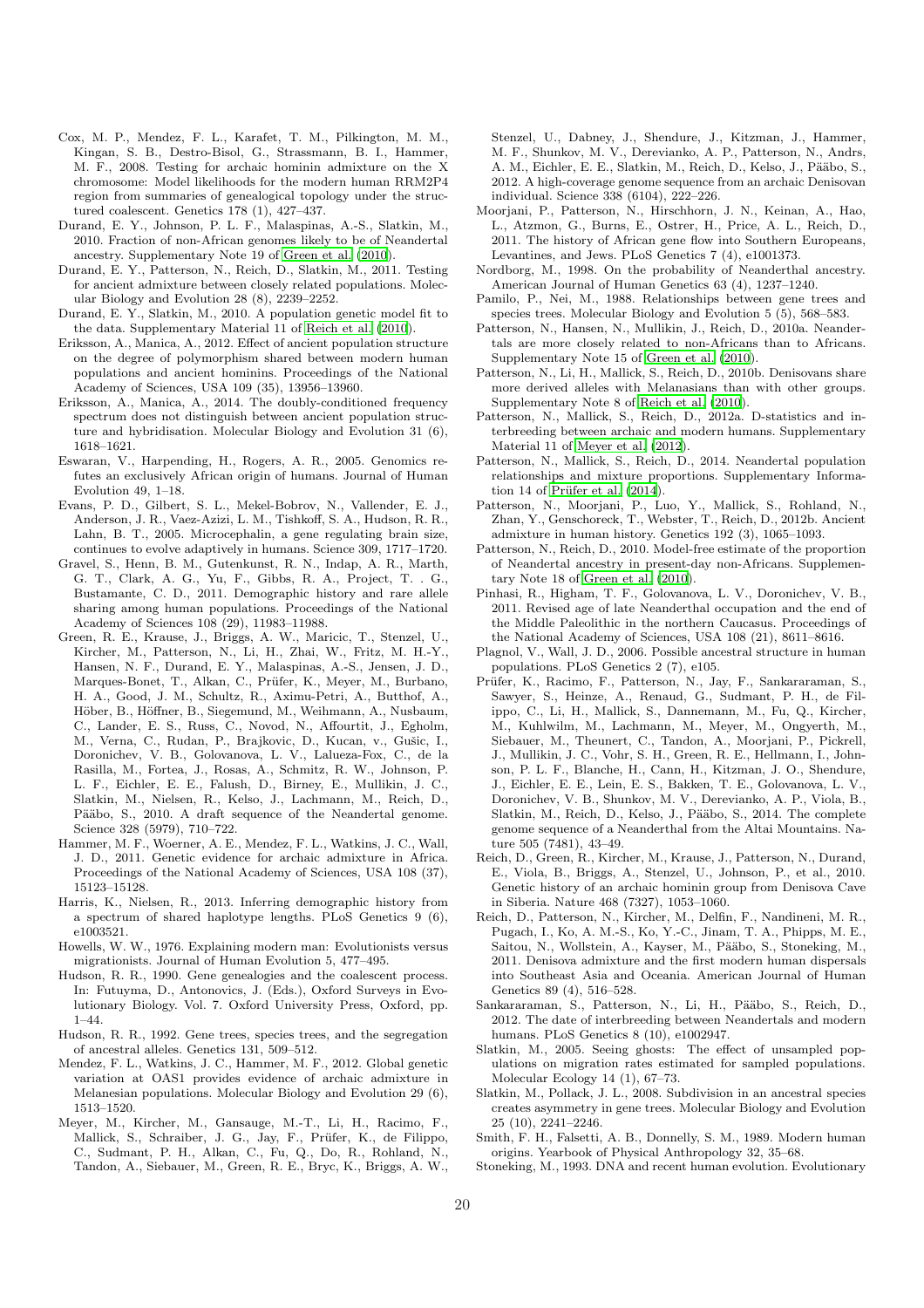Anthropology 2 (2), 60–73.

- <span id="page-20-1"></span>Stringer, C. B., Andrews, P., March 1988. Genetic and fossil evidence for the origin of modern humans. Science 239, 1263–1268.
- <span id="page-20-2"></span>Trinkaus, E., 2005. Early modern humans. Annual Review of Anthropology 34, 207–230.
- <span id="page-20-9"></span>Veeramah, K. R., Hammer, M. F., 2014. The impact of whole-genome sequencing on the reconstruction of human population history. Nature Reviews Genetics 15 (3), 149–162.
- <span id="page-20-4"></span>Wall, J., Hammer, M., 2006. Archaic admixture in the human genome. Current Opinion in Genetics & Development 16 (6), 606– 610.
- <span id="page-20-5"></span>Wall, J. D., 2000. Detecting ancient admixture in humans using sequence polymorphism data. Genetics 154, 1271–1279.
- <span id="page-20-8"></span>Wall, J. D., 2003. Estimating ancestral population sizes and divergence times. Genetics 163, 395–404.
- <span id="page-20-6"></span>Wall, J. D., Lohmueller, K. E., Plagnol, V., 2009. Detecting ancient admixture and estimating demographic parameters in multiple human populations. Molecular Biology and Evolution 26 (8), 1823–1827.
- <span id="page-20-7"></span>Wall, J. D., Yang, M. A., Jay, F., Kim, S. K., Durand, E. Y., Stevison, L. S., Gignoux, C., Woerner, A., Hammer, M. F., Slatkin, M., 2013. Higher levels of Neanderthal ancestry in East Asians than in Europeans. Genetics 194 (1), 199–209.
- <span id="page-20-0"></span>Wolpoff, M. H., 1989. Multiregional evolution: The fossil alternative to Eden. In: Mellars, P., Stringer, C. (Eds.), The Human Revolution: Behavioural and Biological Perspectives on the Origins of Modern Humans. Princeton University Press, Princeton, New Jersey, pp. 62–108.
- <span id="page-20-3"></span>Yang, M. A., Malaspinas, A.-S., Durand, E. Y., Slatkin, M., 2012. Ancient structure in Africa unlikely to explain Neanderthal and non-African genetic similarity. Molecular Biology and Evolution 29 (10), 2987–2995.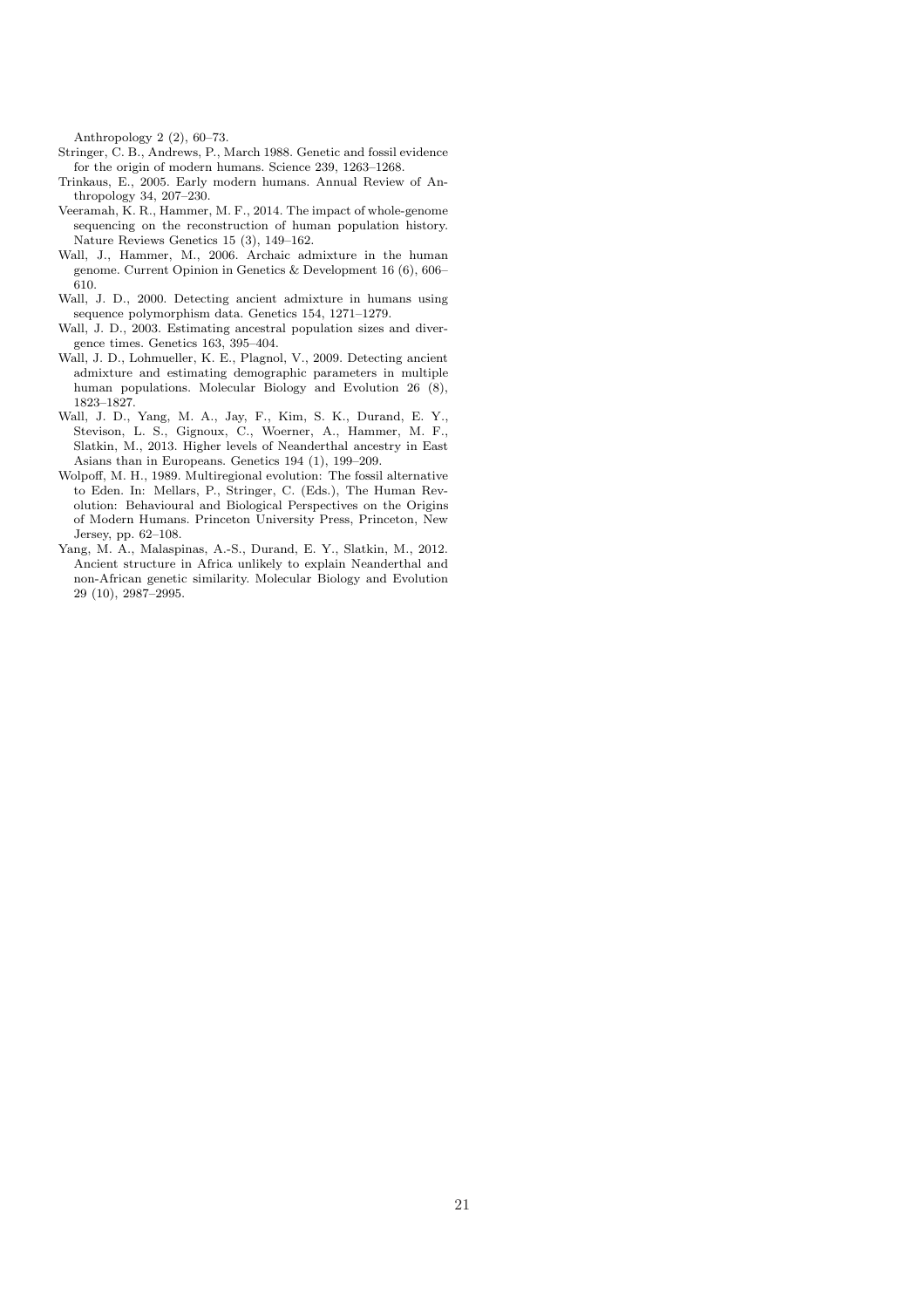# Bias in Estimators of Archaic Admixture Supplementary Materials

Alan R. Rogers<sup>∗</sup> Ryan J. Bohlender

June 20, 2018

# S1 Validating theoretical formulas

To check for errors in algebraic formulas, we developed software to simulate the components of each estimator. These simulations generate gene genealogies by running a coalescent process constrained by assumptions involving the population tree (branch lengths as well as topology), admixture events (timing as well as level of gene flow), and the size of each population.

Our goal was to estimate the expected values of the numerator and denominator of each estimator—not the full sampling distributions. Accordingly, we treated loci as independent and simulated the genealogical process but not the mutational process. This approach provides accurate estimates of expected values but underestimates sampling variances.

For statistics,  $\hat{f}$ ,  $R_N$ ,  $R_D$ ,  $p_N$ , and  $Q$ , we set the fraction of primary admixture at 0.03. For  $p_D$ , we assumed that  $m_D$  equals 0.06 in the numerator but 0.03 in the denominator. All other parameters were chosen at random. These randomized parameters included population sizes,

branch lengths in the population tree, the timing of admixture events, and the level of ghost admixture.

For each statistic, we considered 50 random sets of parameter values. For each set, we estimated the statistic and its component parts both by simulation and from the theoretical formulas given in the main text. Simulated values are plotted against theoretical ones in Figs. [S1–](#page-22-1)[S6.](#page-28-1) In each case, the points fall close to a 45-degree line through the origin, indicating good agreement between theory and simulation.

If these statistics were unbiased estimators of the level of primary admixture, we would expect  $f, R_N, R_D, p_N,$  and  $Q$  to cluster near the level, 0.03, of primary admixture. We would expect  $p_D$ to cluster near 2, the ratio of primary admixture in the numerator to that in the denominator. (These targets are shown as dotted vertical lines in the first panel of each figure below.)

This clustering is present, however, only in  $R_D$  and  $p_N$  (Figs. [S3](#page-25-1) and [S5\)](#page-27-1). The values of the other statistics are distributed along the 45 degree line, showing that they are sensitive to variation in parameter values. There are several outlying points in the graphs of the two  $F_4$ -ratio statistics,  $p_D$  and  $p_N$  (Figs. [S4](#page-26-1) and [S5\)](#page-27-1). These outliers are remarkable, because each point on

<sup>∗</sup>Dept. of Anthropology, 270 S 1400 E, University of Utah, Salt Lake City, Utah 84112. rogers@anthro.utah.edu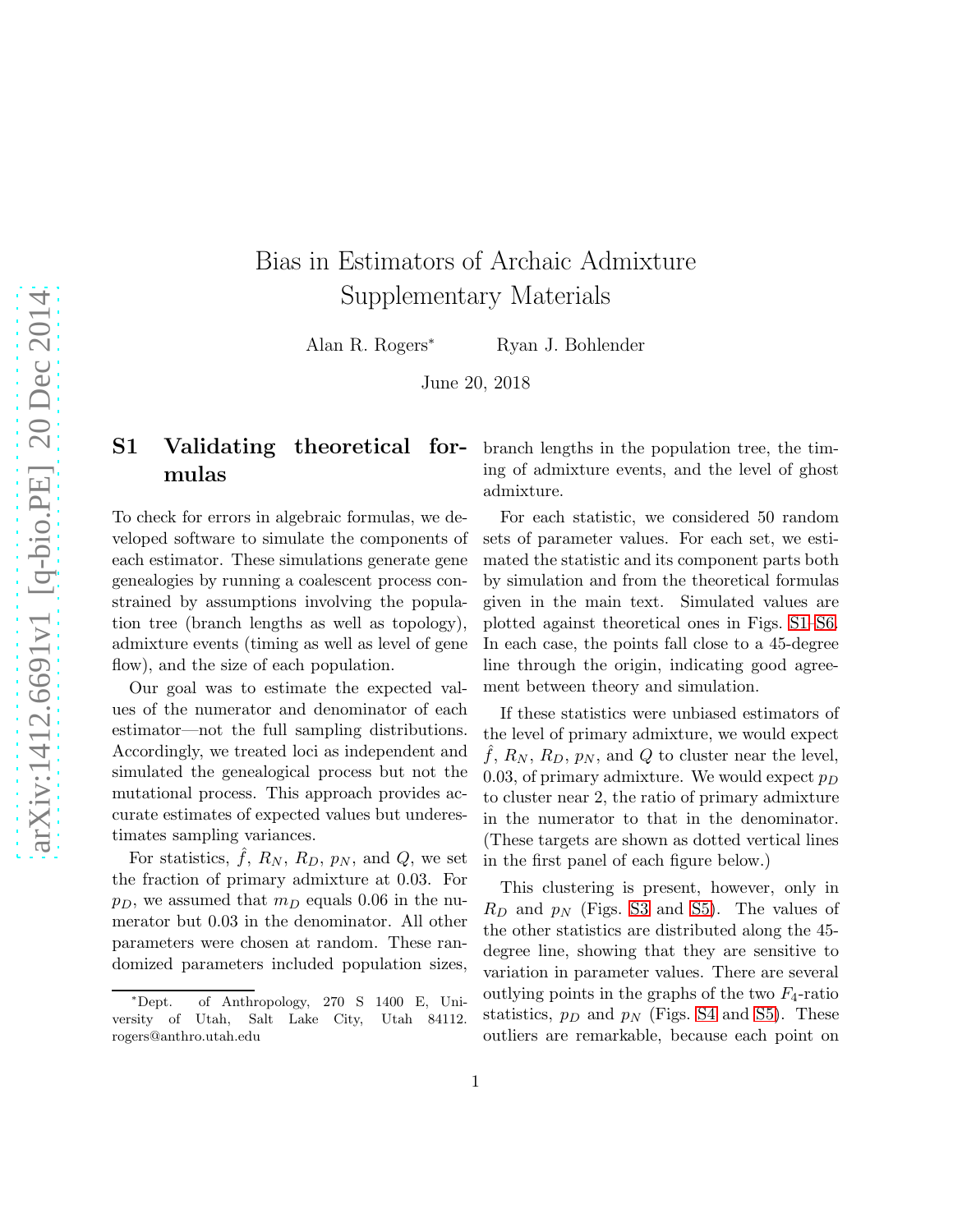

<span id="page-22-1"></span><span id="page-22-0"></span>Figure S1: Simulated versus predicted values of  $\hat{f}$  and its components. Simulations used 10<sup>6</sup> iterations and assume  $m_N = 0.03$ . All other parameters were chosen at random for each of 50 simulations. Simulated and predicted values are equal along the solid 45-degree lines.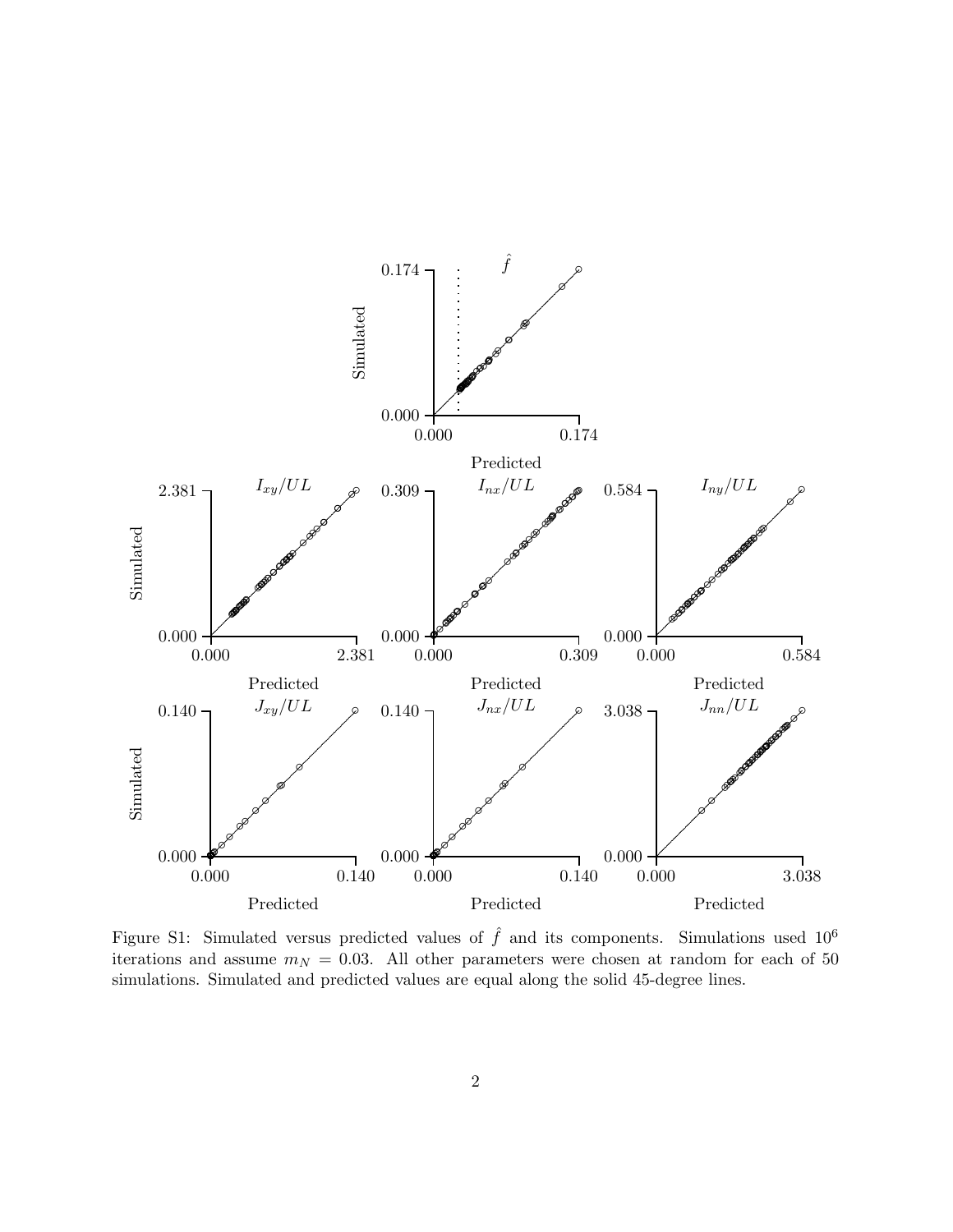these graphs is an average across  $10^8$  iterations. The sampling distributions of these statistics must have very broad tails, at least for some sets of parameter values.

The software used in these calculations is included in the Supplementary Materials.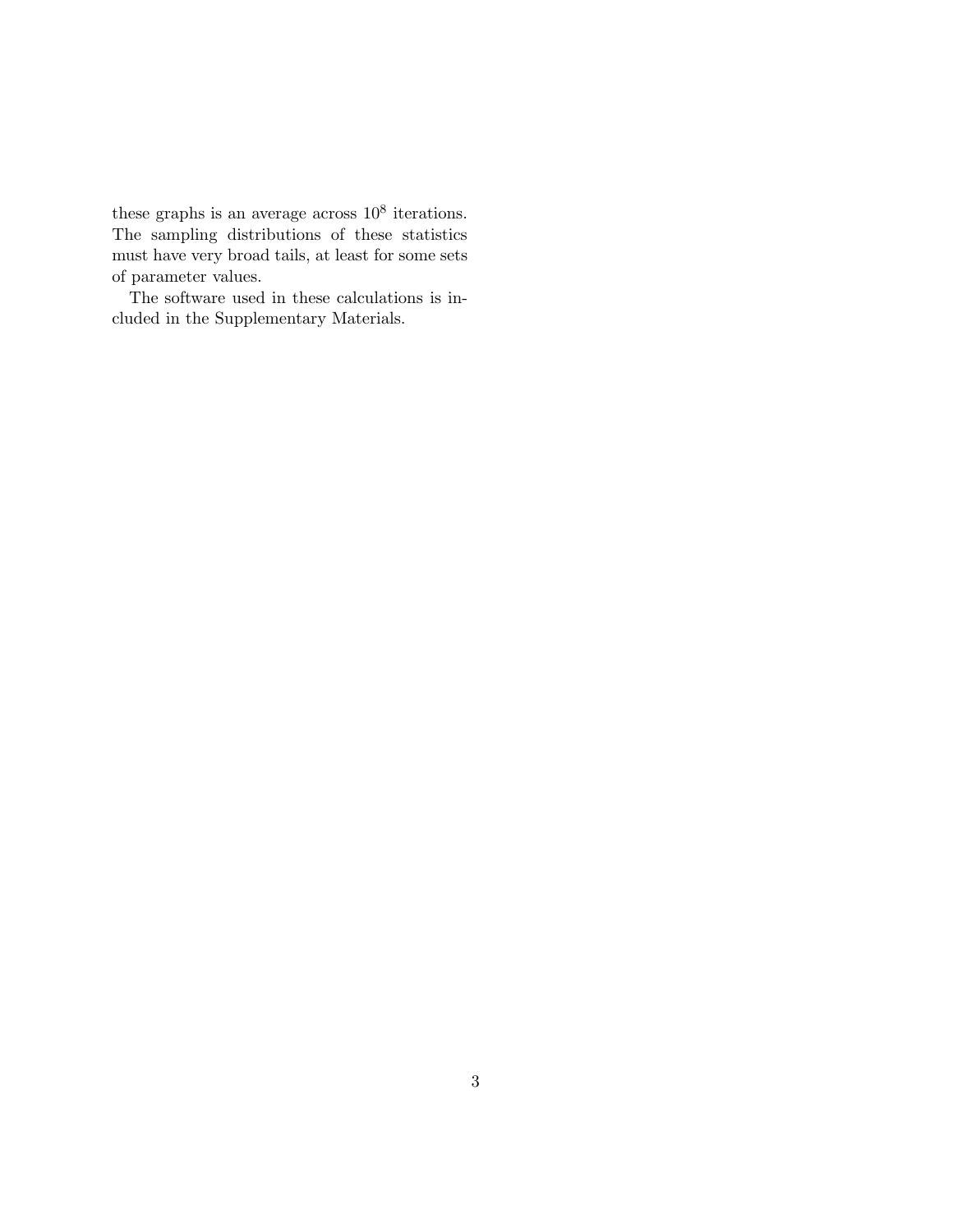

<span id="page-24-0"></span>Figure S2: Simulated versus predicted values of  $R_N$  and its components. Simulations used  $10^6$ iterations and assume  $m_N = 0.03$ . All other parameters were chosen at random for each of 50 simulations. Simulated and predicted values are equal along the solid 45-degree lines.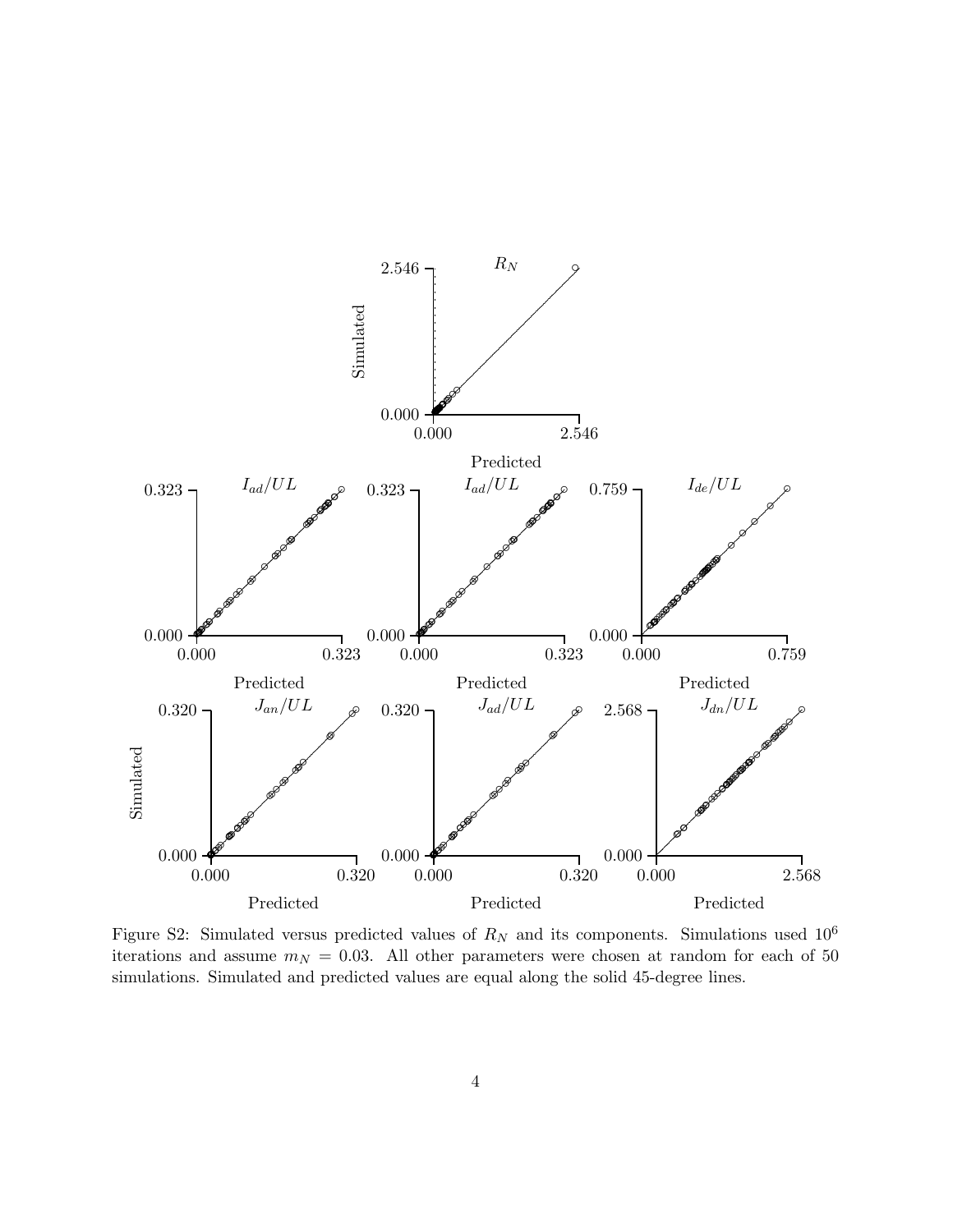

<span id="page-25-1"></span><span id="page-25-0"></span>Figure S3: Simulated versus predicted values of  $R_D$  and its components. Simulations used  $10^8$ iterations and assume  $m_D = 0.03$ . All other parameters were chosen at random for each of 50 simulations. Simulated and predicted values are equal along the solid 45-degree lines.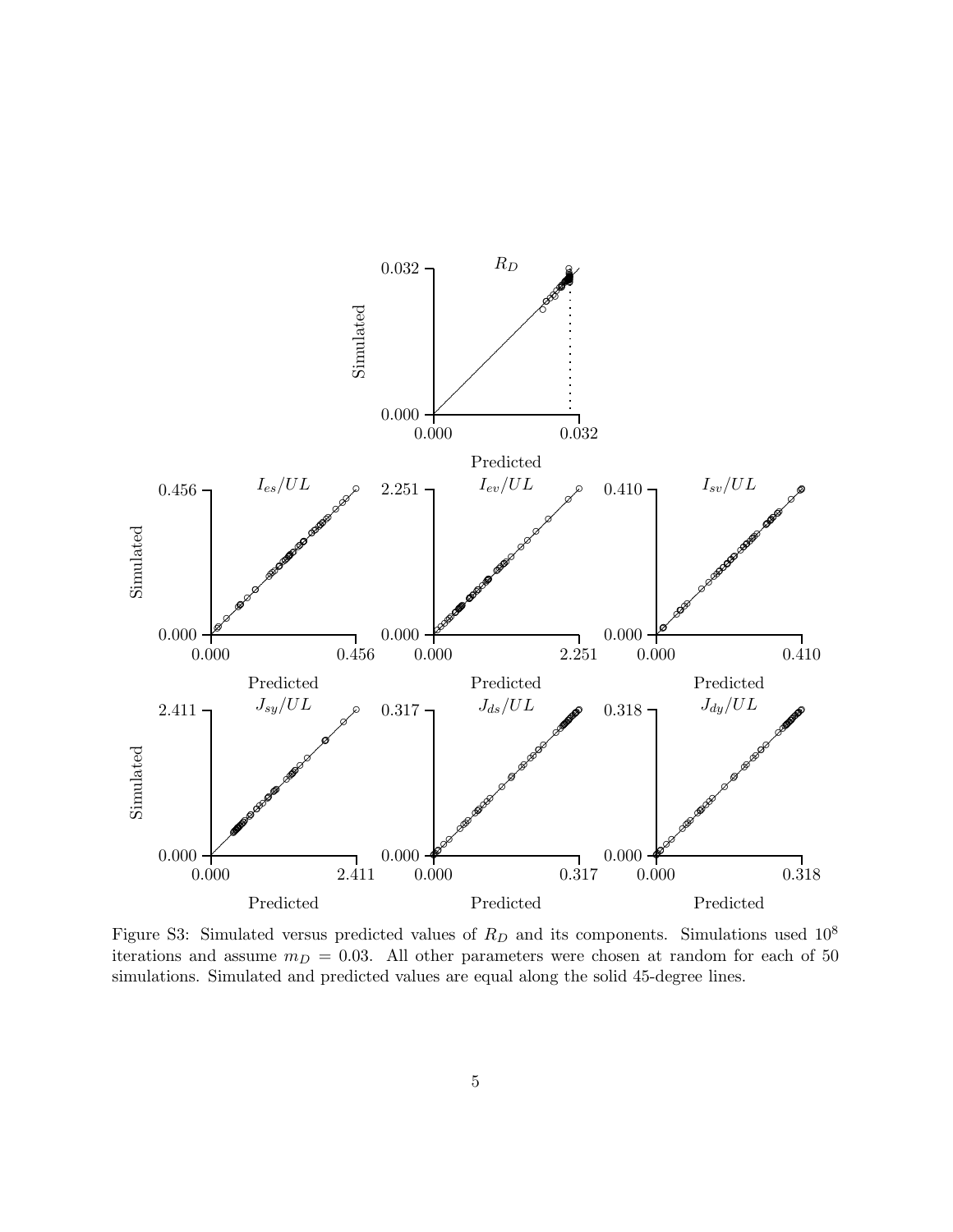

<span id="page-26-1"></span><span id="page-26-0"></span>Figure S4: Simulated versus predicted values of  $p<sub>D</sub>$  and its components. Simulations used 10<sup>8</sup> iterations and assume  $m_D = 0.06$  and  $m'_D = 0.03$ . All other parameters were chosen at random for each of 50 simulations. Simulated and predicted values are equal along the solid 45-degree lines.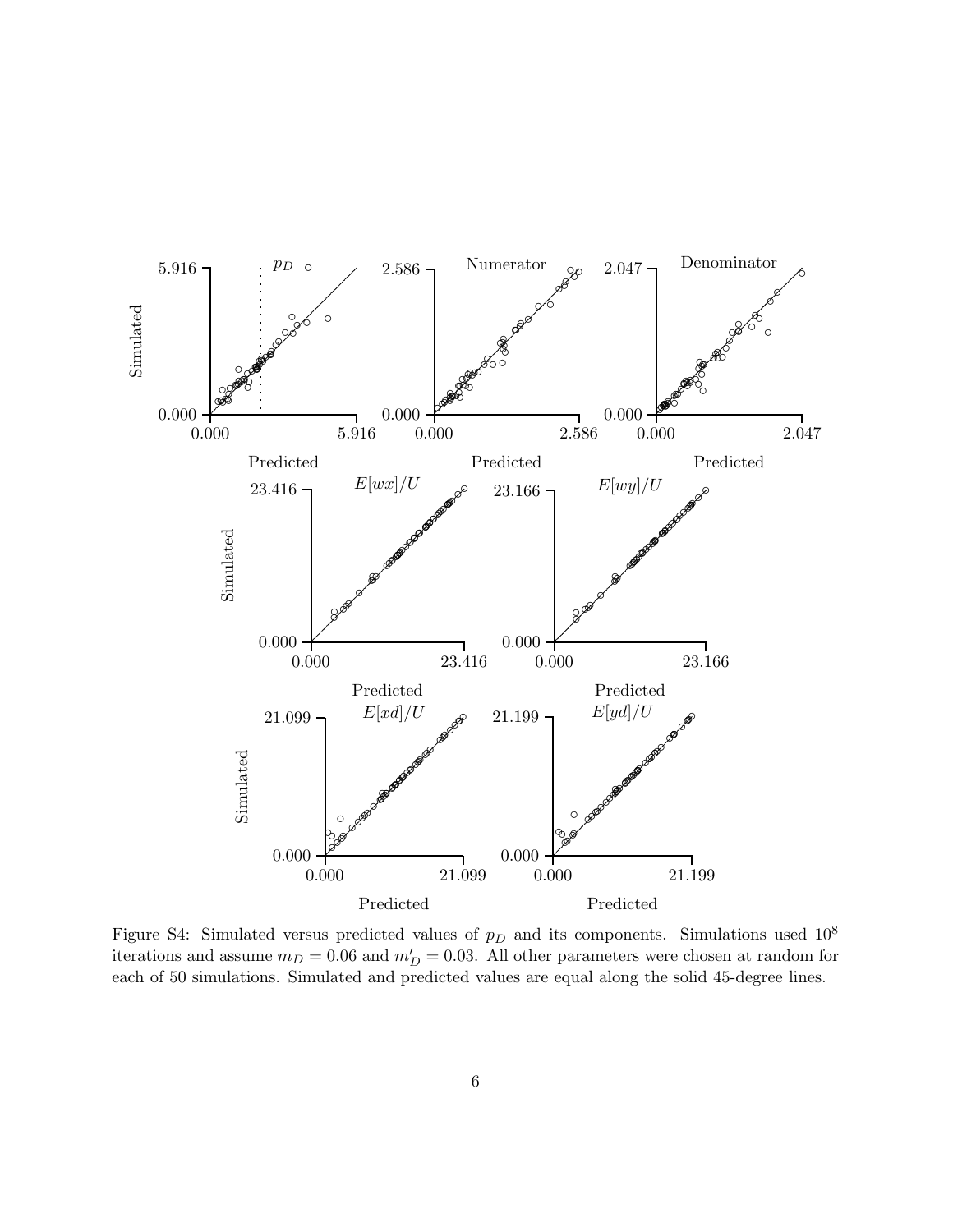

<span id="page-27-1"></span><span id="page-27-0"></span>Figure S5: Simulated versus predicted values of  $p_N$  and its components. Simulations used 10<sup>8</sup> iterations and assume  $m_N = 0.03$ . All other parameters were chosen at random for each of 50 simulations. Simulated and predicted values are equal along the solid 45-degree lines.